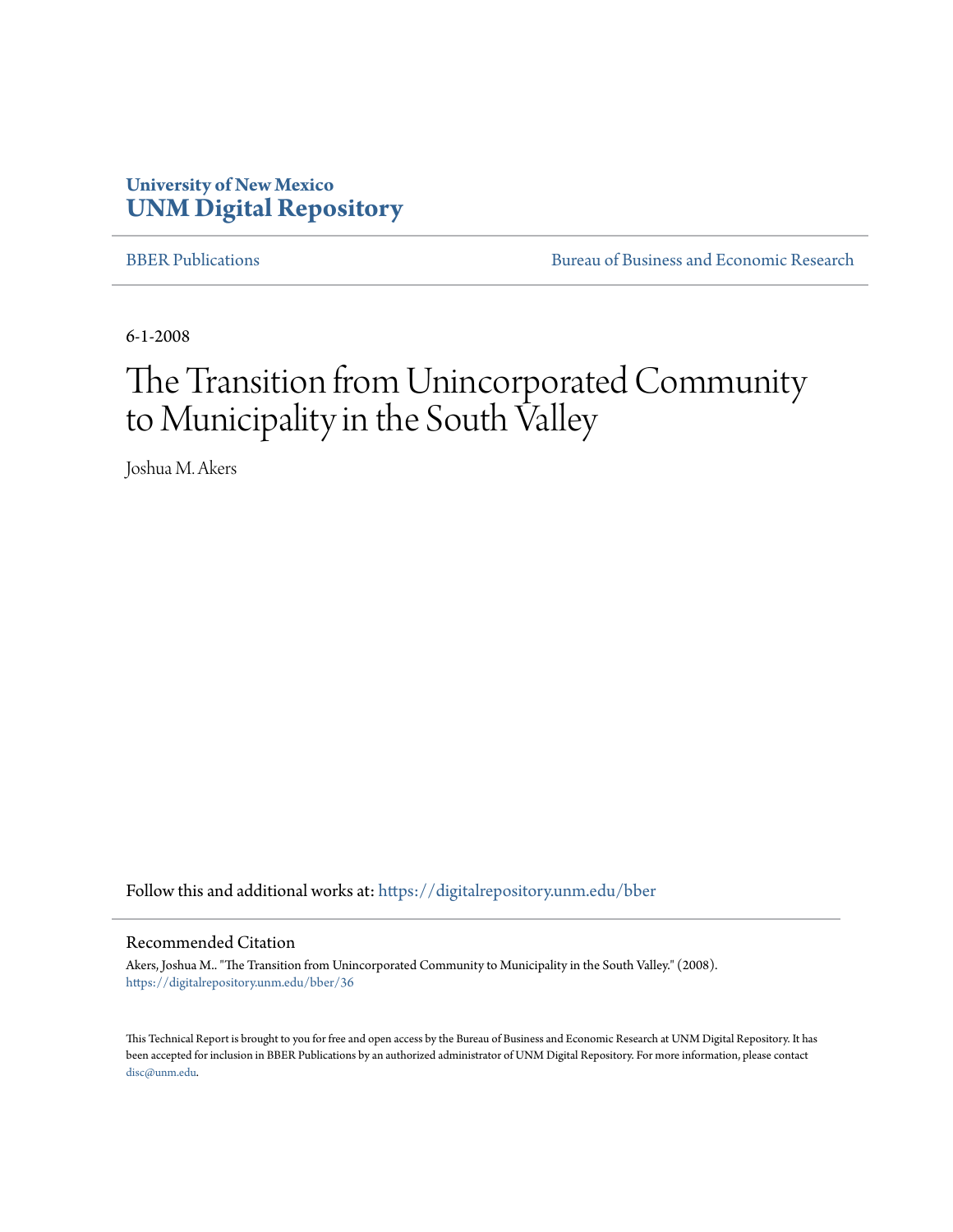

# THE TRANSITION FROM UNINCORPORATED COMMUNITY TO MUNICIPALITY IN THE SOUTH VALLEY

Joshua M. Akers June 2008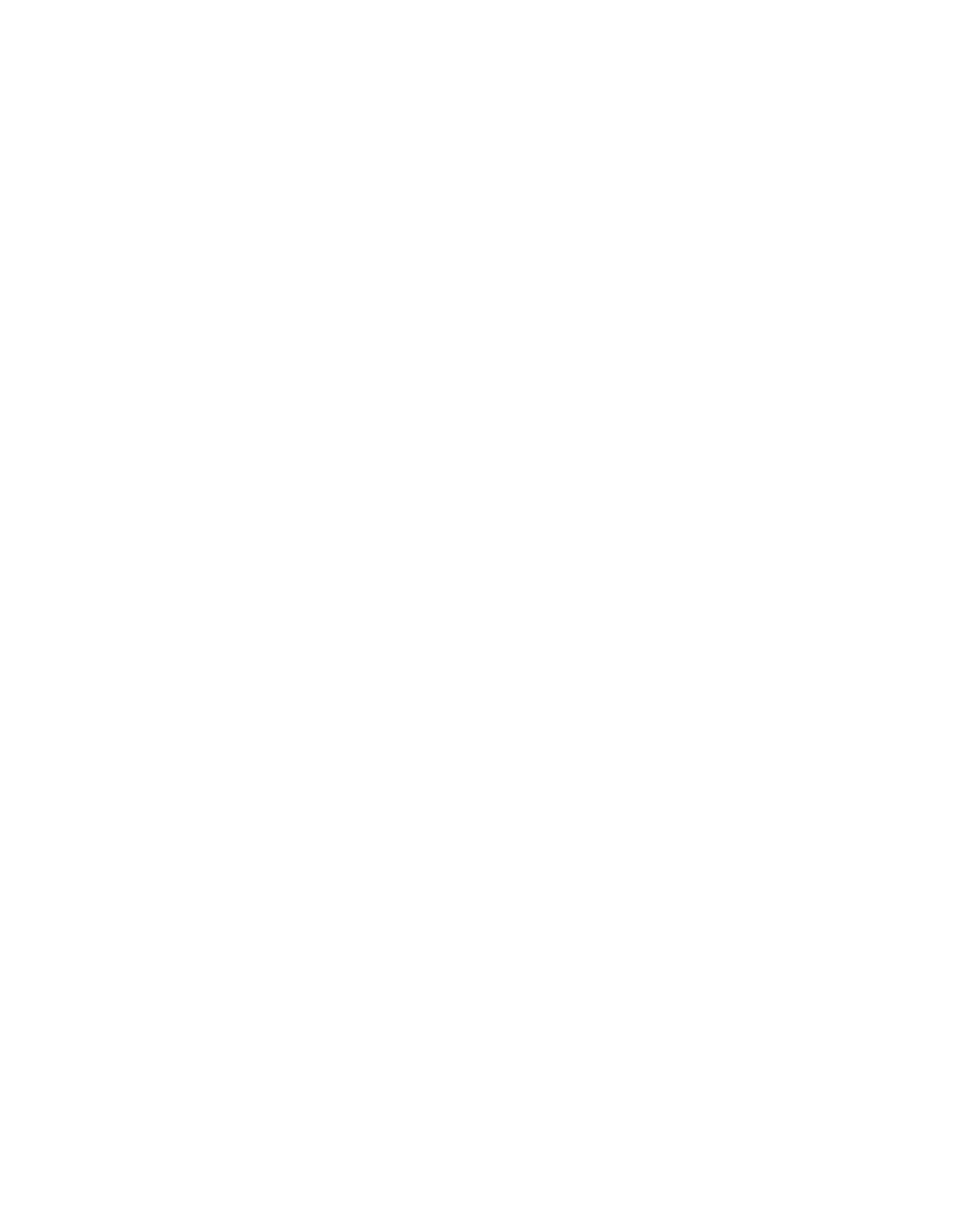# <span id="page-3-0"></span>**ACKNOWLEDGEMENTS**

This research was commissioned by the West Central Community Development Group. It utilizes data from the U.S. Census Bureau, the Federal Emergency Management Agency, U.S. Department of Housing and Urban Development, the Federal Bureau of Investigation, the Bernalillo County Assessor's Office, Bernalillo County Budget Office, Bernalillo County Sheriff's Office, the City of Albuquerque , the Albuquerque Metropolitan Arroyo Flood Control Authority, Albuquerque Bernalillo County Water Utility Authority, the Mid-Region Council of Governments, the Middle Rio Grande Conservancy District, ESRI ArcGIS and ESRI Business Analyst.

In addition to these data sources BBER conducted over 40 interviews with a range of people from members of the community to elected and appointed government officials, community organizers, real estate agents, law enforcement and many others. I appreciate their time and the insights offered.

In addition to the above, there are a number of others whom I would like to thank for their assistance in this project. First, I would like to express my appreciation to Rep. Miguel Garcia and his committee for their vision of "preserving the South Valley's agrarian and historical character through self-governance." I would like to thank BBER Director Dr. Lee Reynis for her support, guidance, and oversight of this project. Additional thanks to BBER staff who assisted in this project, Molly Bleecker for her tireless work gathering data and interviewing, Daren Ruiz and Guy Dameron for their maps, and Dr. Jack Baker for his work on population estimates. A special thanks to the work of BBER students Sean McDougle and Adam Barber who were willing to do what needed to be done to finish this project.

> Joshua Akers June 2008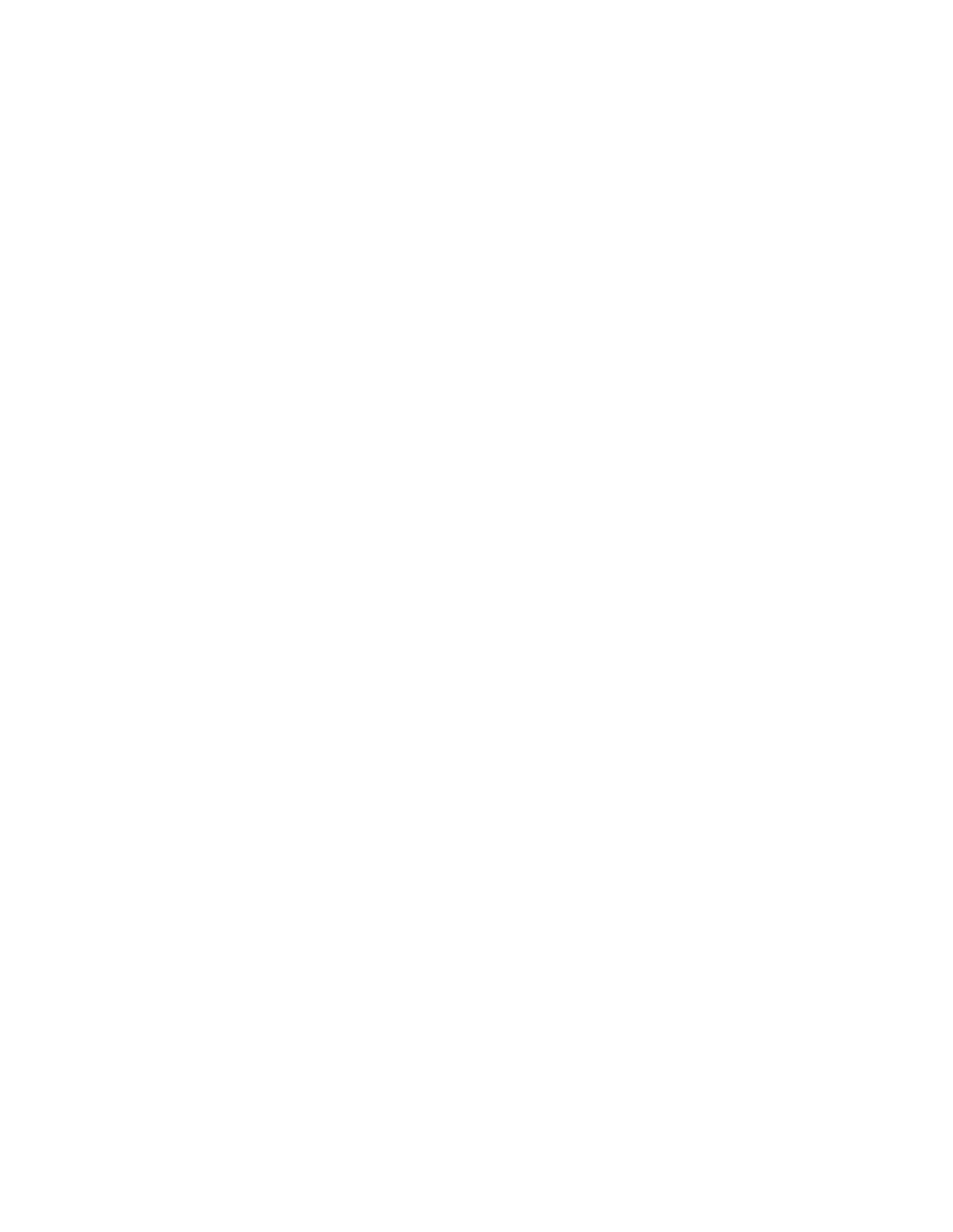# **TABLE OF CONTENTS**

| 1. An Historical Examination of incorporation in New Mexico and the Southwest. 1 |  |
|----------------------------------------------------------------------------------|--|
| 2. Political, Social and Geographic Issues Unique to the South Valley11          |  |
|                                                                                  |  |
|                                                                                  |  |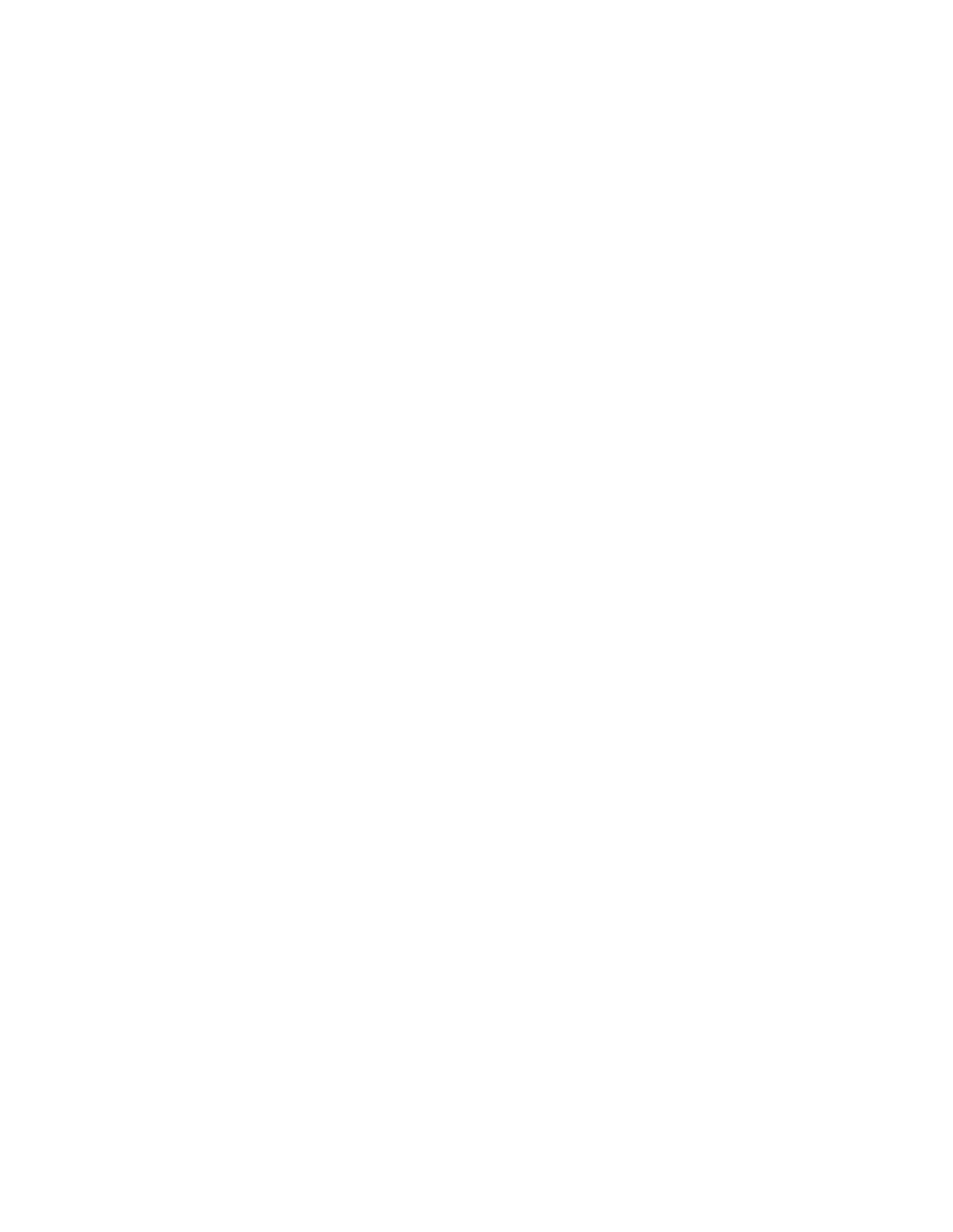# <span id="page-7-0"></span>**EXECUTIVE SUMMARY**

### **Executive Summary**

The South Valley is a diverse area at the heart of the rural-urban interface in the Middle Rio Grande Valley. The proposition of forming a municipality in this area is full of possibility and rife with challenges. This report is an attempt to begin fleshing out the nature of what the community may face should it choose to incorporate. The diversity of land use and the long history of settlement translate into a unique environment in which the proposed incorporation has no precedent in New Mexico history. Though the incorporation would be unprecedented, the history of incorporation in New Mexico and the Southwest region offers us a guide to many of the issues the community may face as it transitions to a municipality. It is the intent of this report to offer some assistance with the process of incorporation and to offer an examination, however brief and incomplete, of issues of concern that will accompany any incorporation.

As part of this study we examined three specific areas.

**Part One** is a historical review of incorporation in New Mexico and the Southwestern United States. It focuses primarily on recent incorporations in New Mexico and two large incorporations in the Southwest region. This section examines issues of scale, common obstacles and creative solutions undertaken during and shortly after the process of incorporation.

**Part Two** is an examination of geographical, social and political issues unique to the South Valley study area. In particular, it examines the distinct urban and rural construction of the South Valley. It examines the types of services currently available in the area and identifies government entities with primary responsibilities for those services. This includes public safety, water and sewer, road maintenance, community centers, multi-purpose centers, libraries, parks and other services which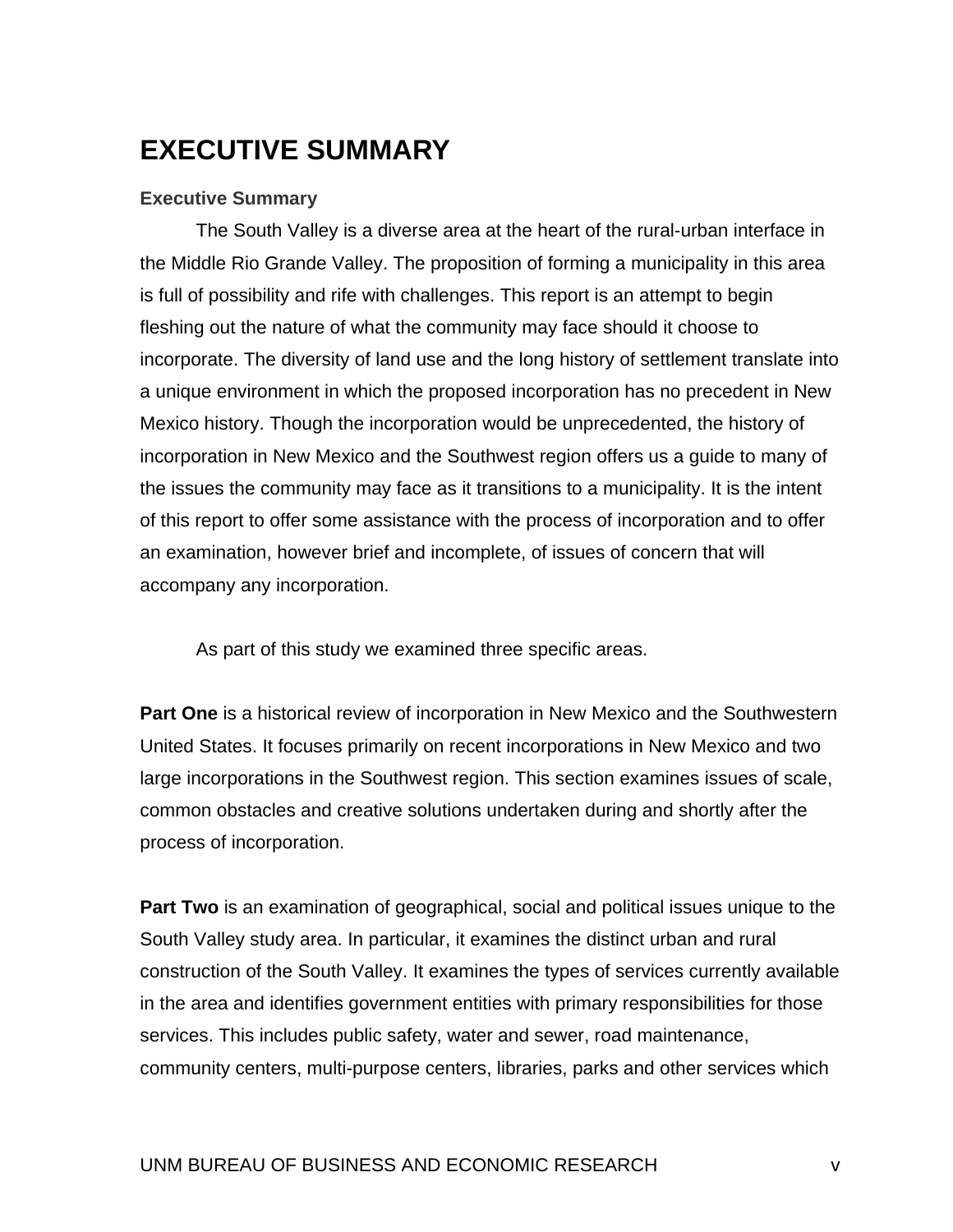are accessed on a regular basis by residents in the proposed South Valley incorporation area.

**Part Three** is an examination of possible partnerships that will be needed for the success of a new municipality. The success of the new municipality will need strong partnerships to survive the early years of incorporation. These partnerships include those within the community as well those with government entities such as neighboring municipalities, the home county, the State of New Mexico and the Federal government. All of these governments have a stake in seeing a successful municipality bordering or within existing boundaries.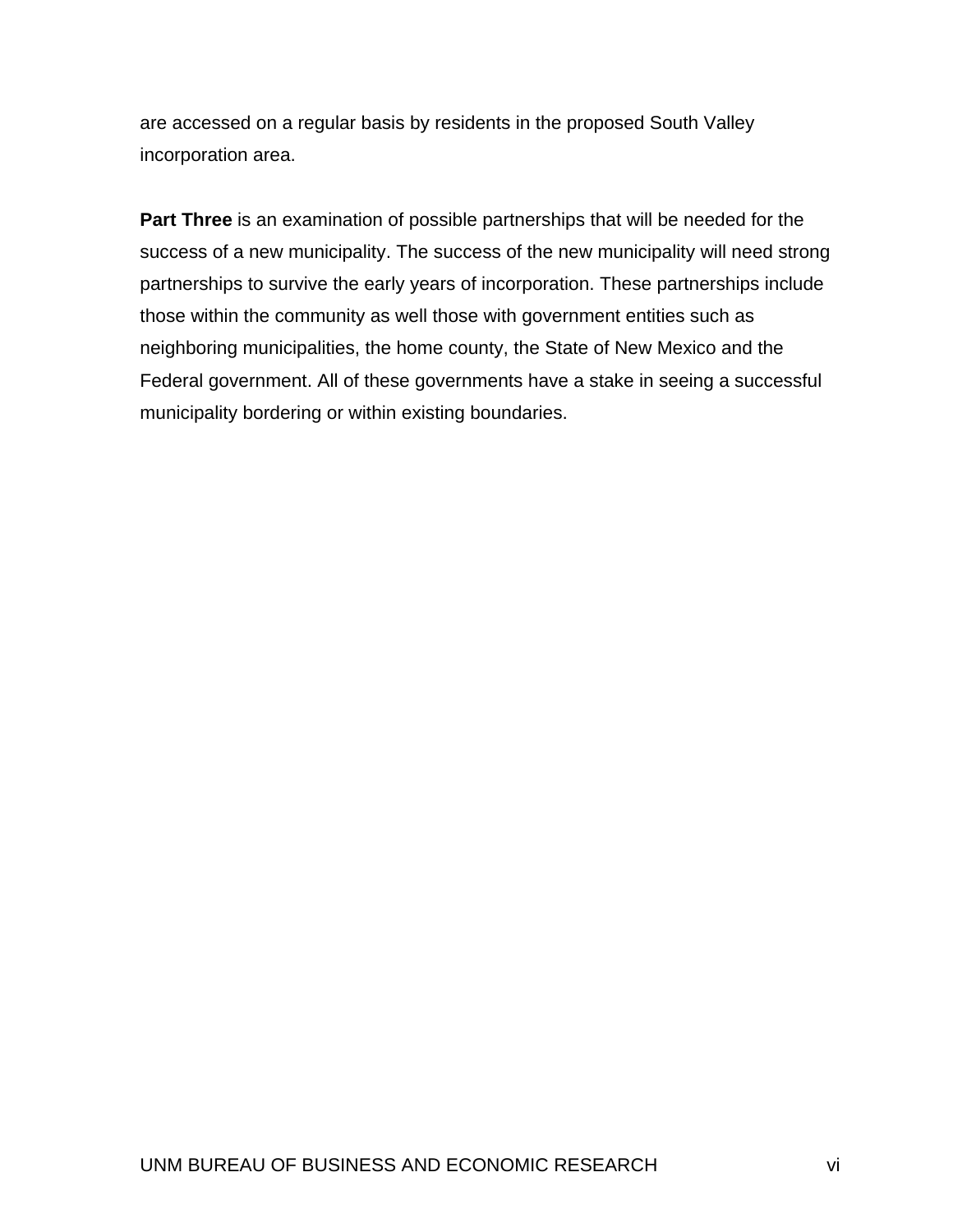# <span id="page-9-0"></span>**1. AN HISTORICAL EXAMINATION OF INCORPORATION IN NEW MEXICO AND THE SOUTHWEST**

The formation of a municipality in the South Valley would be an unprecedented event in New Mexico history and would have lasting impacts on the political structure of the Middle Rio Grande Valley. This kind of change will present opportunities and challenges for both residents in the South Valley and the Middle Rio Grande Valley. A major challenge for the South Valley will be to provide a large number of residents with adequate services while maintaining the pastoral and historic character of the South Valley that was built over generations. The South Valley is at the junction of the rural-urban interface of the Albuquerque Metropolitan Area. While many portions of the community continue a long agricultural tradition the northeastern portion of the city is quite dense as development in Albuquerque pushes further west and south. This intersection provides a unique set of demands and desires of residents in any future municipality in the South Valley. The demand for services may differ throughout the community as the population strives to maintain its mix of tradition, rural lifestyles and an urban living. The challenge to a new government in the South Valley will be finding a balance that provides services for particular needs while identifying issues that overlap and focusing efforts in those areas.

It is important to keep in mind that the formation of a municipality is not instantaneous but rather a long transition process in which established governments play a significant role in ensuring the viability and success of the new city. In nearly every case of incorporation in New Mexico the home county of the new city has played a significant role in partnering to provide services, often for over a decade, to the fledgling municipality. This history of partnership does not stop at the New Mexico border, newly formed municipalities in Colorado, Utah, Nevada, and Arizona have all followed a similar trajectory in which the home county provides services and assistance as the new city works toward sustainability. In the case of the South Valley these partnerships will be especially important. A long established

#### UNM BUREAU OF BUSINESS AND ECONOMIC RESEARCH 1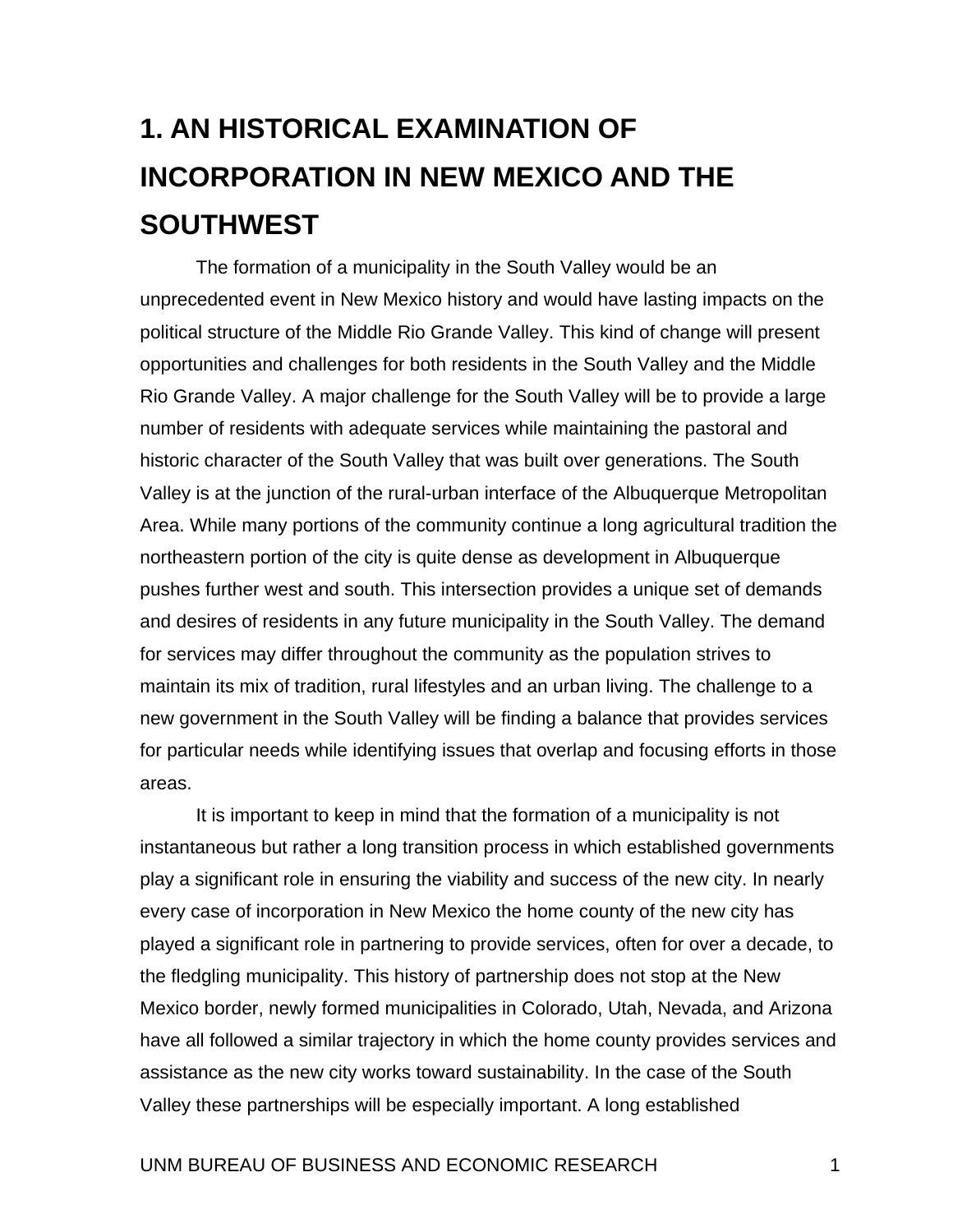community, underserved and struggling with entrenched urban issues of poverty and crime will need assistance from its neighbors, particularly Bernalillo County, which in differing forms, has had governing responsibility in the area for centuries.

It is unfortunate that some may choose to view a movement for selfgovernance as a threat or as a negative development. The push for local governance and self-determination is a sign of an invested populace. In this case, a community rich in tradition that values its residents and their way of life coupled with the desire to take a more active role in crafting solutions to the challenges faced by the community and seek out opportunities that improve the quality of life for residents. Though there will be obstacles, the decision to take control over the community's future and the attempt to govern in a way that respects the values and traditions of the community will not only benefit the South Valley, but all of Bernalillo County and the Middle Rio Grande Valley.

If voters in the South Valley approve incorporation, the community would become the 104<sup>th</sup> municipality in New Mexico. Though many communities have chosen to incorporate, three in the past decade; the South Valley is unique both because of its history and its sheer size. The South Valley would be the fifth most populous city in New Mexico. The size of the population creates a number of challenges for a new city while offering it a greater voice in the direction of Bernalillo County and the Middle Rio Grande Valley.

The South Valley has a long tradition and history in which multiple generations have called the area home. As a long established community with many rural values and active agriculture it is often easy to overlook the increasingly urban characteristics of this area. This urban density increases both the demand and need for services. Currently, municipal-style services are provided by Bernalillo County in parts of the South Valley. Nearly half of unincorporated Bernalillo County's population resides in the South Valley and this area receives a majority of county services, particularly fire and police.

The most reliable predictor of an incorporations potential success is revenues. The University of New Mexico's Bureau of Business and Economic Research is currently conducting a study on the economic feasibility of the proposed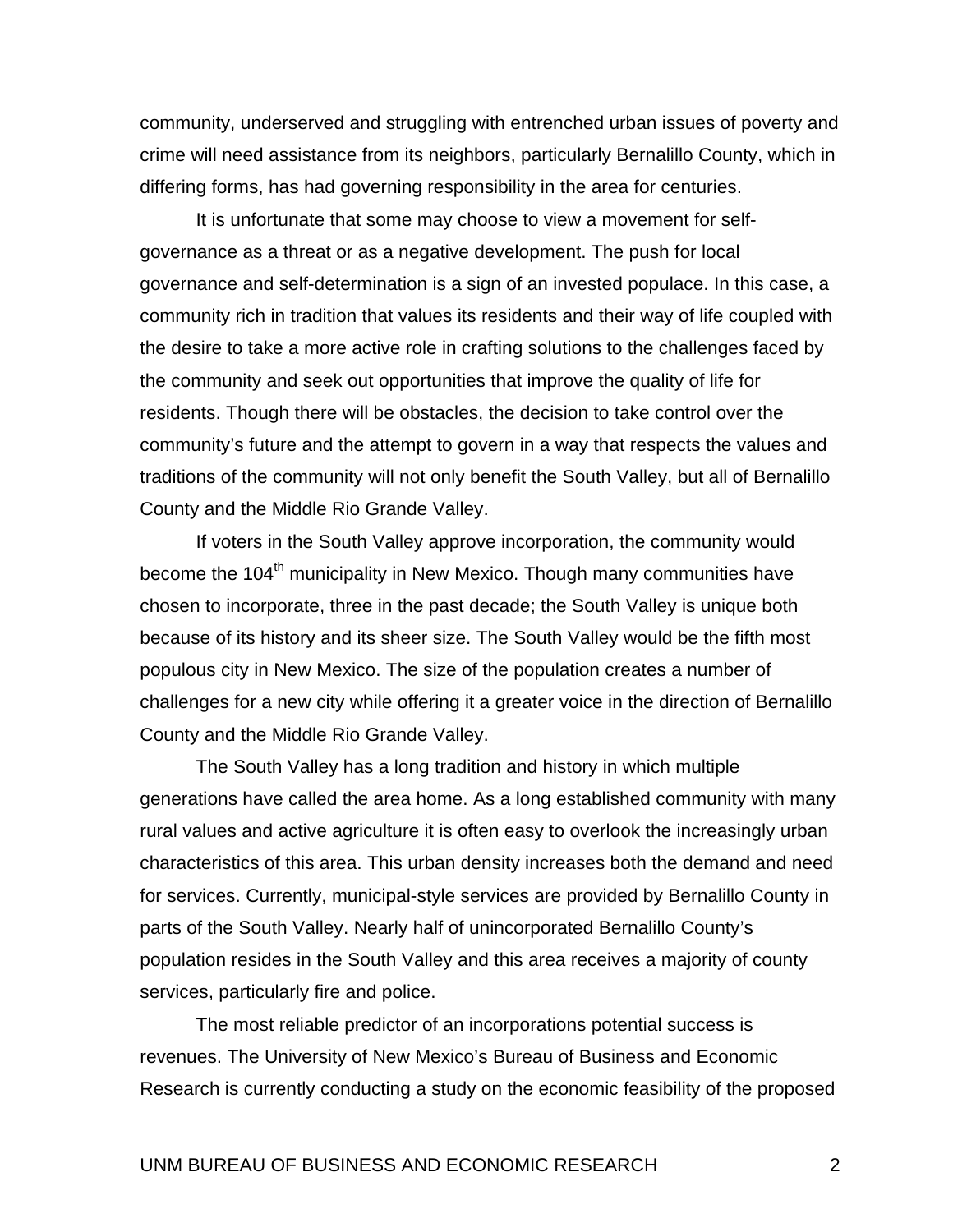incorporation. This report is a complement to that effort and covers issues beyond the scope of that study, particularly issues that would arise in transitioning from a community in unincorporated Bernalillo County to an officially recognized municipality. The process of incorporation is set out under New Mexico statutes. It is a simple legal framework that requires the community seeking to incorporate to collect petition signatures, present that petition to the county, vote on incorporation, if approved, elect officials, create a budget, run the municipality, and hold elections. The New Mexico Municipal League offers a number of services to municipalities in New Mexico including assistance with the legal process of incorporation.

In addition to the legal framework set out by the state, the incorporation of any municipality occurs within a political arena already populated and dominated by long standing political players. In the case of the South Valley, these players are the city of Albuquerque which will border the proposed city to the north and east and Bernalillo County in which the South Valley will remain. The creation of a municipality plays out on many fronts. But, under the legal framework, the role of these two governments is clear. The role of Albuquerque and its City Council is to vote on a resolution in support of the proposed incorporation. The role of Bernalillo County is to conduct the election.

Over the past 30 years seven communities have chosen to incorporate in New Mexico. The most recent communities to incorporate are Peralta in 2007, Edgewood in 1999 and Elephant Butte in 1998. The enhancement of local control was the overriding reason these communities chose to incorporate. The following will discuss the incorporation of Peralta and Edgewood specifically. Elephant Butte's economy is organized around recreational activities and is similar to incorporations such as Taos Ski Valley and Angel Fire. These incorporations are less relevant to the project undertaken in the South Valley.

#### **1.0.1 Peralta**

Peralta is a small community between Bosque Farms and Los Lunas. People living in this area first considered incorporation around 2000. The initial impetus was attempts by Bosque Farms and Los Lunas to annex portions of State Highway 47 which bisects the town. The community organized and was able to fight off the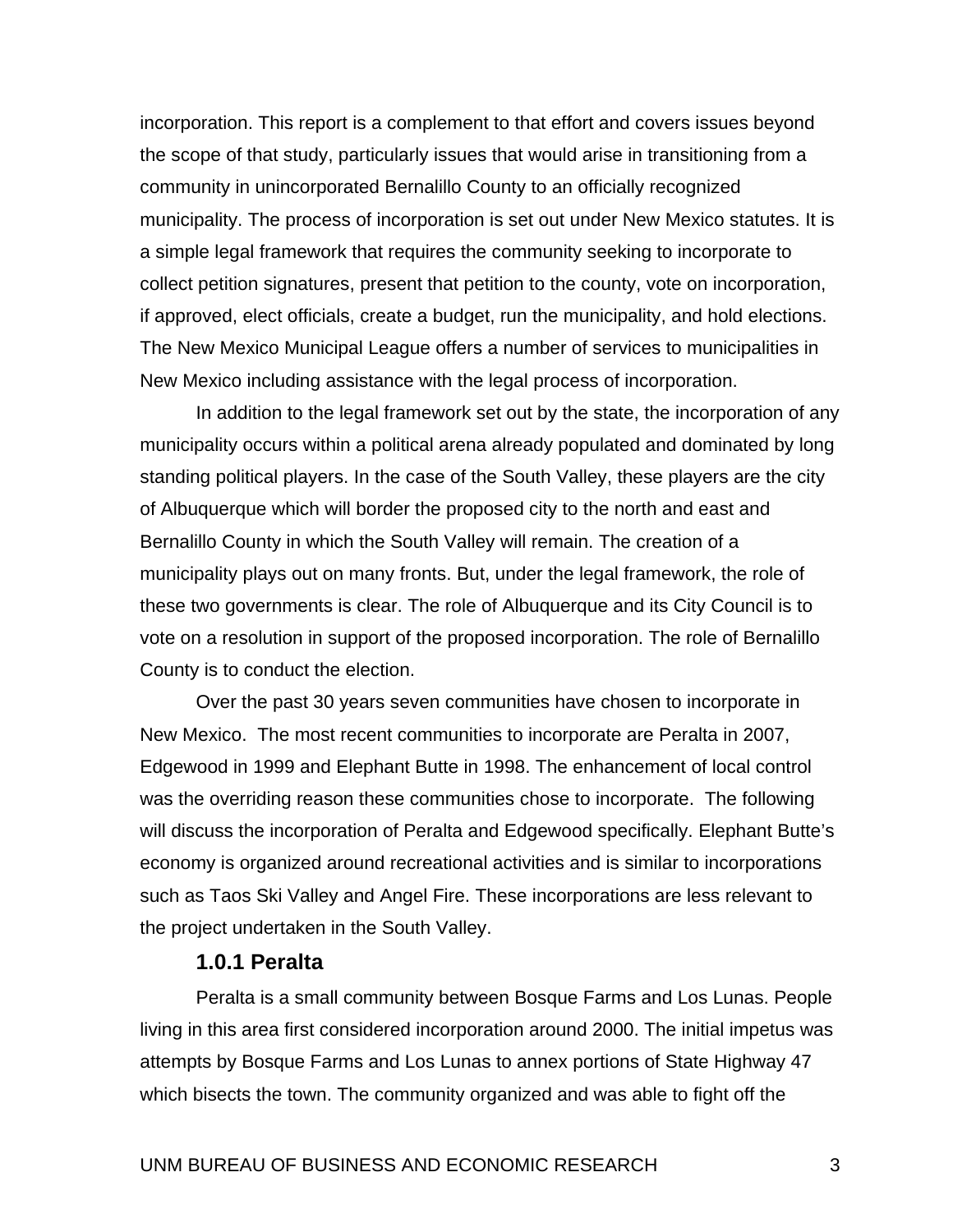annexation attempts and chose not to incorporate at that time. In 2006, the need for incorporation reemerged when the Mid-Region Council of Governments (MRCOG) released a transportation plan for the area which included a new river crossing and feeder streets from the east which would dump commuter traffic into the community, residents chose to pursue incorporation. The decision to incorporate came after MRCOG told organizers that the only way to have input in transportation planning was to become a municipality and join.

It took approximately 18 months from the initial petition drive to official incorporation. Peralta officially incorporated in July 2007, but due to a problem with the mail-in voting process did not receive its first tax distribution from the state until February 2008. This complicated the initial transition process. The city had to run without tax revenues for the first seven months, according to city officials.

The city of Peralta has partnered with Valencia County to provide services such as animal control and is still negotiating agreements for police and fire services. These partnerships are essential as the community slowly builds its budget and begins the process of adopting ordinances for residents, one city official said.

Valencia County is negotiating with Peralta to give it the fire station and equipment located in the town, but it will be up to the city to fund any paid staff and pay for operations and maintenance. Peralta officials emphasized the importance of maintaining adequate fire service because the cost of limited or non-existent fire services is borne out by homeowners in higher insurance rates.

The town is using the cafeteria of the local elementary school as a meeting place at this time. The council is currently considering renting a vacant building in town to use for its records and to hold meetings. Officials emphasized the importance of utilizing the New Mexico Municipal League throughout the process. They said maintaining good relationships with the county and surrounding municipalities was indispensible.

"The county has no say so whatsoever, but you want to be on the county's good sides because you want the services to continue," one official said.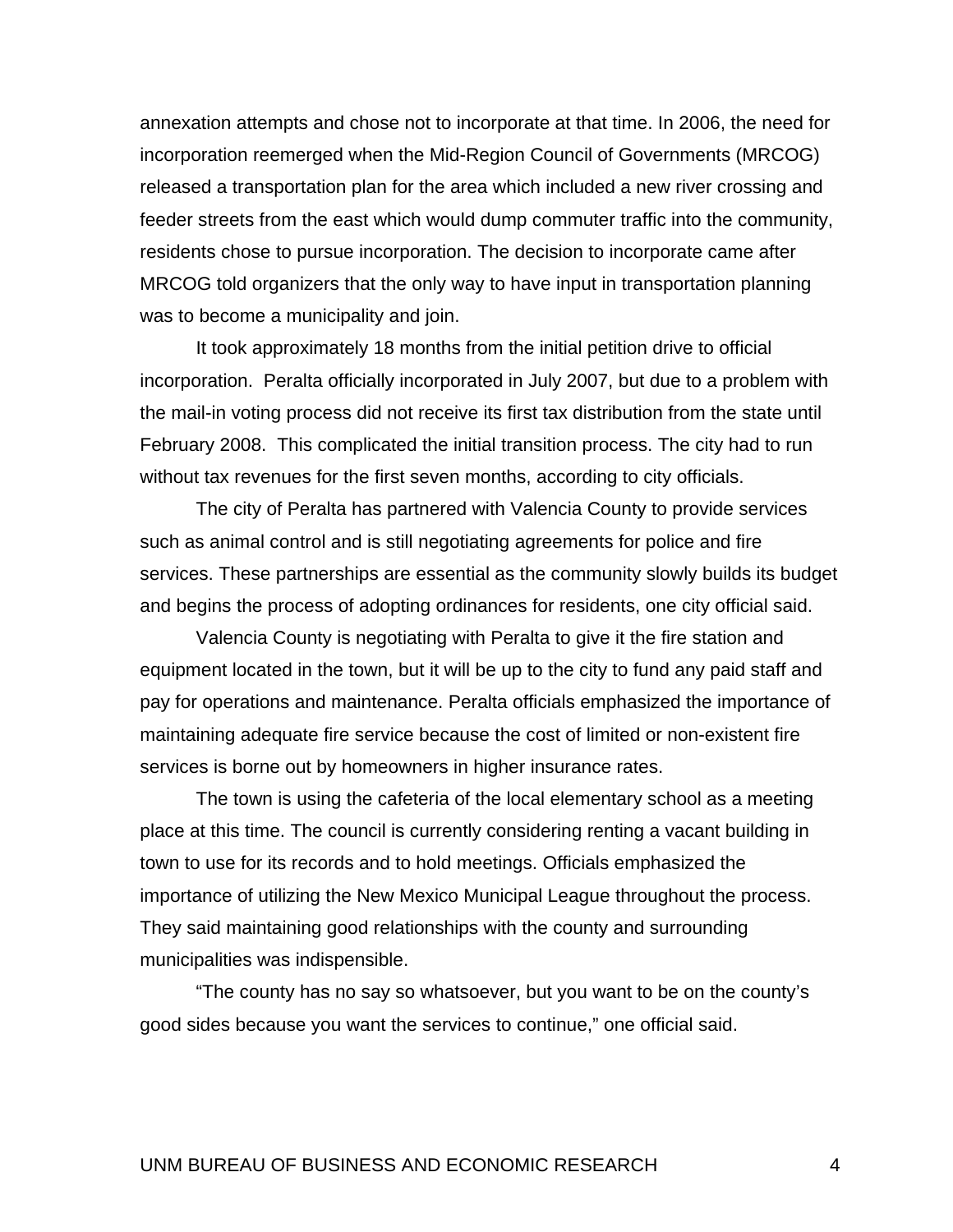#### **1.0.2 Edgewood**

The town of Edgewood was officially incorporated in 1999. An area with a population of about 1,900 at the time of incorporation, community members sought to incorporate for a number of reasons, particularly the desire for local control. Organizers of incorporation believed the community, at the southern edge of Santa Fe County was not receiving adequate services such as road and infrastructure improvements from county government.

The initial territory incorporated was five square miles. This size was determined based on the density requirement under state law and was smaller than the organizers initial vision. After incorporation, Edgewood embarked on an ambitious annexation of land in the surrounding area. The town now covers 44 square miles in three counties, Santa Fe, Torrance and Bernalillo County. These annexations created a number of challenges. A particularly difficult challenge is the difficulty of providing services to 9,000 people across three counties. Edgewood's service infrastructure is further complicated by the checkerboard pattern of annexation, the result of a decision by initial town council.

Under the threat of lawsuit from property owners uninterested in becoming part of Edgewood, the town council chose to annex only those areas where property owners were unopposed to annexation. This decision allowed the town to avoid expensive legal proceedings but in the end has resulted in higher costs of service and confusion over coverage areas for police, fire, emergency services and less immediate services such as code enforcement and planning and zoning. In looking back on those early decisions, an initial organizer of incorporation said that it would have been best to avoid the checkerboard pattern of annexation and focus on a smaller geography in the beginning.

"We should've solidified the area we had, rather than expand to the size we are now," the official said.

Despite the difficulties that arose with rapid expansion, Edgewood has been gradually expanding services and has been able to attract new businesses to the areas such as grocery stores and retailers. Edgewood officials have chosen not to levy any property taxes and use only gross receipts tax revenue to run the city.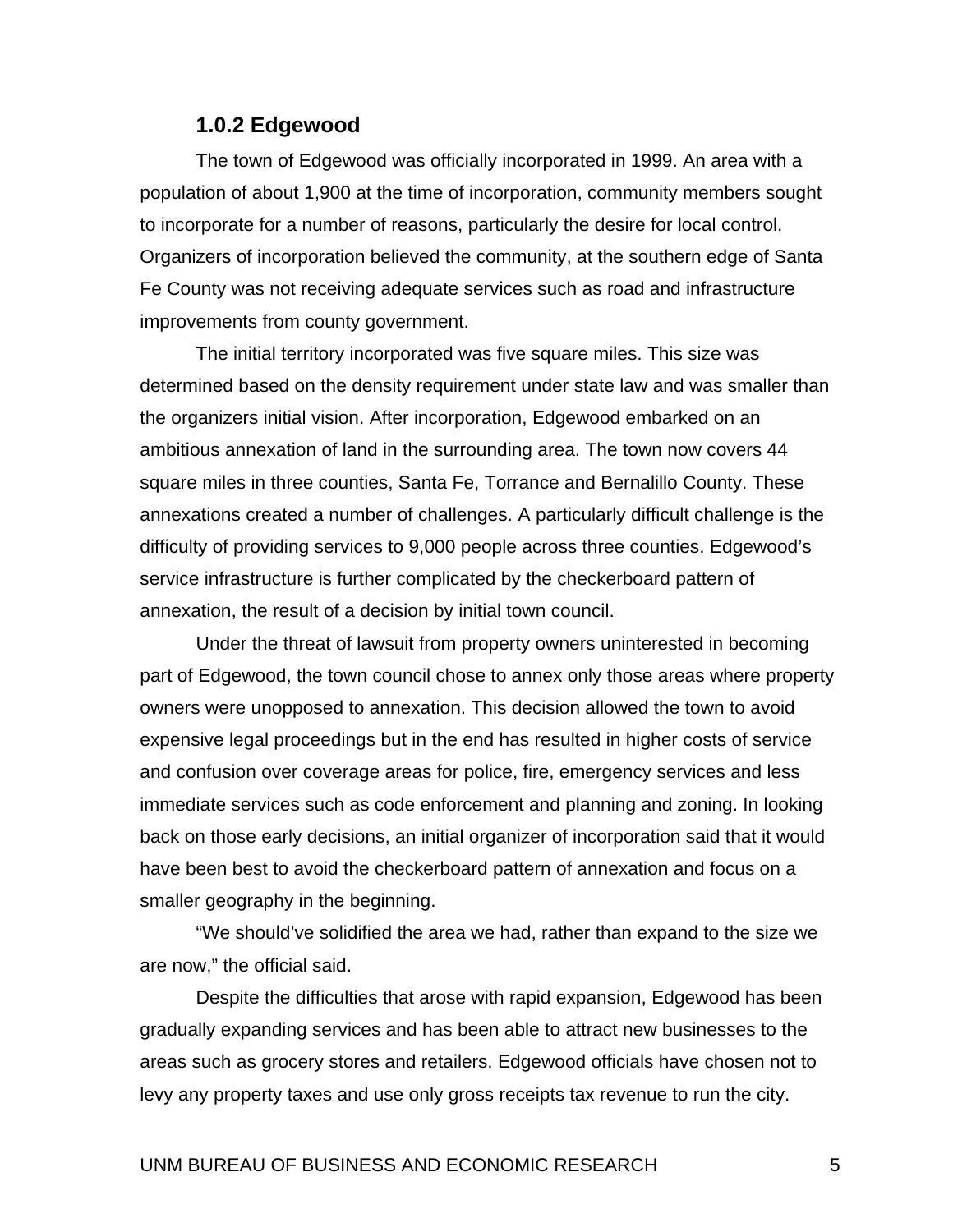Edgewood recently purchased and remodeled a building for use as a town hall and is planning to build a municipal complex to house city service within the next five years.

Law enforcement in Edgewood has been provided by the New Mexico State Police for the past ten years. This agreement is coming to an end and Edgewood recently hired a police chief to form its first police department. Edgewood officials said the agreement with State Police was coming to end for two reasons. One, a tax imposed by the city to pay for police service is producing enough revenue to fund a local police department and two, State Police decided to focus elsewhere and would no longer police the growing city. Edgewood does not rely on the Santa Fe County Sheriff's Office for any law enforcement services, officials said.

Fire service is provided by Santa Fe County and Edgewood pays the county an annual fee for the service equal to the  $\frac{1}{4}$  cent tax the county charges residents in unincorporated portions of the county. Emergency responders from all three counties operate in Edgewood on an as needed basis. The town has entered mutual aid agreements for these operations.

As the town of Edgewood has grown and the types of services residents expect are more defined, the town council is reexamining and amending ordinances passed in upon incorporation. In order to ensure a smooth transition of services for residents the council initially chose to adopt ordinances by reference which allowed the council to pick and choose ordinances from existing municipalities that best fit the community. For example, Edgewood adopted the Santa Fe landscape ordinance. Though this ordinance wasn't perfect, it was simple and easy to understand, according to city officials. The choice to use minimal ordinances allowed the city to limit costs by not deploying or paying for services such as code enforcement which one official called a "luxury" for a young city. The town emphasized the importance of partnerships with organizations like the Mid-Region Council of Governments as a way to save money through the transition process and in the city's early years.

As a municipality the South Valley would be able to take a more active role in the development and direction of the area, much as Peralta and Edgewood have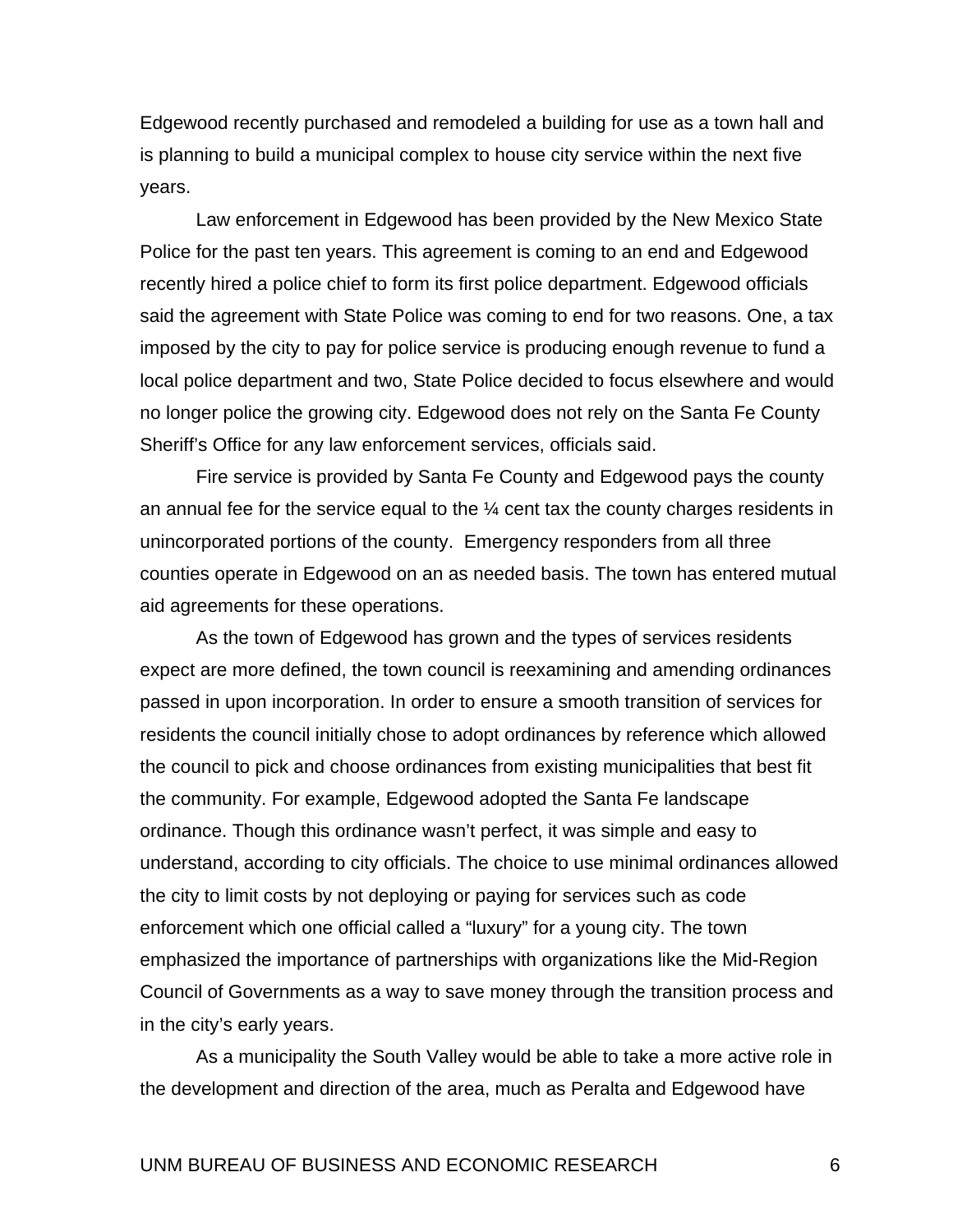exerted local control. The creation of zoning and building codes more attuned to the desires of community would allow the new city ensure future growth did not dilute or eliminate the historic character of the area. Despite being the largest group of constituents in unincorporated Bernalillo County the South Valley is often at a disadvantage given its proximity to the City of Albuquerque which dominates both in population and political clout at the county and state level. The incorporation of the South Valley would allow greater control over decisions made within its boundaries and offer a greater voice in local and regional decisions currently made by the county on behalf of the South Valley.

Leaders and officials from Peralta and Edgewood emphasized the need for creating and maintaining partnerships with surrounding governments and communities to provide a smooth transition for residents in the newly incorporated area. These relationships are vital in the South Valley where multiple government and quasi-governmental organizations have been active for years. The possible relationships and roles of these entities in the South Valley will be discussed in Section 3.

## **1.1 Regional Incorporations**

Over the past decade a number of communities in the Southwestern United States have chosen incorporation. Though each community is unique, the desire for local control expressed by residents in these areas mirrored those of communities which formed new municipalities in New Mexico. In terms of population, only two recent incorporations in the region are larger than the proposed South Valley incorporation: Centennial, Colorado and Taylorsville, Utah. Both of these municipalities formed in reaction to the action or inaction of other local governments and have successfully made the transition to self-governance though each took vastly different approaches.

## **1.1.1 Centennial, Colorado**

 This community south of Denver chose to incorporate in 2001 with a population of approximately 102,000. Located near the Denver Tech Park this area saw a large population increase during the tech boom of the 1990s. The neighborhoods are established and most of the area within its boundaries is built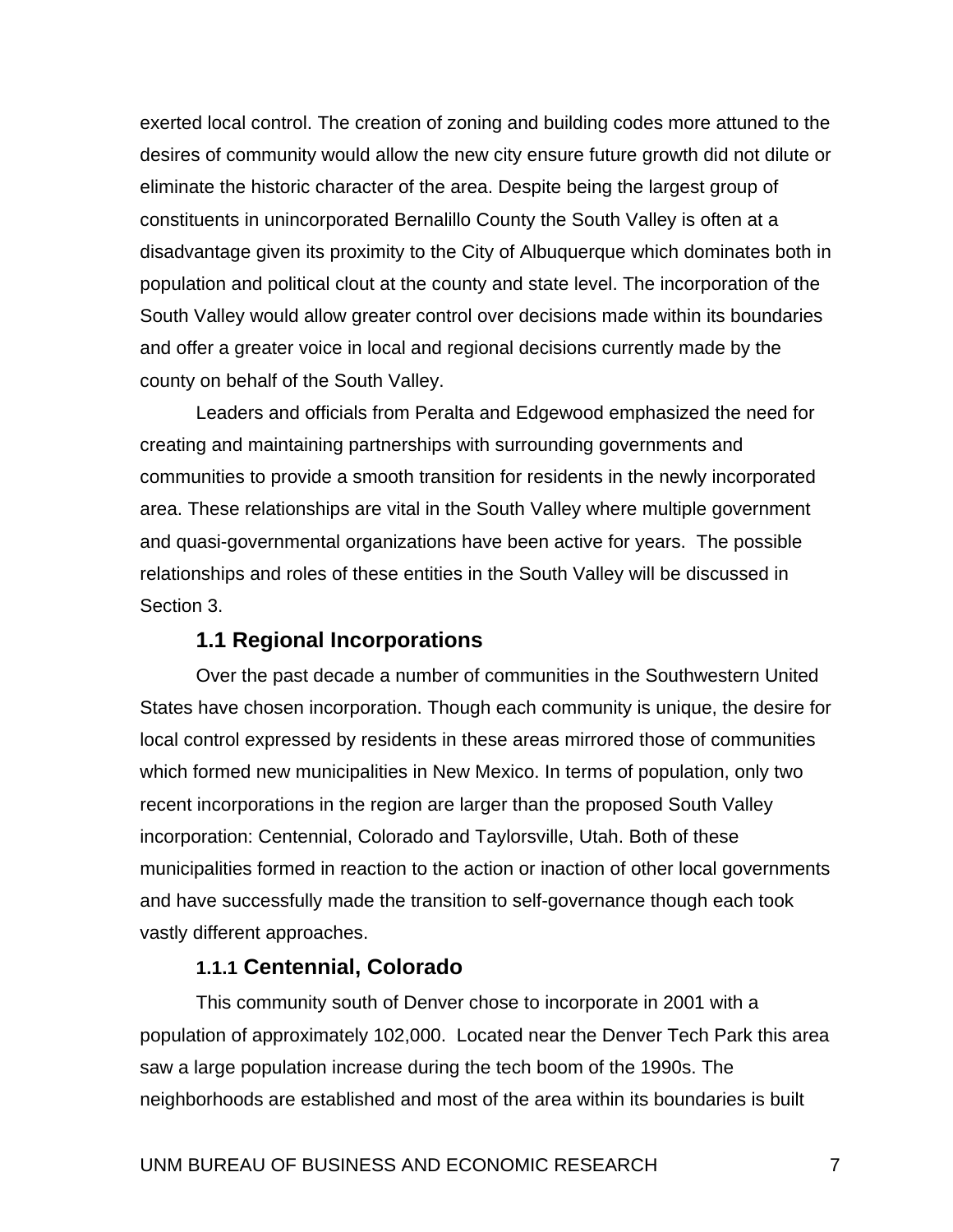out. Centennial is just over 29 square miles. The community chose to incorporate after a municipality to the north attempted to annex commercial properties in the area, but refused to take in residential developments. Around the same time a community to the northwest, Aurora attempted to annex a growing area of unincorporated Araphoe County and residents in the unincorporated area were unwilling to join that city. In response to these annexation attempts the community organized and formed its own city, what organizers termed the first "virtual city."

 The intent of the proponents of the incorporation was to protect the area from future annexations by creating municipal boundaries and to provide improved services. The virtual city concept meant that Centennial contracted out nearly every service typically provided by a municipality. In the beginning, Centennial outsourced nearly all city services from finance to code enforcement. In the last few years the city has taken over services such as Finance and Planning and Development because it could provide the service for less, but Centennial continues to contract for most services. The city has only 50 employees. Those employees work in the City Manager's office, Finance and Planning and Development. The city contracts with the county for police service. Fire service and Parks and Recreation are provided for under a district plan set out by the county.

 In order to provide services, the city increased the sales tax from 1.2 percent to 2.5 percent. Municipal services under private contract include public works, building services, legal, code enforcement and animal control. The city is currently evaluating its service structure as residents are demanding more services such as recycling and other programs available in nearby municipalities. The city currently rents office space and has no plans to build at this time, but this option is being discussed as part of the city's 2030 plan. City residents approve a home rule charter on June 10 which gives the city greater control. The South Valley may also want to consider a home rule charter. In New Mexico, this can be done at the time of incorporation or in a separate election. If the South Valley were to choose to pursue a home rule charter it would need to form a committee to come up with a charter document that would grant specific powers to the city. The use of charter allows for the city to pursue financial arrangement and other activities that aren't prohibited by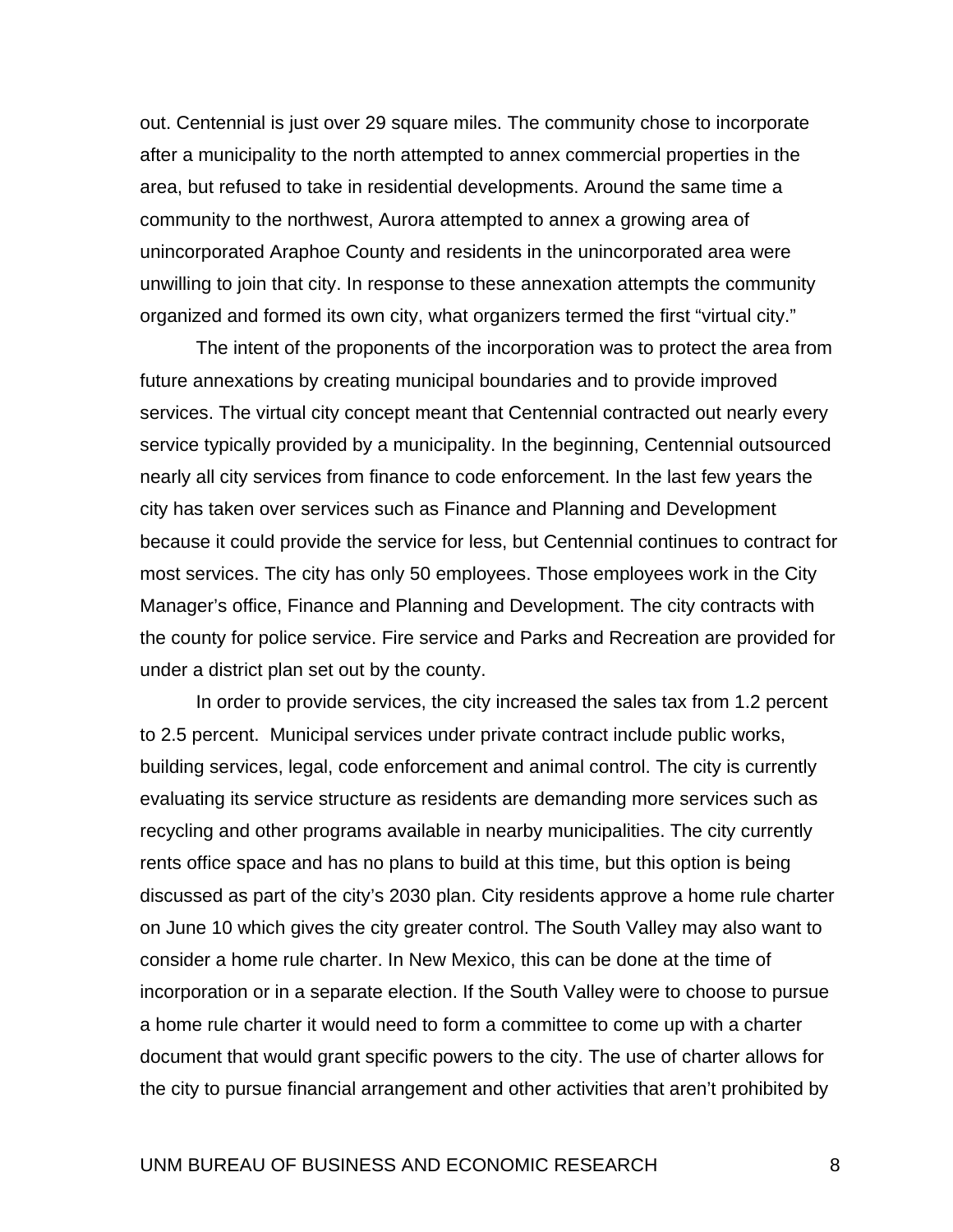state law. Without a charter, a municipality is bound by the powers granted municipalities by the Legislature through state statute. A charter would require a separate vote.

#### **1.1.2Taylorsville, Utah**

 The community of Taylorsville incorporated in 1996 with a population of approximately 52,000 people. This community chose to incorporate because of a lack of county services and limited representation with the majority of the county's elected officials living at the other end of the county. Organizers also wanted to create a separate identity from the county. According to information provided by Taylorsville, a local government for over 50,000 people was seen as better than a county government that served one million people. A notable aspect of Taylorsville incorporation was its civic participation. The first election had 67 candidates for city council and ten candidates for mayor. The City of Taylorsville has constructed a City Hall to house its municipal services.

 Taylorsville has taken a more traditional approach to municipal governance than Centennial. The city does not contract out for services and has been building its service base over time. Taylorsville utilized the county police force for eight years before it formed its own force in 2004. Fire is handled by a unified fire authority which includes the county and several municipalities within the county.

 Other cases of incorporation around the region were of more modest size. In general, incorporating communities had population of fewer than 10,000 people. In most cases the reasons for incorporation were threefold. The first was a desire for local control. The second was a perceived lack of services from the county government. Third, incorporation was seen as a way to complement and nurture a unique local identity. These reasons are similar to those expressed by residents of the South Valley and members of the incorporation committee. If the South Valley chooses to pursue local governance it is important to be aware of some of the unique opportunities and challenges the area will face as both during and after the process of becoming a city.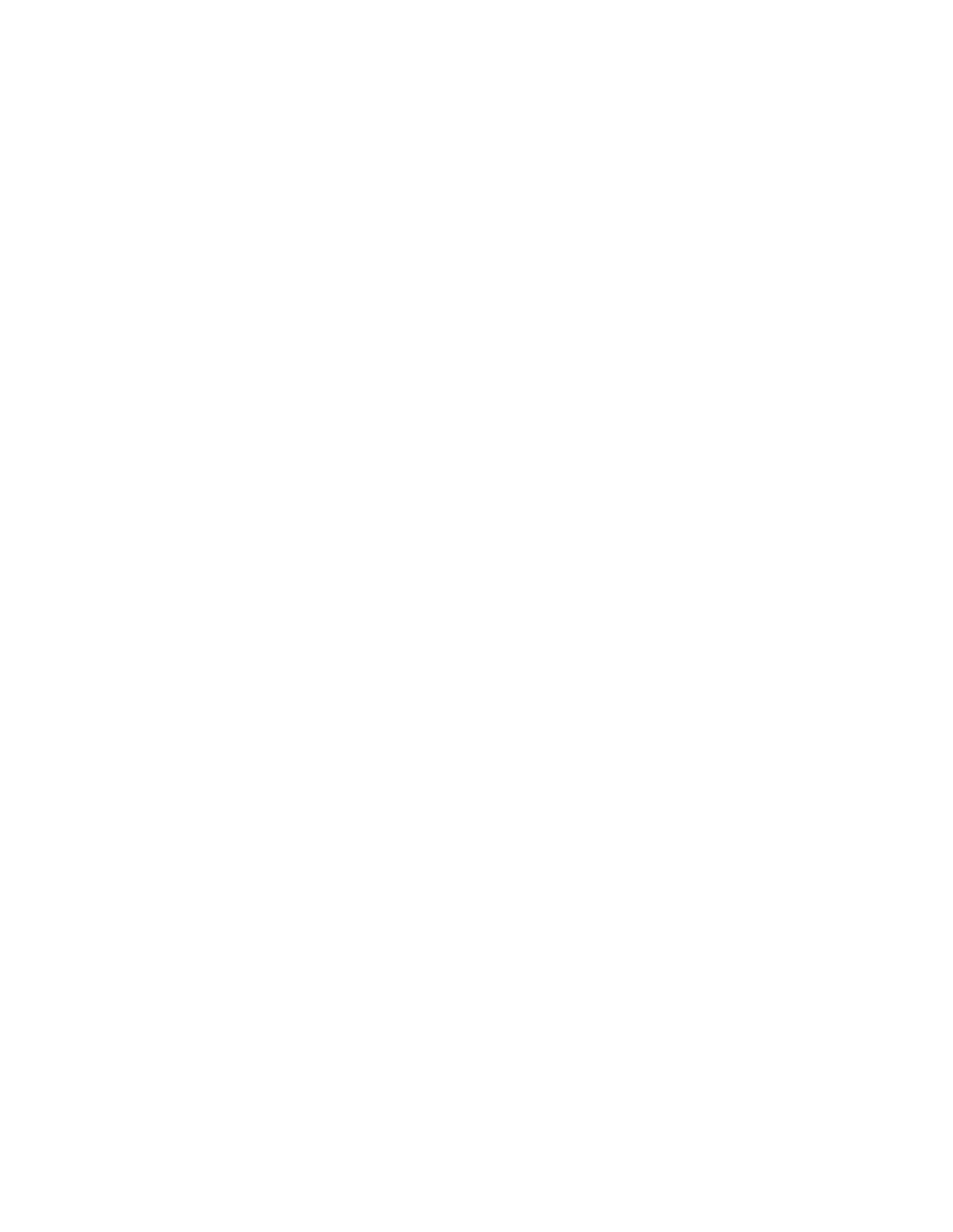# <span id="page-19-0"></span>**2. POLITICAL, SOCIAL AND GEOGRAPHIC ISSUES UNIQUE TO THE SOUTH VALLEY**

The issue that will determine the success of a municipality in the South Valley will be revenues and costs. The University of New Mexico's Bureau of Business and Economic Research is currently conducting a study on the economic feasibility of a municipality in the South Valley which will address questions about potential revenues and expenses for a future municipality. That report will provide quantitative data that provides a clear picture on the viability of the proposed city. While acknowledging that economic realities will determine if a city is feasible, this study has been commissioned to identify and examine issues that could arise if community members choose to go forward with incorporation.

 If voters choose to incorporate, community leaders and newly elected officials will be faced with a myriad of choices that will have long term impacts on the viability of a city in the South Valley, the types of services the city will be able to provide, and the overall quality of life of residents in the new city. According to an attorney involved in municipal incorporations in New Mexico for nearly 40 years it will be essential for the new municipality to retain legal services to help with contracts and agreements in the beginning.

"Most cities are all fired up. They've got a new mayor and council and that are blessed by the people and they don't have a clue what they are signing," the attorney said. "They are establishing themselves as a city and are relying on volunteer councils. They get all these documents pushed in front of them by the federal government, the state, and the county and they don't know what they are signing. Then developers come in and volunteer to be your planning department, you get what you pay for."

 Ensuring the city has enough money to hire a small group of experienced professionals to handle day-to-day operations and long term contracts will help ensure the viability of the city in the future. If the South Valley follows the path of other incorporations in New Mexico, it will need to forge partnerships with other local governments to provide many of the basic services residents have come to expect.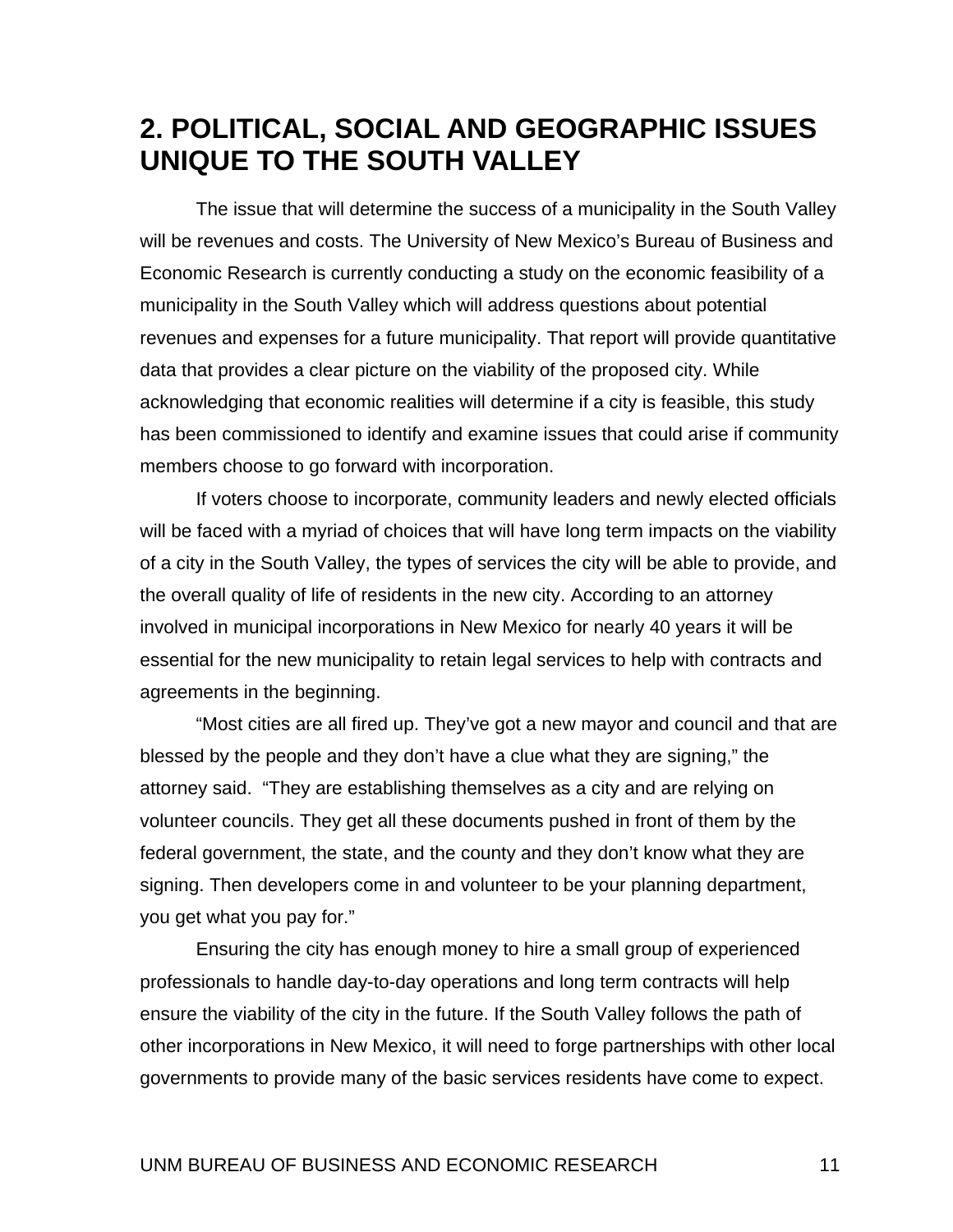Though these partnerships may not be longstanding it isn't out of the realm of possibility that many of the high cost services such as police service and public works may need to be contracted to other government entities for many years.

 By state statute, the city will be required to hire a clerk and a treasurer. This job is often combined in the early years of incorporation. The money to pay this person may not be readily available because there is a lag between incorporation and the first revenue disbursement from the state. In addition,, the city eventually will need to hire a police chief. It will be the chief's job to form a local police department. According to one former county sheriff with experience in the South Valley, the new city will have a number of experienced candidates to choose from.

 "I would look at senior officers and retired officers at least to get it started, especially recent retires from BCSO," the former sheriff said. "I would hire someone to build it that knew the area and knew what they were doing, but it needs to be a law enforcement person they trust and know with the experience to do it."

 In addition to hiring people to staff the new municipal government, elected officials will need to identify a place to hold regular meetings and a location that can serve as a repository for municipal documents with public access. The city will need to identify a place to issue permits and conduct business with the public as well. In many ways a smaller population is advantageous to incorporating cities because there are fewer residents and fewer demands from growth. In the South Valley the population and location translate into a demand for services such as planning and zoning, building and business permits at a very early stage. In order to ensure a smooth transition from county to municipal governance it will be important to identify ordinances used by other municipalities or counties in the state that could be adopted by reference as soon as possible. These ordinances could be adopted by the new council with amendments specific to the conditions in the South Valley. In addition to identifying ordinances it will be necessary to find a location where the public can access these services. There are number of options in this case and it will be up to city officials to identify the ideal location. For meetings, the South Valley Multipurpose Family Services Center may be a key community gathering place for the short term. As for daily services and operations an empty commercial location in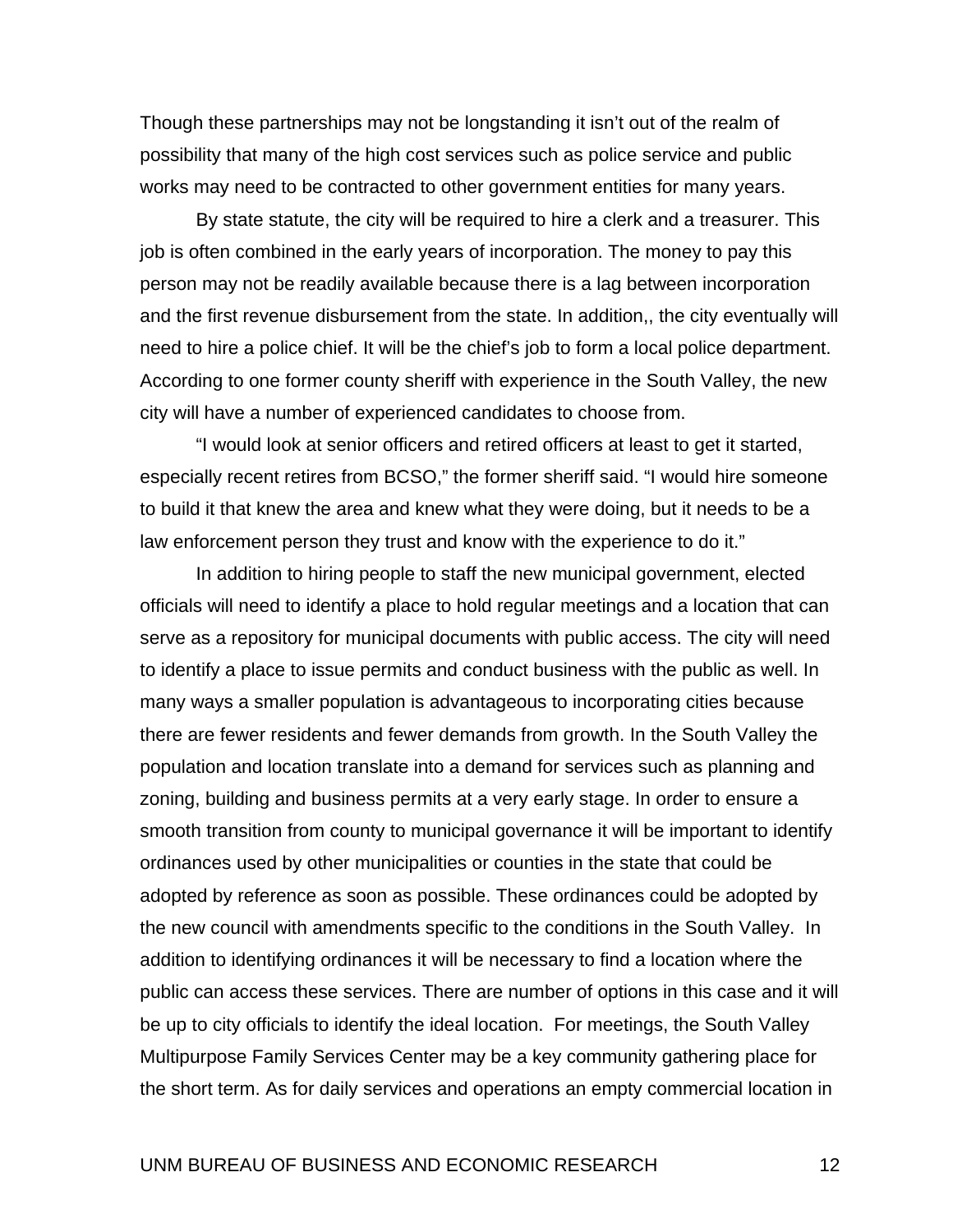a well-trafficked area would serve the most people. In either case, these decisions will come down to cost and the needs of residents.

# **2.1 Issues Unique to the South Valley**

The initial proposed area of incorporation in the South Valley was approximately 107 square miles. After adjusting that population to meet the density requirement under state statutes the proposed incorporation area will be approximately 77 square miles. Under state law an incorporating community must have density of one person per acre. This requirement resulted in the proposed incorporation area being reduced by about 40 square miles. At the request of the South Valley Incorporation Committee, the majority of the acreage removed is on the far western edge of the proposed incorporation area stretching from Interstate 40 on the north, Isleta Pueblo to the south, the Rio Puerco to the west and around Shelly Road to the east. This eliminated vast swaths of undeveloped land while maintaining nearly all of the estimated population. If incorporation is approved by the voters the new city will be able to annex the land excluded from the initial annexation.

# **2.2 Geography**

It is a useful exercise to physically divide the territory in the South Valley in different ways to gain a perspective on the diverse array of issues the community as a whole will face if it chooses to incorporate. The first division is a simple east-west division. In this case, by using a point such as  $118<sup>th</sup>$  Street and extending all the way south to the border with Islesta Pueblo, we create two spaces. One is a densely populated and developed portion of the South Valley. The other is a sparsely populated area with very little development and few residential units. The heart of the South Valley and the majority of this area's population reside in the eastern territory. In 2000, the U.S. Census Bureau created a Census Designated Place or (CDP) for the South Valley. The South Valley CDP lies inside the eastern territory created here. The eastern portion of the proposed area for incorporation is the most active economically and has the largest demand for services should a new city be incorporated. The western portion is largely undeveloped and has few industries, but some of the northern portion of this area is now owned by a large California-based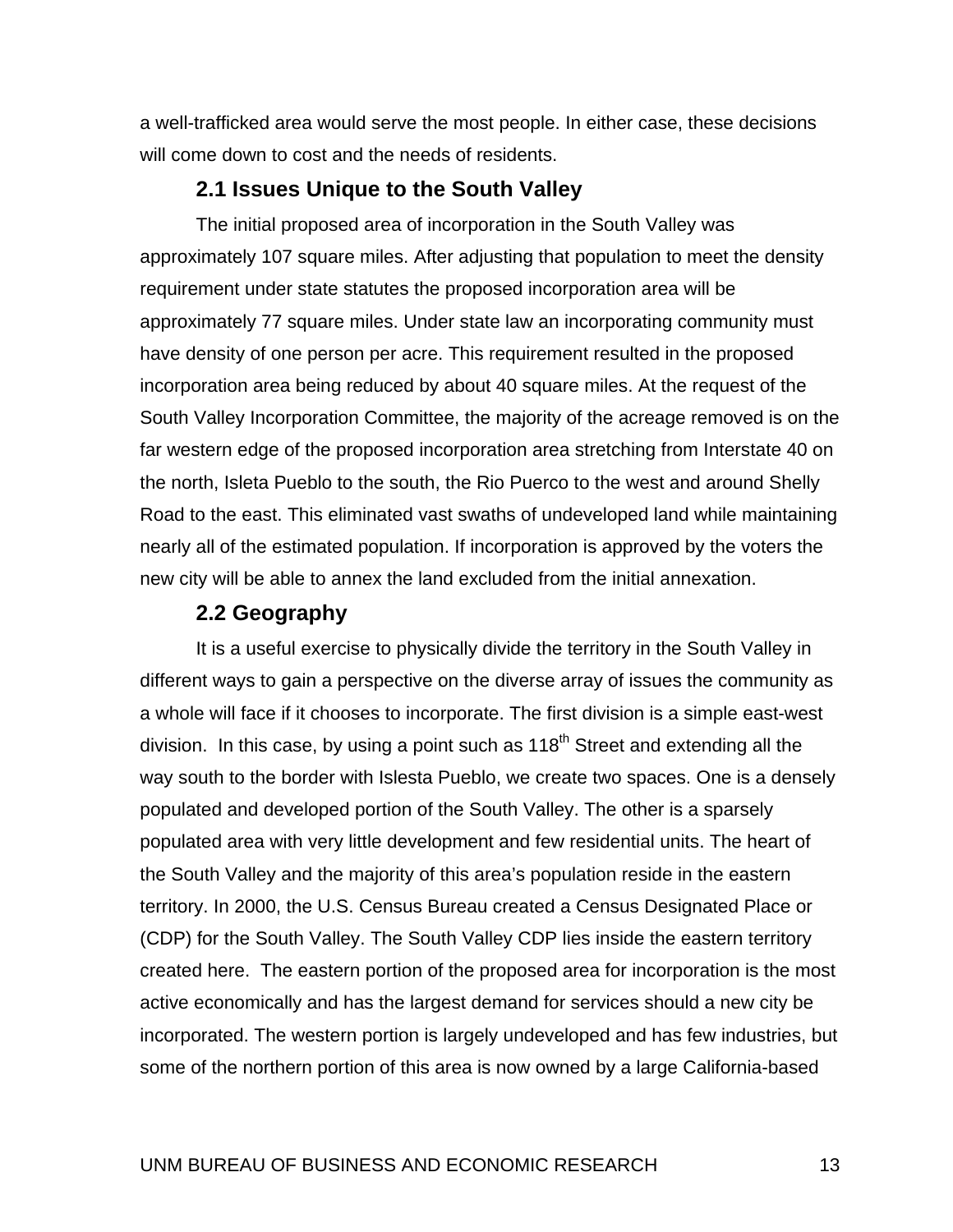developer. This ownership raises questions about the future of this area which was held for generations by the heirs to the Atrisco Land Grant.

Another way to view the proposed incorporation area is based on longstanding land grant boundaries. The Atrisco, Pajarito, Los Padillas Land Grants are all part of the proposed incorporation area. Development within these grants provide a snapshot of land use types and variations in development within the South Valley and its place at the heart of the urban-rural interface in the Middle Rio Grande Valley. There exists dense urban development in the north which thins as one moves south until you reach the southern end of the proposed incorporation area dominated by commercial farms and ranchos. This variation poses a unique set of challenges both during and after the transition process. Conflict may arise between the demands and expectations of residents in the urban north and those in the rural south. It will be important for city leaders to strike a balance that is equitable in urban and rural areas of the proposed city.

The Atrisco grant in the northern portion of the proposed incorporation area is densely populated and urban. The majority of land use in this area according to records from the Bernalillo County Assessor is residential and commercial with very limited residential agriculture and no commercial agriculture use. The western portion of this grant was recently part of a highly controversial sale to Californiabased developer Suncal. If residents choose to incorporate in the South Valley, a portion of this land will be within the new city's borders. Newly elected leaders will be charged with determining the type of development most beneficial to the community. It will be essential to construct rules that will establish the will of the community and guide future development.

Suncal has been active in seeking tax breaks from Bernalillo County through Tax Increment Development Districts.<sup>[1](#page-22-0)</sup> These districts known as TIDDS have been controversial and a few of the state legislators that supported these districts were defeated in the June primary by opponents opposed to the wide use of these types of incentives. A new city in the South Valley will have to determine whether tax

<span id="page-22-0"></span> $\overline{a}$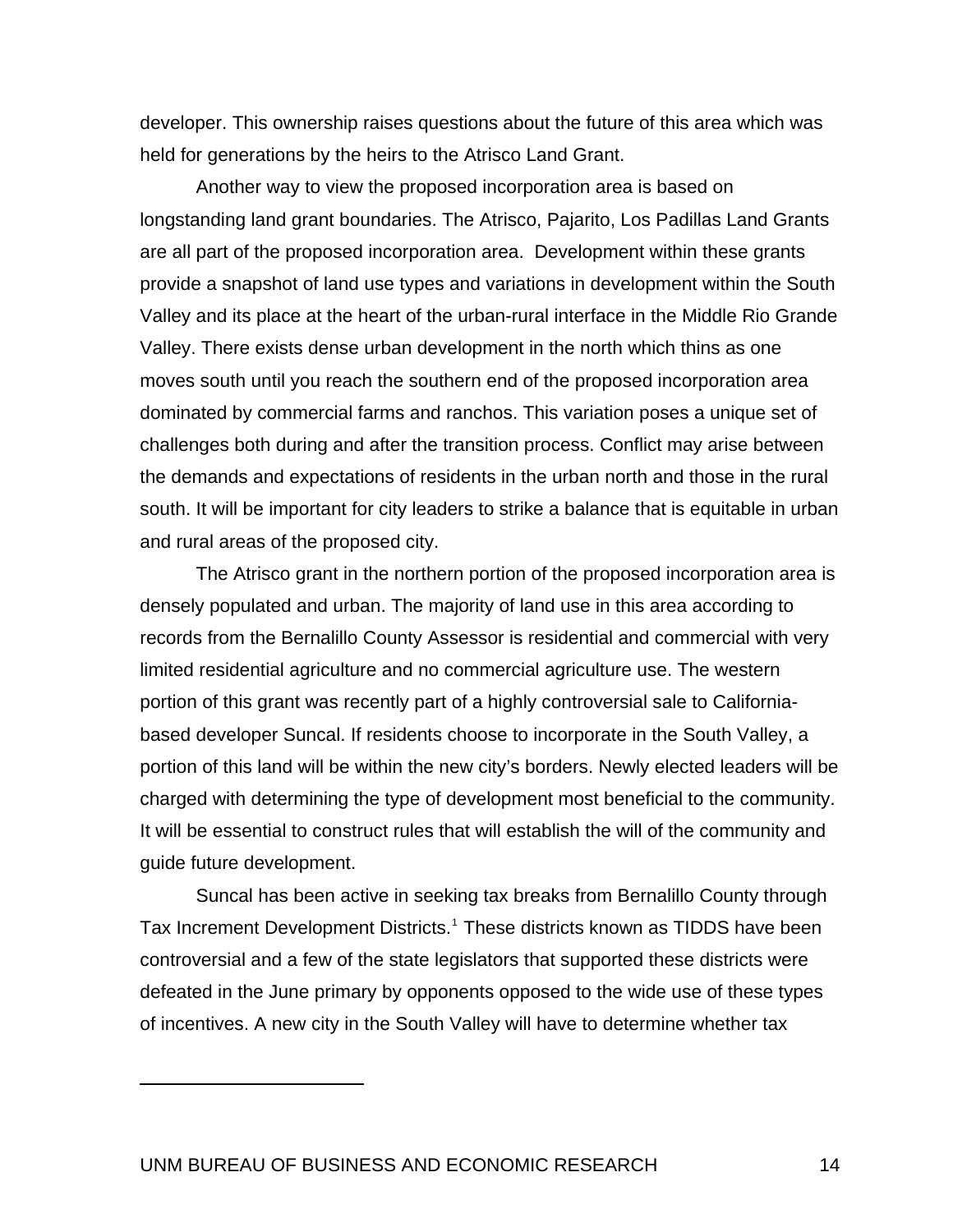incentives to develop land in the area are a benefit to the community or whether this type of government-assisted development is detrimental to the quality of life and desires of its residents. The TIDDS that have been negotiated by Suncal thus far appear to be for areas to the North of I-40. While such should not affect the new city's tax revenues directly, proposed commercial development to the north could compete with future commercial development within the South Valley, effectively stealing from the city's future gross receipts tax revenues. How the new city's revenues would be affected by the extension of TIDDs to the south of I-40 prior to incorporation may depend on how the State interprets the law, since 75% of State gross receipts tax revenues may be included in a TIDD and this amount includes the municipal 1.225% distribution. A recent downturn in the housing market has forced large development companies such as Suncal to reevaluate projects around the country. Suncal has run into financial difficulties with some projects in California, but according to spokespeople for the company this will not affect its plans for projects in New Mexico.

The Atrisco grant accesses many urban-style services such as water and sewer provided through the Albuquerque Bernalillo County Water Utility Authority. Some residents in this area are still on wells and septic tanks, but the ABCWUA has made a concentrated effort to move residents off of those services and onto its system. Density also brings issue of traffic congestion and the maintenance cost that accompanies vital infrastructure projects. The increased traffic, density of commercial activity, and proximity to Albuquerque increases the instances of crime in this area. Many of the issues faced in the Atrisco area are also present as you move further south into other land grants.

As one moves further south into the Pajarito Land Grant the density of businesses and residential units begins to thin somewhat except along major corridors. This area is less urban and many homes have small plots of land that may be used for small farming or to raise a small quantity of traditional farm animals. Some residents here use water and sewer from the ABCWUA while many rely on wells and septic tanks. The roads are generally paved in the eastern portion of this area. Commercial and residential land use is less dense than that of Atrisco,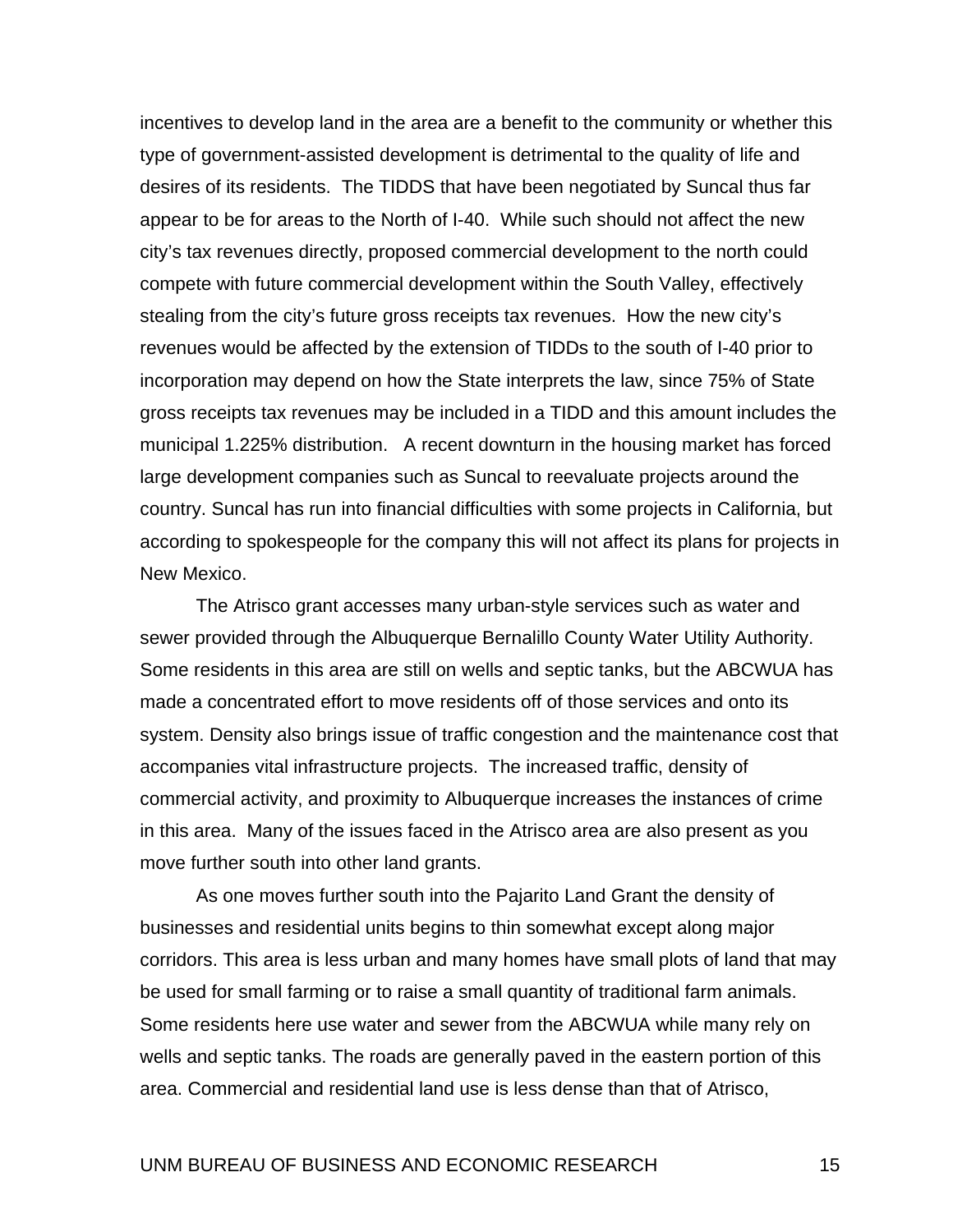according to records from the Bernalillo County Assessor, and there are increases in commercial and residential agriculture. Residential agriculture use in Pajarito accounts for nearly half of all residential agriculture in the South Valley. To the west is Pajarito Mesa, an area that offers a unique set of challenges to a new city in the South Valley, challenges that Bernalillo County has been unable or unwilling to confront.

Pajarito Mesa is an area that has developed outside of city and county codes and is without many basic services. This area encompasses approximately 18,000 acres of mesa in southwest Bernalillo County. The inhabited portion of the mesa is approximately 2,200 acres and is home to approximately 1,500 people. Aerial photography of the mesa by Bernalillo County in 2006 revealed about 500 dwellings. There are 181 identified parcels on the mesa and each parcel generally contains more than one dwelling, according to Bernalillo County. Water, sewer and electricity are not available to those living on the mesa. In cooperation with the Southwest Organizing Project, members of the community have pursued grants and funding to bring running water to the mesa for the past ten years. The Mutual Domestic Water Consumers Association of Pajarito Mesa has formed a partnership with ABCWUA that will construct a water filling station below the mesa that residents will be able to access for a monthly fee. This filling station will eliminate the need for water haulers to make the trip from the mesa to the valley, often twice a day to provide water to the community. In addition to this effort SWOP and community members on the mesa have pushed Bernalillo County to provide services, but in late May, outgoing County Commissioner Teresa Cordova said the county had no plans to bring other infrastructure to the mesa, according to a report in the West Side Journal.

There are a number of issues prohibiting the provision of services, according to Bernalillo County. The main factor being complex and convoluted land ownership and a lack of easements and rights-of-way built into titles. Because development on the mesa has occurred outside of the county development process for approximately 40 years, there are no agreements in place for services to be provided. These include wastewater, electricity, roads, waste disposal, and telephone services. The county claims that it is the responsibility of developers to pay for improvements and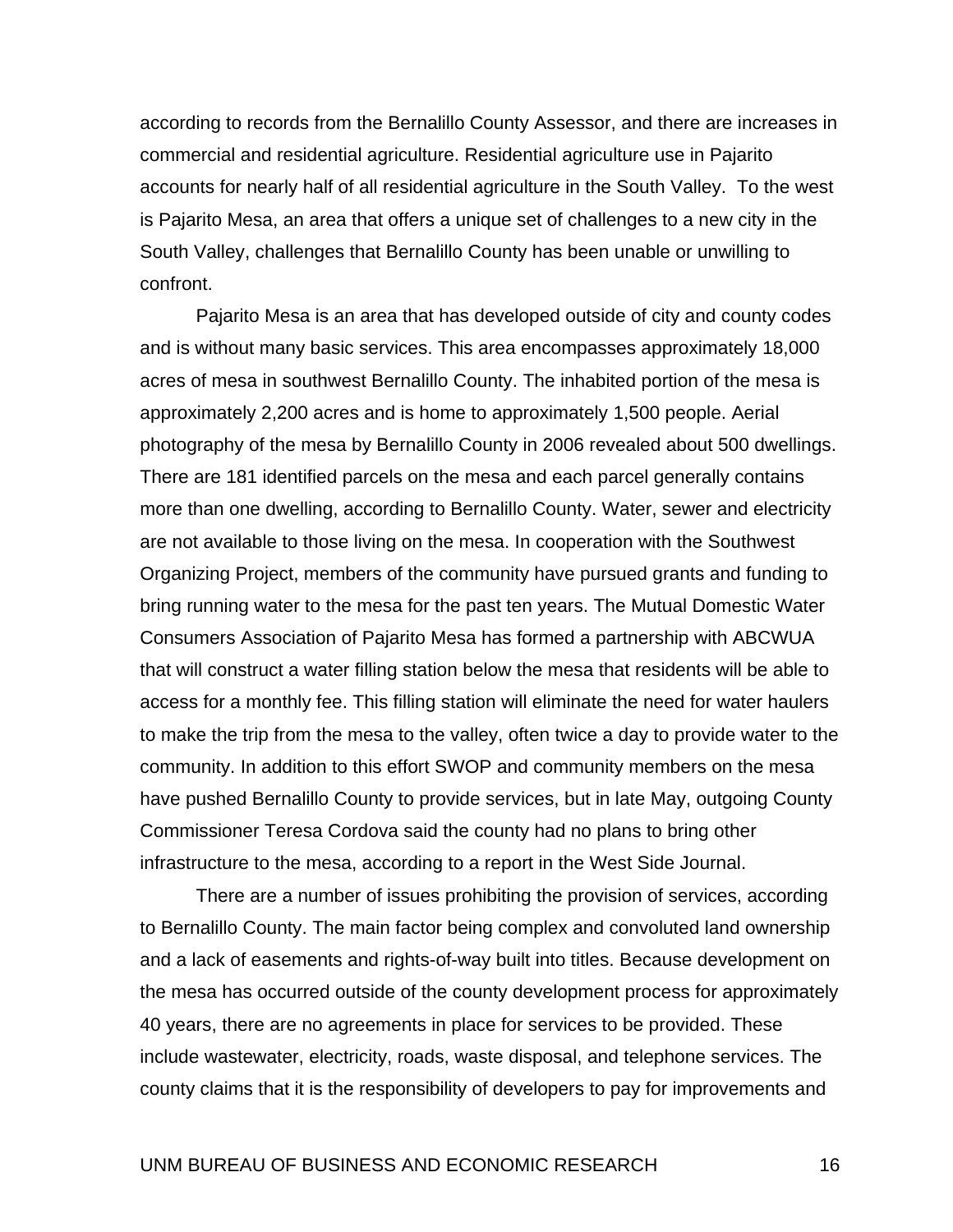that the costs of these improvements are built into the lot and house sales by land owners and developers. Therefore the county is not responsible for providing basic services to the area.

 In Albuquerque, the problems of premature subdivisions have been addressed by using special assessment districts (SADs) which distribute the cost of building infrastructure to the property owners. These districts only allow a municipality to pass on the cost of the estimated benefit to individual property owners which means any costs above the benefit must be covered by the municipality. For an area as large a Pajarito Mesa, the cost to the municipality could be quite high. Any improvement plan for the area should be a cooperative effort between those living in the designated community and the municipality.

Pajarito Mesa is often referred to as a "colonia" though it is over 150 miles from the Mexican border. It has many traits of a colonia as many of its residents are first or second generation immigrants. The majority of those living on the mesa entered into real estate contracts instead of mortgages when purchasing the property. This type of land contract does not allow for residents to build equity and makes it easy for land owners to repossess the property. With these types of contracts there is little or no recourse available to a resident whose property or home is repossessed. According to the county, many of those living on the mesa were told upon purchase that the county soon would provide services to the mesa. The county has entered into no such agreements. People living on the mesa haul water from other sources, such as neighboring properties below the mesa with water services. Many walk their children nearly a mile to the school bus stop at the bottom of the mesa where the pavement ends.

In 1998, the county conducted a study on Pajarito Mesa. The task force recommended enforcing zoning codes on the mesa. It also suggested the county assist in helping residents create an environment that is healthy for residents by cleaning up illegal dumpsites on the mesa and improving wastewater disposal for those living there. In addition, the report recommended the county work with major landowners to assemble land into large parcels to build "village clusters," and to suspend all construction on the mesa until a working plan is created. Another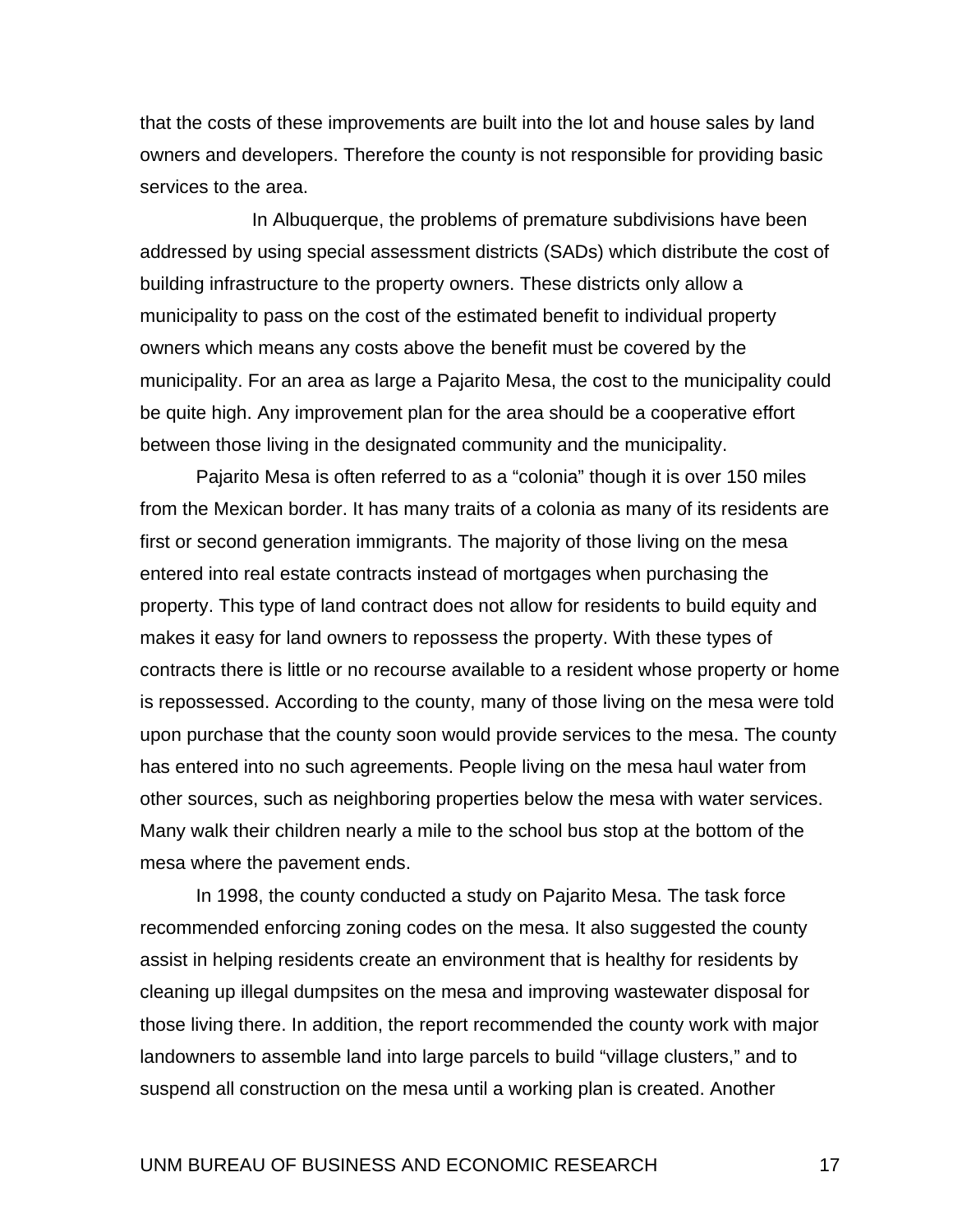recommendation was for the county to purchase property from current landowners in exchange for property that currently has services.

In the report, the county did not estimate the cost of providing services to the residents living on the mesa. These costs were not calculated because the county maintains it is the responsibility of the residents and land owners to bear those costs. It will be up to the government of the new city and residents of Pajarito Mesa to determine a way forward that will improve the quality of life for residents living in the area and provide them with a government that meets their needs rather than making excuses or ignoring the harsh realities of living without services for which they are taxed.

 Further south in Los Padillas, the population thins further and the amount of arable land in production increases considerably. The rural nature of this area means fewer paved roads, fewer demands or desire for city services from residents, a large number of whom are using wells and septic tanks. According to the Bernalillo County Assessor, the area of Los Padillas accounts for nearly all of the commercial agriculture use in the South Valley with minimal commercial and residential use compared to Atrisco and Pajarito. Heavy commercial agriculture activity is likely to increase demand for particular services such roads, water and law enforcement. It will be incumbent on city leaders to strike a balance between the demands of an urbanized area such as Atrisco while not creating onerous restrictions that interfere with the agricultural way of life of residents in the southern portions of the proposed city. Despite the predominantly rural nature of this area there exist pockets of residential development that may need or desire city services such as water and sewer and better roads.

#### **2.3 The physical terrain**

 The proposed boundaries for the South Valley would create a city at this point with few concerns of annexation on its borders. On the east the city would be bordered by the Rio Grande and Interstate 25, on the west is unincorporated county land with no municipalities bordering the area, on the south is Isleta Pueblo and to the north the City of Albuquerque and Interstate 40 outside of Albuquerque. These boundaries create buffer for the South Valley and should provide any new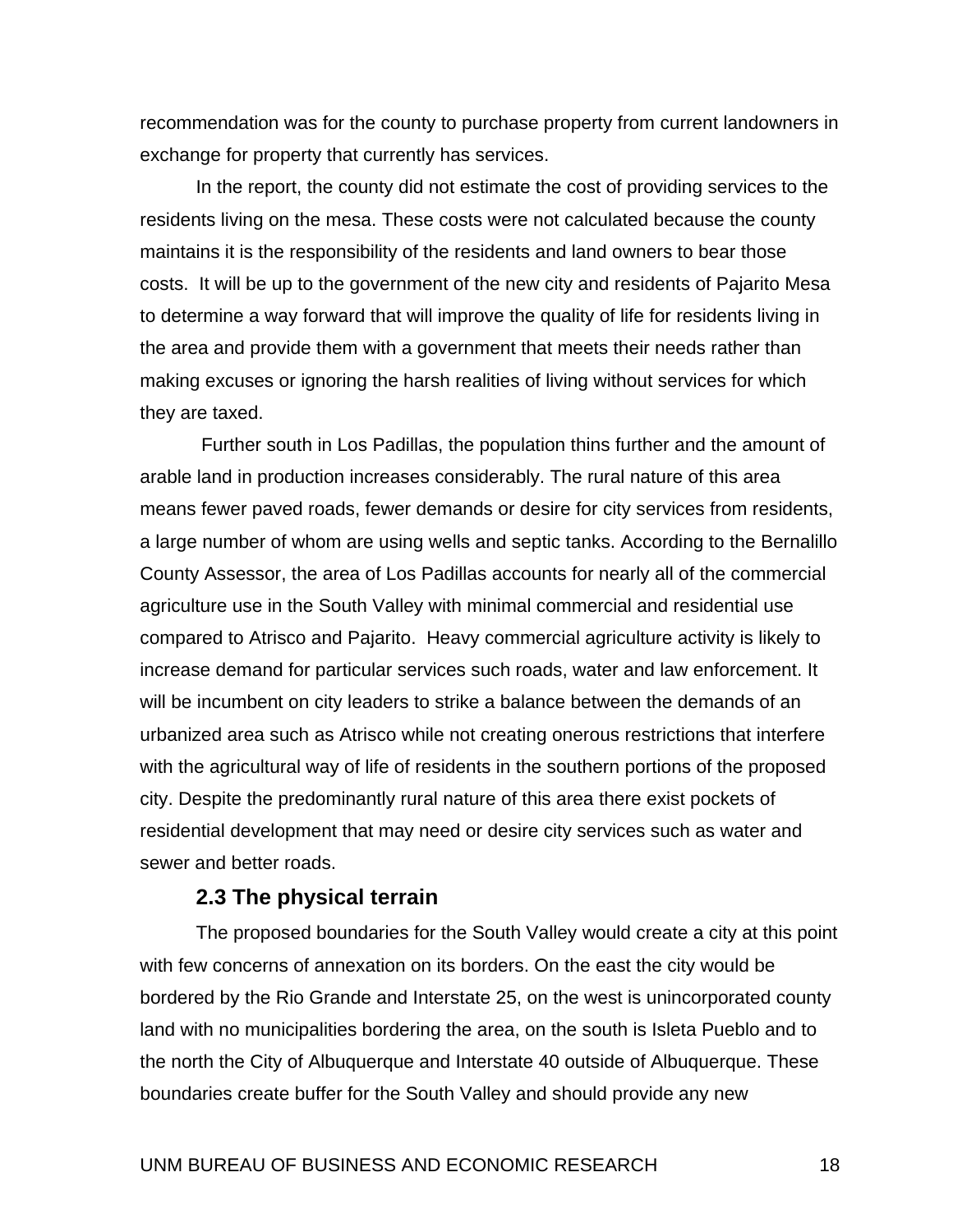government with time to give careful consideration to westward annexation. One part of this consideration should be the make-up of land ownership for those areas which are not included in the initial incorporation. Areas over which the community would like to have control, but where owners may not be friendly to annexation, such as Suncal, should be included in the initial incorporation. The later annexation of property with owners at odds with the city could be difficult and costly.

### **2.4 Demographics**

 Since 1990, the proposed incorporation area of the South Valley has seen low to modest growth in population. Both population and the number of housing units have increased slowly. There has been little change in the overall demographics can be seen when comparing data from the 1990 and 2000 census.

 Race, ethnicity, gender compositions remained relatively static over the ten year period between 1990 and 2000. In the 2000 Census, over 75 percent of the population in the proposed South Valley incorporation area self-identified as Hispanic or Latino. Over 55 percent of the population was between the ages of 18 and 59 in 2000. Over 32 percent of the population was under the age of 18 with over 12 percent of the population age 60 and older. This breakdown was relatively static between 1990 and 2000.

#### **2.5 Services**

A major challenge for a new city in the South Valley will be the provision of services. Previous incorporations in New Mexico have not involved areas as populated or developed as the South Valley. The South Valley's location, bordering Albuquerque, and its long history of habitation have resulted in an area with many urban and many of the demands and issues characteristic of urbanized communities. A new city will be faced with the demands of a population acclimated to particular levels of urban services, many currently provided by the county or provided to neighbors across the street in Albuquerque. In addition to these services, the new municipality will be expected to provide an accessible and effective process through which businesses and builders may open commercial enterprises, build new homes or expand on existing properties. Bernalillo County currently handles these services in the South Valley and it should be expected that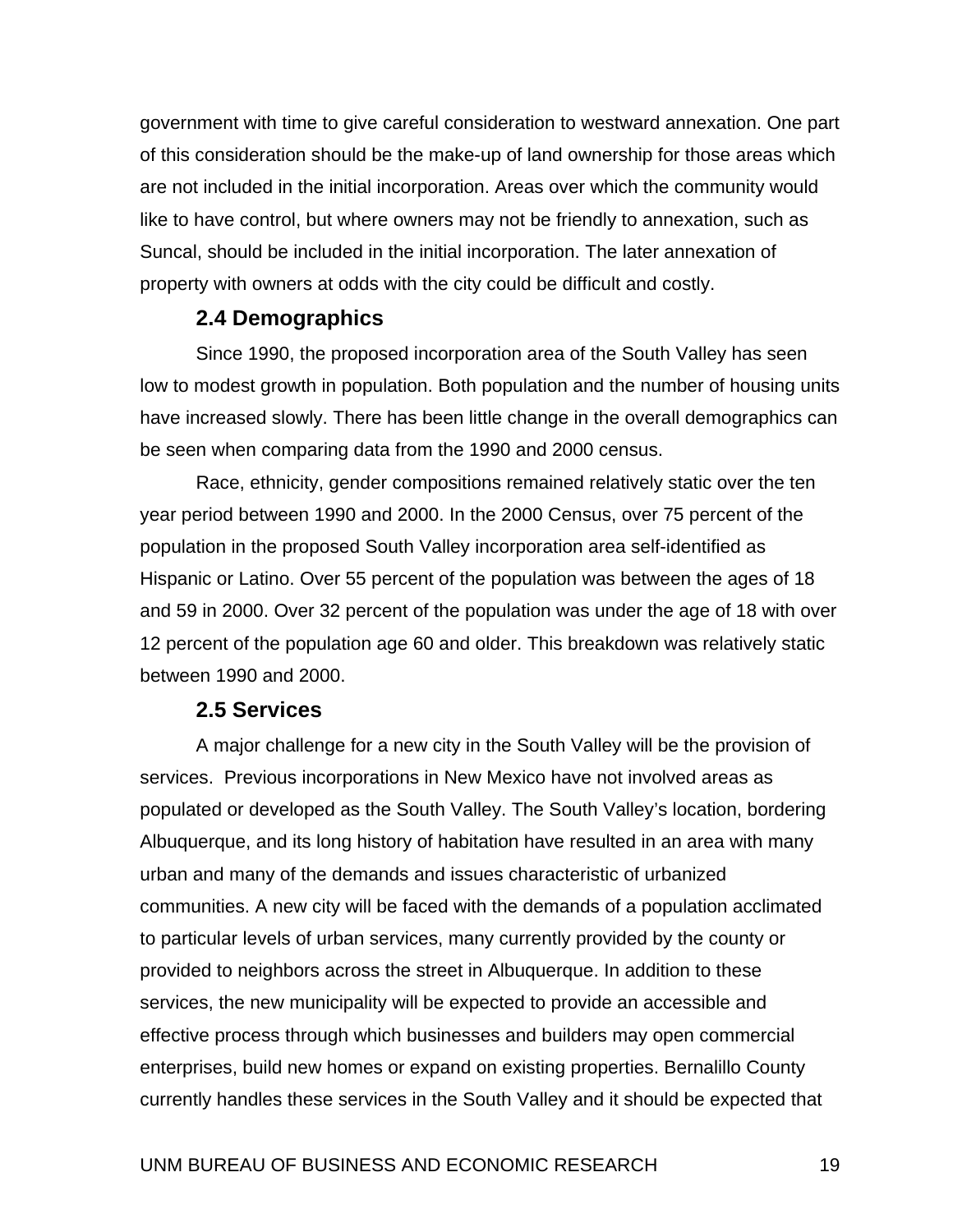those dealing with the county currently will demand the same level of service from the city the day it opens its doors.

 On the surface, these services seem straightforward but the requirements of professional expertise for these services the expense of operating becomes more apparent. For example, public works contracts will require an engineer to oversee road projects whether the money comes from the state or the federal government. Engineers with the proper certification don't come cheap, nor does the equipment, crews and support staff required for these services to function effectively. Bernalillo County estimates the cost of an engineer to oversee public works project would be about \$100,000 per year. The city could contract out these services, but the cost of outsourcing this work can be prohibitively expensive and this approach to municipal governance may be at odds with the new municipalities' goals. There are testing facilities and required inspections for these projects all of which come at a cost. Usually these costs are part of the project contract, but the percentage of the contract dedicated to these costs may rise because the city would need to contract out for these services until revenues were available to provide this service in-house. The more it costs to perform these required services the higher the cost of the contract and the higher the cost of the contract the more difficult it can become to acquire the necessary funds for the project.

It appears the best way to approach these issues is to look to existing governments with both the infrastructure and staffing to handle these types of issues for the city in the early years. Whether or not these governments are willing players will be a question of political will and careful negotiations. There is a positive role for the county to play in the incorporation of the South Valley and the desire of residents in this area to take local control over their future. If the county refuses that role it will be important for the new municipality to seek out partnerships with the City of Albuquerque and also seek possible remedies at the state level.

The provision of services in the South Valley is complicated by the City of Albuquerque's shoestring annexations of commercial and some residential properties in the South Valley. These annexations have created islands of municipal control in unincorporated Bernalillo County and pockets of county serviced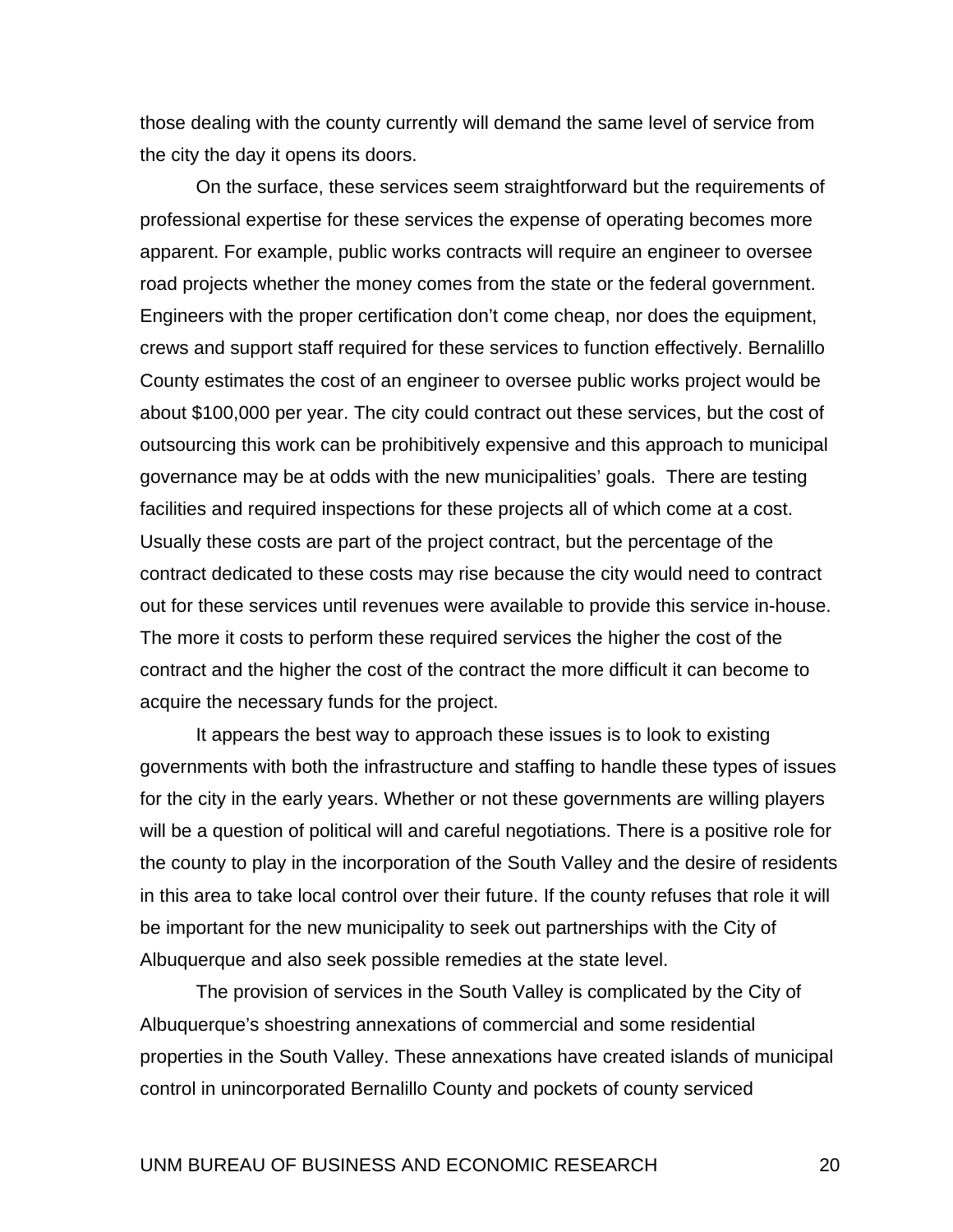neighborhoods which are surrounded by the city. The Albuquerque annexations have created grey areas for the provision of services which has resulted in areas which are underserved as city and county departments pass responsibility between one another without taking action. This issue is especially prescient in the Vecinos del Bosque neighborhood which straddles the line between Albuquerque and Bernalillo County on the northeastern edge of the proposed incorporation area. Though residents benefit from access to city and county amenities such as community centers, libraries and parks, these border areas create pockets of confusion where is unavailable or difficult to obtain, especially for services such as police, fire and emergency response. The Albuquerque annexations allow for development inconsistent with the surrounding community and often are undertaken for the sole purpose of extracting revenue from the community in which the business operates and transferring those funds to Albuquerque without incurring the costs of servicing the community where these revenues are generated . These annexations create tension between the community and the city and do not directly benefit residents in the area. Businesses in Albuquerque pay higher gross receipts tax, the cost of which is passed on to residents in the surrounding community that do not receive the benefit of this higher tax. The incorporation of the South Valley would end the snatch and grab tactics of Albuquerque and provide the community with greater control over commercial development.

#### **2.6 Crime**

One concern for the South Valley will be law enforcement. The proposed incorporation area in the South Valley has nearly 50 percent of unincorporated Bernalillo County's population but over 70 percent of reported crime in the unincorporated Bernalillo County occurs in the South Valley, according to FBI uniform crime statistics from 2007. The main issues according to past and current law enforcement in the area are drugs and gangs. There have been different approaches tried over the past decades from proactive community policing strategies of earlier administrations to the reactive approach of the current Sheriff. The former approach builds community trust and relationships with law enforcement by acting on community concerns and working with children in the community. The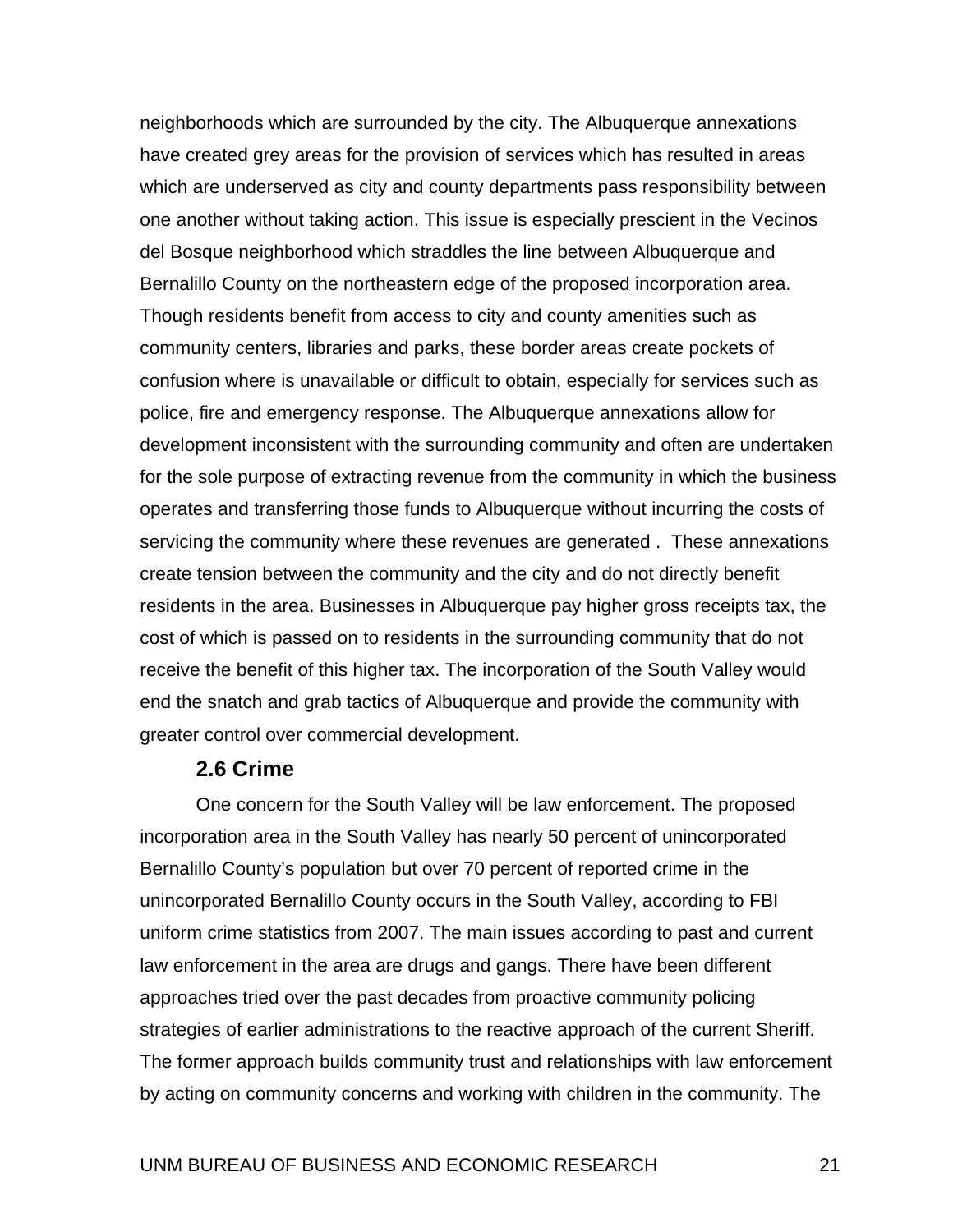latter approach creates antagonistic relationships and breeds mistrust between law enforcement and the community. Recent crime statistics from the FBI appear to favor the community-based approach as crime has increased throughout Bernalillo County over the course of the current Sheriff's tenure, according to the FBI Uniform Crime Statistics. Another issue facing the South Valley is that increased enforcement in Albuquerque has pushed crime into outlying areas in the county and beyond. Some of these elements are operating out of the South Valley, but many are moving further south into Valencia County. It will be important for any new city to create a law enforcement environment that protects residents, but also creates opportunities for its youth to contribute to the community in a positive way. Education programs, job training and community cooperation are ways to keep youth engaged in constructive activities and offer a future with greater opportunity than those offered through illicit and illegal means.

 The South Valley Multipurpose Family Services Center provides an excellent staging area for intergenerational programs that allow young people to connect with community elders in a positive environment. The center may be an excellent place for law enforcement and community organizations to partner in providing services for all of the community.

#### **2.7 Politics**

Perhaps the greatest obstacle to overcome may be the opposition of some officials in Bernalillo County to the formation of a new city in the South Valley. This opposition would be unfortunate and it is unclear why the county would oppose this initiative. The county has more to gain from the incorporation of the South Valley than it will lose. Financially, the only revenue at stake is an 1/8 cent county environmental services gross receipts tax which is currently assessed in the unincorporated portions of the county. All other county taxes would continue to be paid by residents in the South Valley. It is more likely the county will benefit from the incorporation as it will have the opportunity to focus its efforts on the vital services it is tasked with under state law rather than focusing its efforts on providing municipal style services to some residents in the county. If the South Valley effort is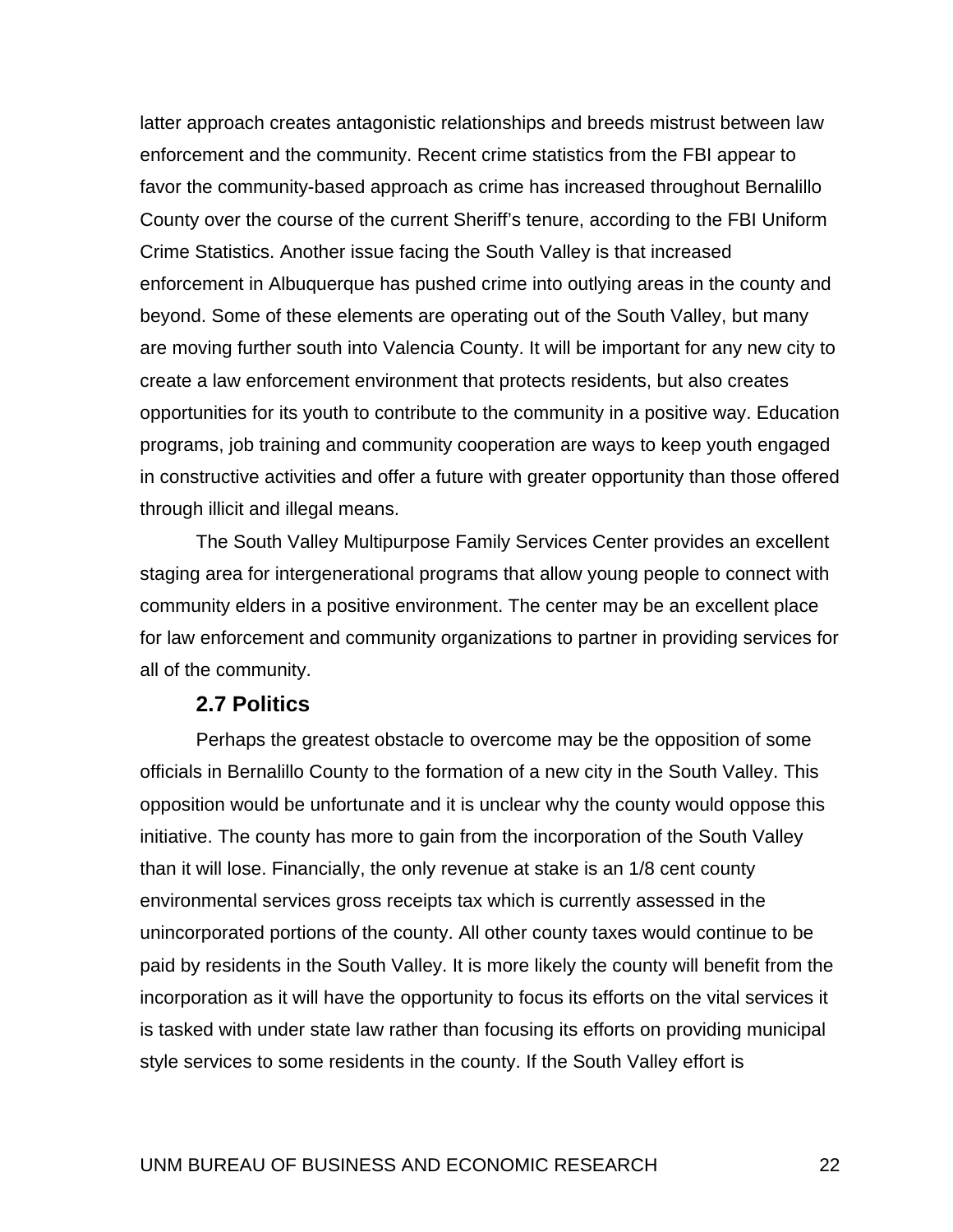successful, there may be positive economic development in the area that would benefit both the new city and the county.

Regardless of the county's support or opposition of an incorporation attempt, the county's defined role in this process is quite simple: conduct the incorporation vote. Under state law a county's role is limited and defined, but this does not stop county officials from expressing their opposition and creating obstacles in other ways. For the eventual viability of a city in the South Valley it is important to come to an understanding with county officials about the reasons South Valley residents believe they will be better represented and serviced under a municipal government. The new city will need to utilize the county and its established service infrastructure.

There are no cases of incorporation in New Mexico where the county has not played a role in the years after the municipality was formed. These relationships range from the provision of fire and police services to providing meeting space. The incorporation of the South Valley could be viewed in a couple of ways by the county; one as a political and economic loss or two as a political and economic gain. How the county chooses to view the incorporation and what role it chooses to take in servicing the new city will depend on the efforts of the incorporation committee and community leaders. County Commissioners may play a key role in reshaping the view and approach to the new city by appointed officials within the county. These relationships should be pursued and the community members should work to ensure commissioners are aware of the benefit the new city will be for Bernalillo County.

#### **2.8 Development**

The population and density of the South Valley will require any new city government to be prepared to deal with development requests from day one. These requests can range from variance requests to increase the height of a wall to large master planned residential developments or industrial proposals. It will be up to community leaders to find a balance between the quality of life of current residents and the need for revenues to maintain that quality of life. A major hindrance to development in the South Valley has been its ongoing designation as a flood zone by the Federal Emergency Management Agency. This designation means anyone borrowing funds to build in the area will likely be required to purchase flood

#### UNM BUREAU OF BUSINESS AND ECONOMIC RESEARCH 23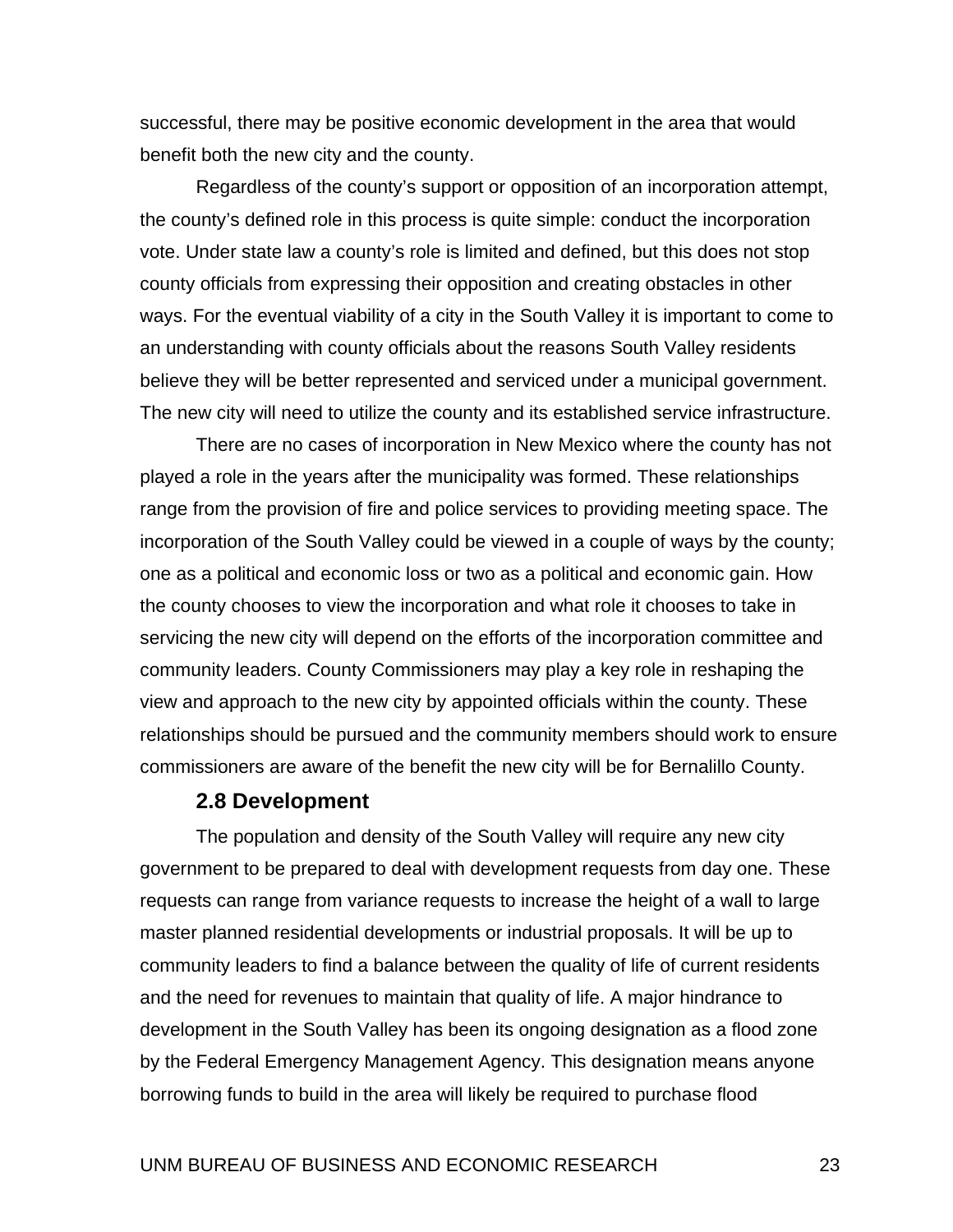insurance which can be quite costly. The additional cost is a likely factor in the slow pace of development in the South Valley. But a multi-million dollar project by the Albuquerque Metropolitan Arroyo Flood Control Authority, the U.S. Army Corps of Engineers and Bernalillo County may change that. These agencies have embarked on ambitious flood water diversion project that will eventually pull the entire South Valley out of the flood plain, according AMAFCA. The engineering of the river over the last 50 years has resulted in the valley floor being 10 feet below the river. The integrated system of dams, pumping stations, drainage infrastructure and a gravity flow into the river will move the South Valley out of the flood plain and possibly open the area to greater levels of development or at least demand from developers.

 According to a local commercial realtor the drainage project has the potential to bring about major changes in the South Valley, just as the McKinney Dam opened up a greater portion of the Northeast Heights for development the South Valley project would make the entire Southwest quadrant of the Albuquerque Metropolitan area more desirable to developers.

 This issue may be one of the most difficult and contentious for community leaders to deal with effectively. In following the committees stated purpose of "preserving the South Valley's agrarian and historical character through selfgovernance," the removal of large portions of land from the flood plain may challenge perceptions of what is and what should be the character of the South Valley. By removing the majority of the South Valley from the flood plain the majority of property owners currently living in the area will see a benefit as flood insurance may no longer be necessary. But the benefit to current residents will also attract developers and will require the South Valley to find a balance between the existing residents and possible commercial and industrial opportunities that could bring greater revenues to the new city. These issues will need to be addressed on multiple fronts, from planning and zoning to partnering with the current entities working on the project to help guide the end result and ensure the quality of life of all residents is preserved and improved.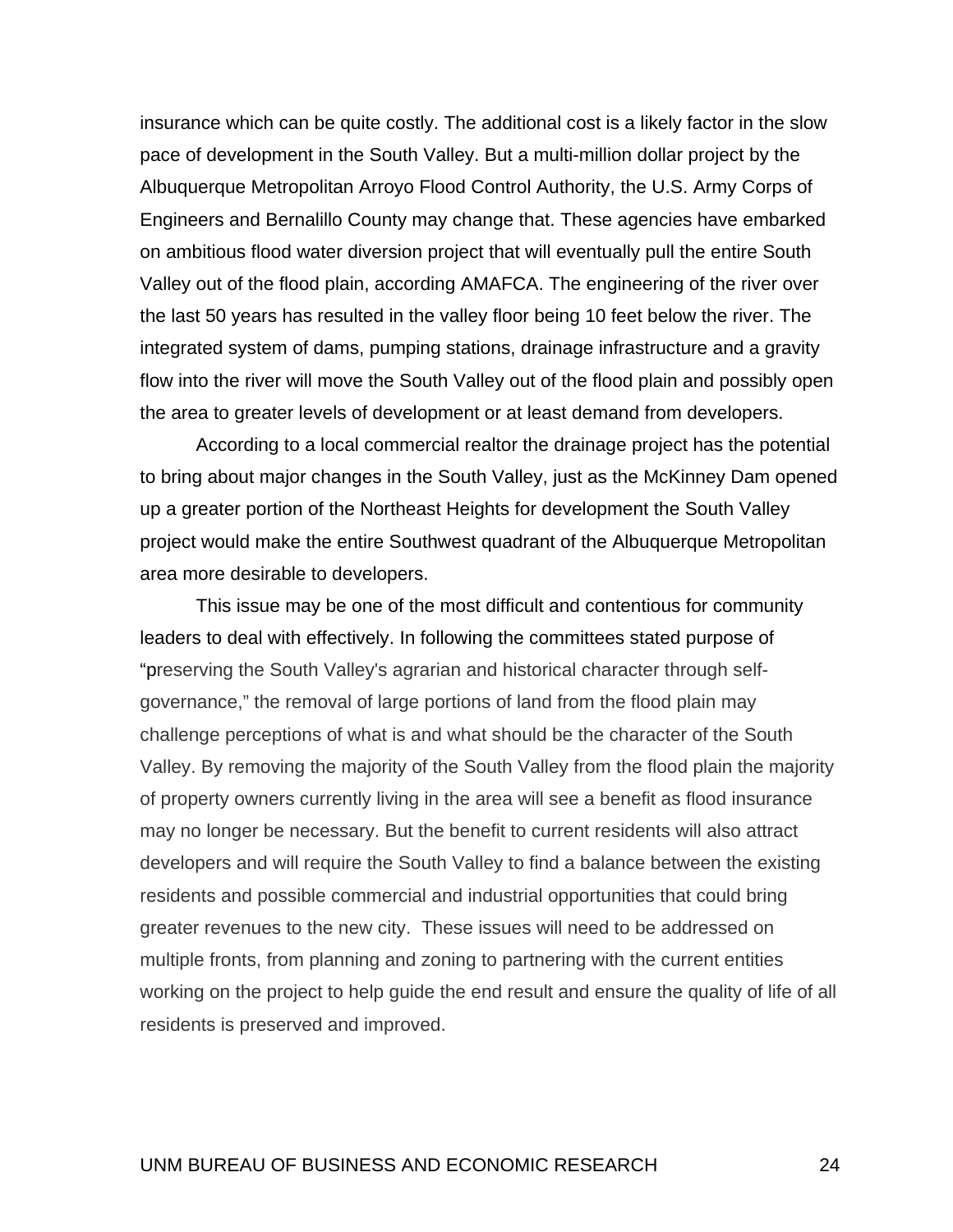#### **2.9 Existing and Future Facilities**

The South Valley has a number of existing facilities owned and managed by different agencies. The major operator in the South Valley is Bernalillo County. The county maintains 13 parks, four of which are co-managed by the Albuquerque Public Schools Board of Education. There are three community centers, three senior meal sites, two swimming pools, a historic house, a dairy farm, a sheriff's station, three fire stations, and a library in the South Valley.

 The future of these county facilities will need to be negotiated by any new government in the South Valley. The South Valley has already paid a portion of the construction costs of these facilities and the value of these facilities has depreciated over the years. It is unlikely and would be highly questionable if the county were to attempt to sell these buildings to the new municipality at or near the cost of these buildings construction. Though land value has risen in the area, the value of parks are as a community amenity rather than a real estate transaction and should be treated as such. These lands are not being sold on the open market and are being exchanged between two governments and will remain public facilities. It may be advantageous for both governments if the county continues to operate out of these facilities for the foreseeable future. Arrangements could be made for the new municipality to pay a portion of the operating expenses. These agreements will be crucial to the long term viability of the city as the agreement may commit municipal revenues over a period of years and may be difficult to renegotiate. It could be to the new municipalities benefit to seek out trusted legal council to negotiate these agreements on its behalf.

 In addition to county properties, the Albuquerque Metropolitan Arroyo Flood Control Authority (AMAFCA) and the Middle Rio Grande Conservancy District (MRGCD) also own property in the proposed incorporation area. Most of this land is in use as right-of-way, dams, drainage easements and acequias and ditches. The city's future planning will need to take these properties into account and work with these agencies to limit conflicting uses. Much of AMAFCA's land is dual use with parks, trails, and soccer fields. Many of the ditches controlled by the MRGCD also have trails for recreation. A current program underway throughout the Albuquerque

#### UNM BUREAU OF BUSINESS AND ECONOMIC RESEARCH 25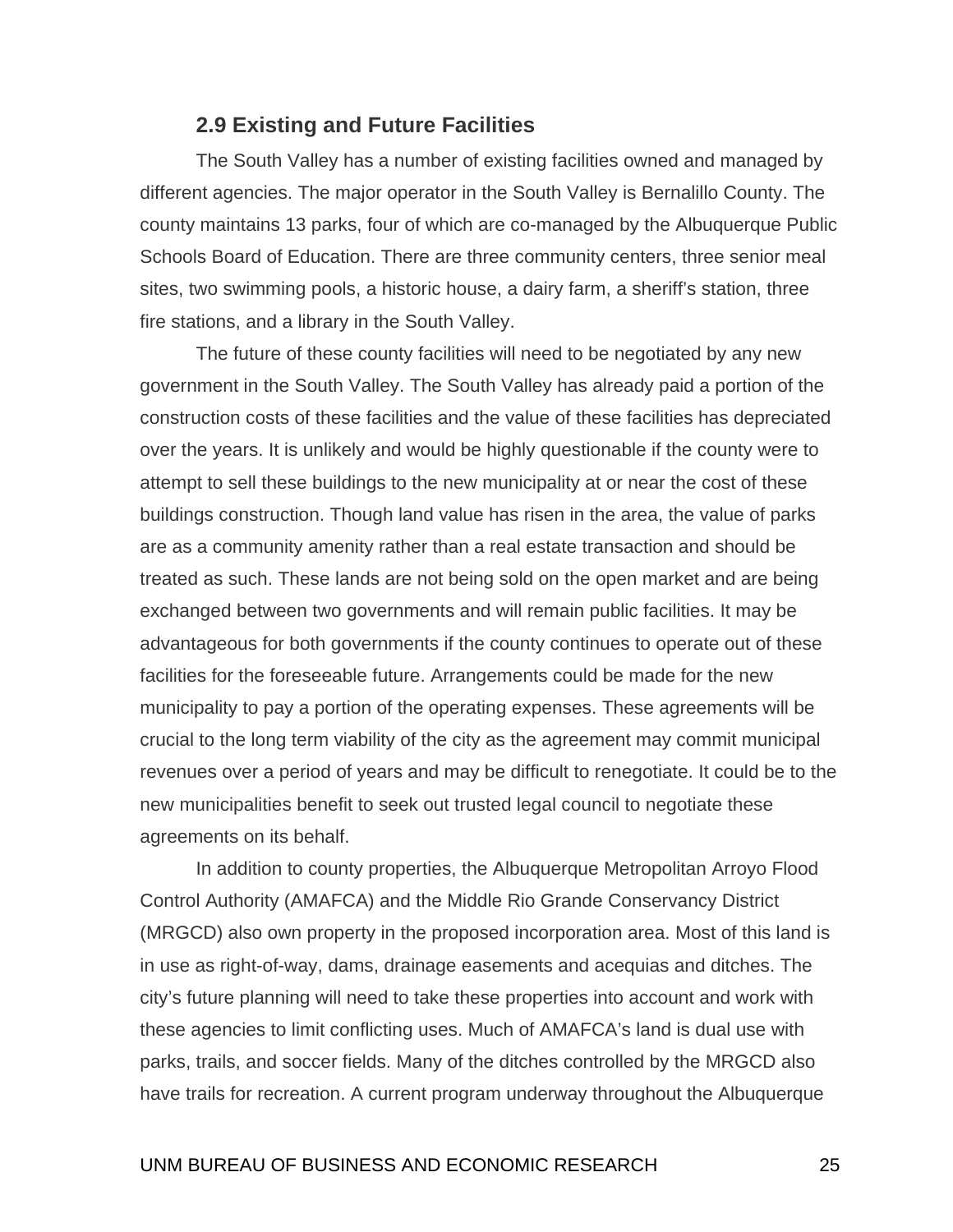metropolitan area is the ditches and trails program which will eventually connect many parts of the South Valley with trail networks throughout Albuquerque.

 The first phase of the South Valley Multipurpose Family Services Center off Atrisco Drive is slated to begin construction this year. This multi-phase facility offers the South Valley an opportunity to create a multi-generational gathering place for the entire community. The funding for construction of the facility is coming from the state. The first phase of the facility will host a senior meal site and offer other opportunities for seniors. The Holy Family Parish currently operates a senior meal site in a Quonset hut on church property at 550 Atrisco Drive. This operation will be relocated to the South Valley Multipurpose Family Services Center once it opens. The plans for the South Valley Multipurpose Family Services Center were generated by the work of a deacon at the church, community groups and elected officials. While the first phase will operate as a senior center and meal site, the center still needs operational funding to expand its services to the community. In the early phases of self-government, this center may make an ideal location for government meetings and record keeping, both required by state law. In addition to using this facility for meetings it appears the new government should be able to find additional tenants for the second and third phase that would make the center truly multigenerational. YDI, Inc. is interested in facilities for education programs it offers, specifically Head Start. While there are other Head Start Centers further south in the valley at Rio Grande High School, Centro Familiar and Los Padillas Elementary School, the area around the new South Valley Multi-Service center is served by a center in Barelas, because of a lack of facilities in that immediate area, and the children are transported by bus to Barelas. YDI, Inc. has federal funding available to provide programs and staffing for a Head Start facility, but cannot expend those funds on the construction of a facility. Through partnerships with the state, the South Valley may be able to acquire funding for the second phase of this facility and sign a long term deal with a tenant that will staff and operate the facility at little to no cost to the new municipality. It is these types of partnerships that will allow for the new city to establish a positive identity in the community while improving services.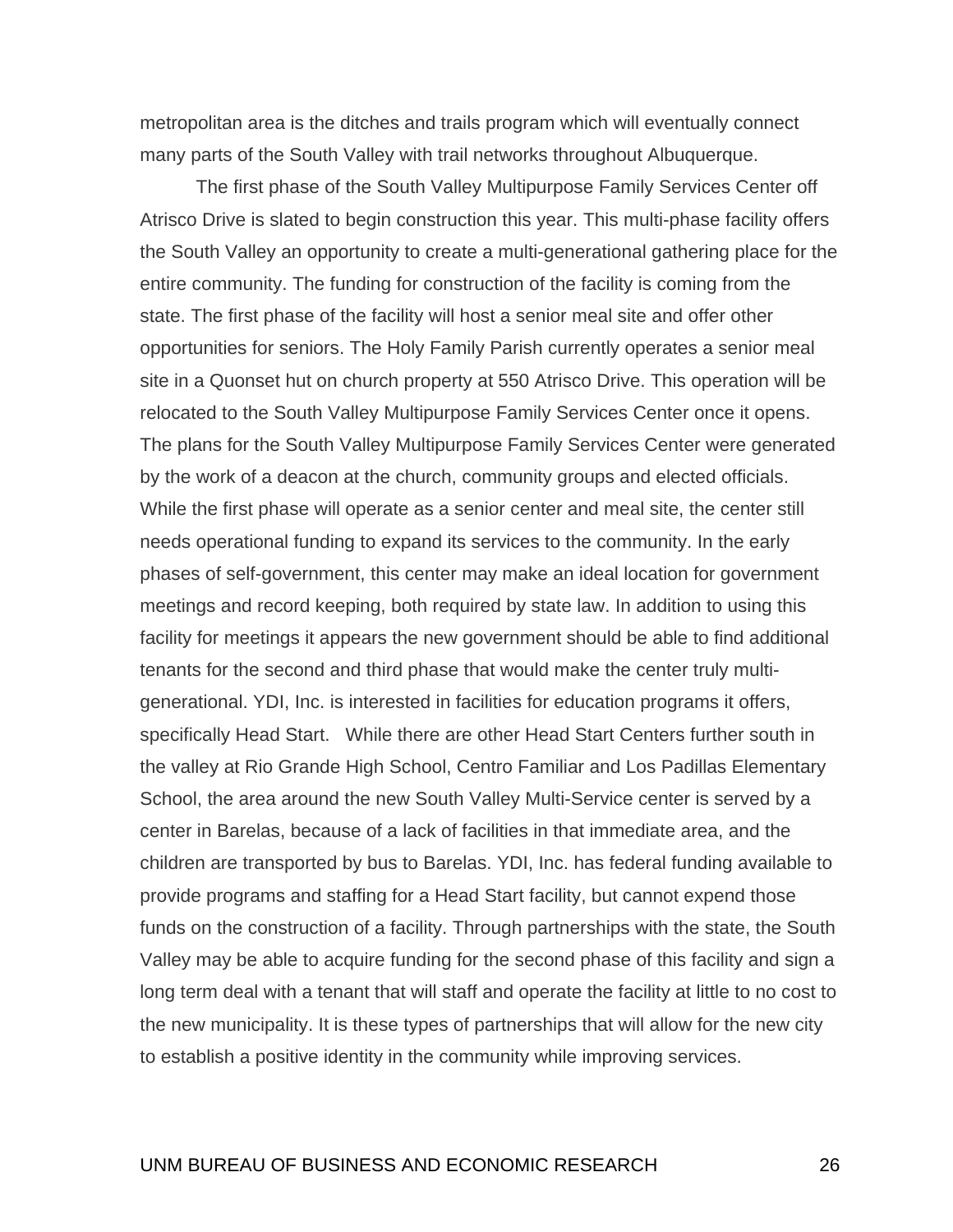The South Valley Economic Development Center also plays a role in promoting the growth and development of local businesses. The center is a partnership between the Rio Grande Community Development Corporation. The center operates as a small business incubation center as well as working to attract jobs to the South Valley through recruiting outside companies. The small business incubation center allows for local residents to rent office space or industrial kitchen space in the center and heavily subsidized rates. These lower rates give small businesses and opportunity to grow while keeping costs low in the beginning. In addition to using this space for small businesses the center also hosts meetings for many community groups in its conference rooms. This interface between commerce and residents is an opportunity to grow the South Valley economy through local initiatives.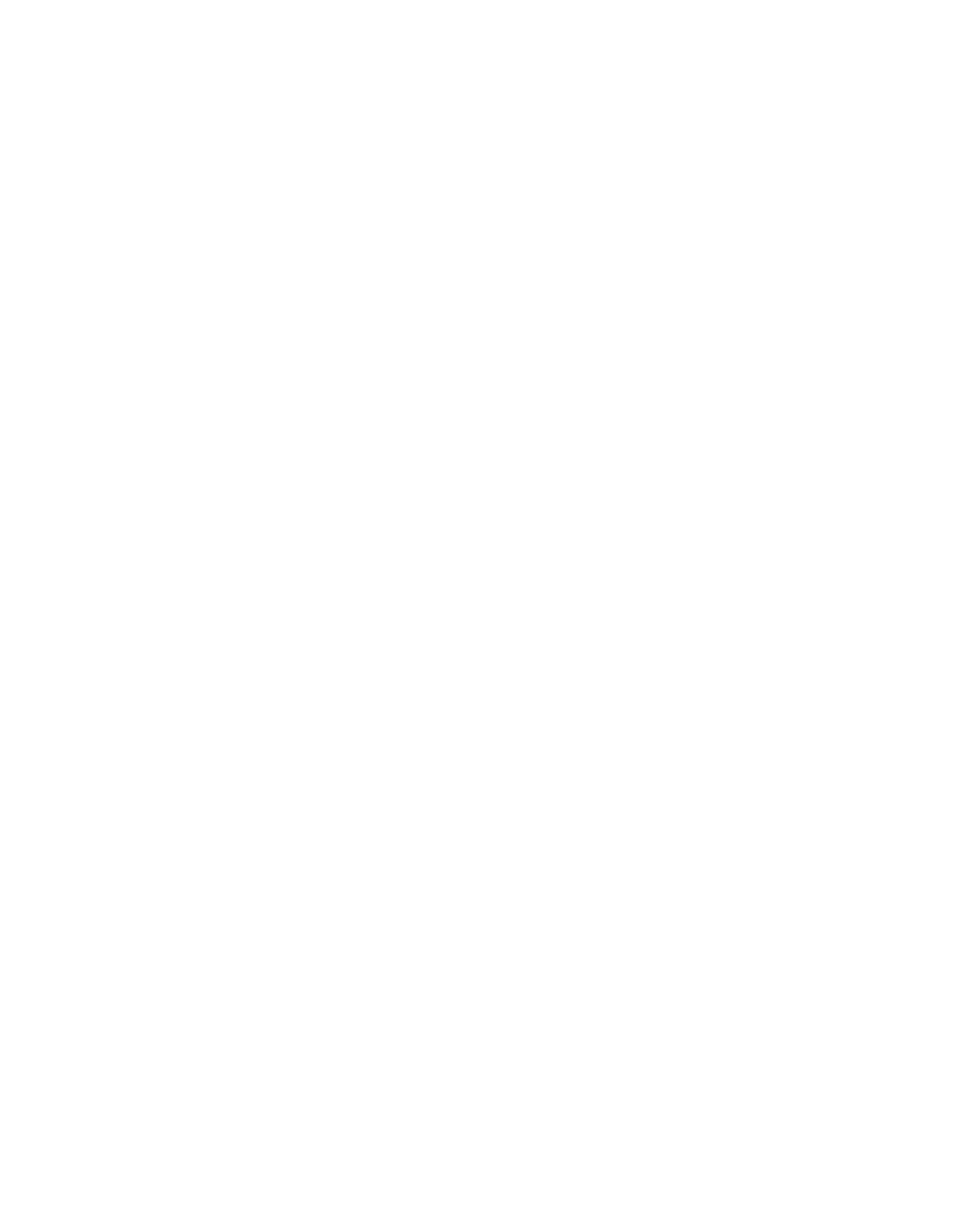# <span id="page-37-0"></span>**3. POTENTIAL PARTNERSHIPS**

The South Valley is a community rich in tradition and history with settlement dating back hundreds of years. Residents of these communities have seen governments in varying forms come and go over the years and have continued to thrive and grow. The sheer size of the South Valley and its location in the heart of New Mexico's population center the Middle Rio Grande Valley provides a number of opportunities for a new government to access and partner with existing community groups and government agencies which have serviced the area for years. The success of the South Valley and all of the Albuquerque Metropolitan Area is likely to depend upon regional partnerships to solve problems that do not recognize municipal boundaries and zones of local control. What to do about transportation, sanitation, growth and water are questions that must be dealt with at both the local, regional, and state level. But how a place, a locality such as the South Valley wants to define those issues within its borders will start at the block and neighborhood level.

### **3.1 Neighborhood Associations**

 Neighborhood associations will play a key role in the success or failure of an incorporation vote. These organizations understand the desires and concerns of the most active members of their communities and will play a key role in dispensing information, positive or negative, about the potential incorporation. Neighborhood associations often act as political surrogates for their members, with elected officers taking the concerns of the neighborhoods to elected officials as well as relevant boards and committees. Many of those served by neighborhood associations may not be seen at government meetings, but instead rely on the association for information about how projects and programs will affect their neighborhood and why these projects should be supported or opposed.

 BBER spoke with a number of neighborhood associations in the course of this project. Of those we spoke with, most were reserving judgment of the proposed incorporation until more information was available. Specifically, the economic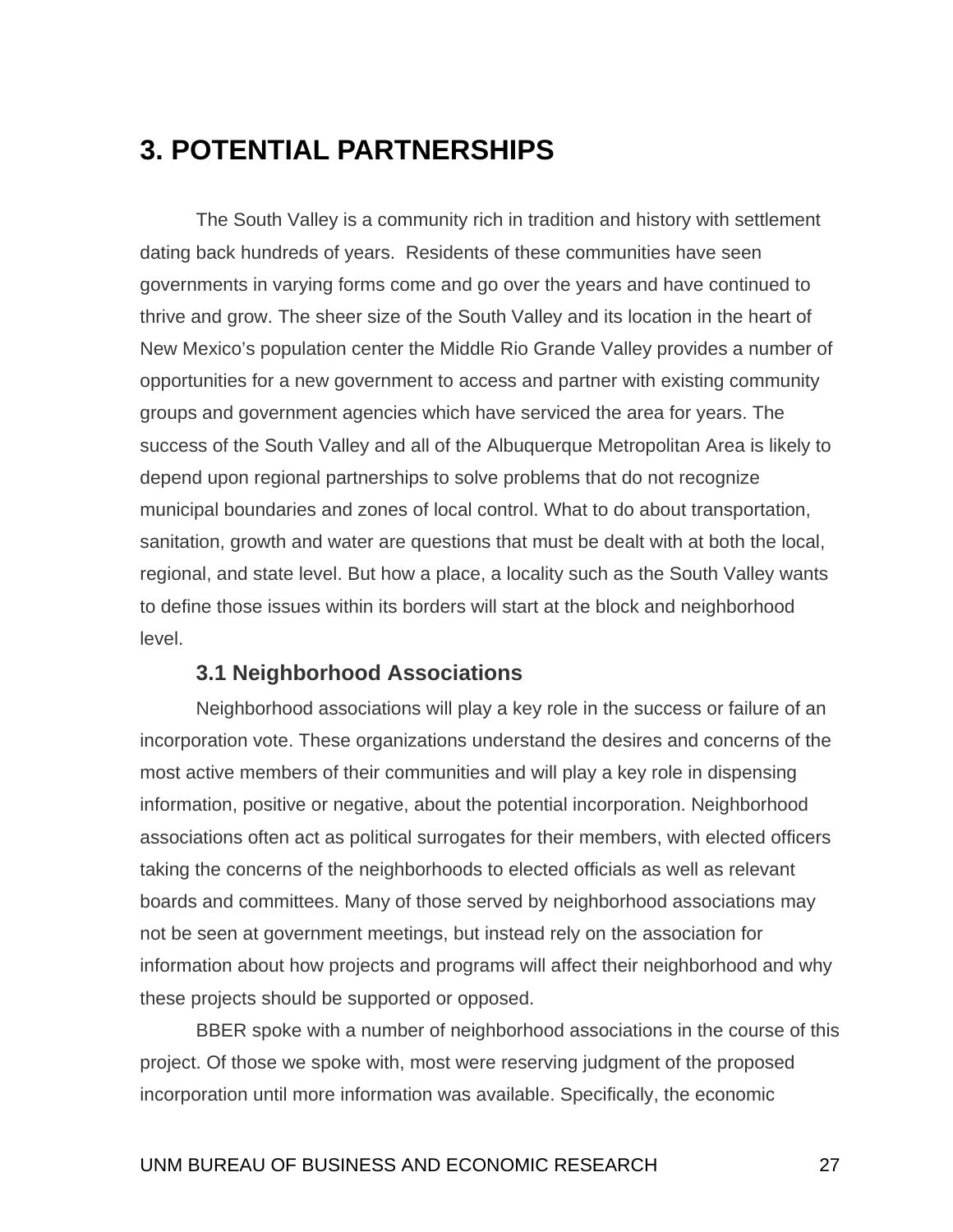feasibility study which is being conducted by BBER. These associations expressed a desire to host presentations on the report from either BBER or the incorporation committee. Most representatives said their organizations want what is best for the South Valley and if the report demonstrates there is money to pay for the new city they are likely to support it.

 "This is a good thing. It is being pushed because of the inequity in the area," said one neighborhood association member. "It will increase the quality of life and give ownership back to the residents of the area which will make them more responsible for the community."

 A major issue for neighborhood associations is the lack of coordination for services between Albuquerque and Bernalillo county. The process of coordinating between the two governments can be time consuming and difficult for these organizations. All of these organizations said they were committed to improving the quality of life for their residents and in the South Valley. The support of these groups will be critical to the success of incorporation. These groups will play a vital role in identifying needs in the community and policies that are equitable for the majority of residents in the South Valley.

### **3.2 Community Organizations**

 The South Valley has a number of community organizations actively working on a range of issues in the South Valley from economic development to the improvement of services. These organizations are often at the forefront in meeting community needs. Organizations such as the West Central Community Development Group, the Southwest Organizing Project and the South Valley Economic Development Center work on a range of issues important to the South Valley. These organizations often work to promote the growth of local businesses in the South Valley or fight to bring residents better services from their governments. These organizations may be of help to the incorporation committee in identifying issues within the local business community as well as issues of public health and safety such as superfund sites and other threats to community health and quality of life. These organizations work directly with residents and may help identifying pressing needs within the community.

#### UNM BUREAU OF BUSINESS AND ECONOMIC RESEARCH 28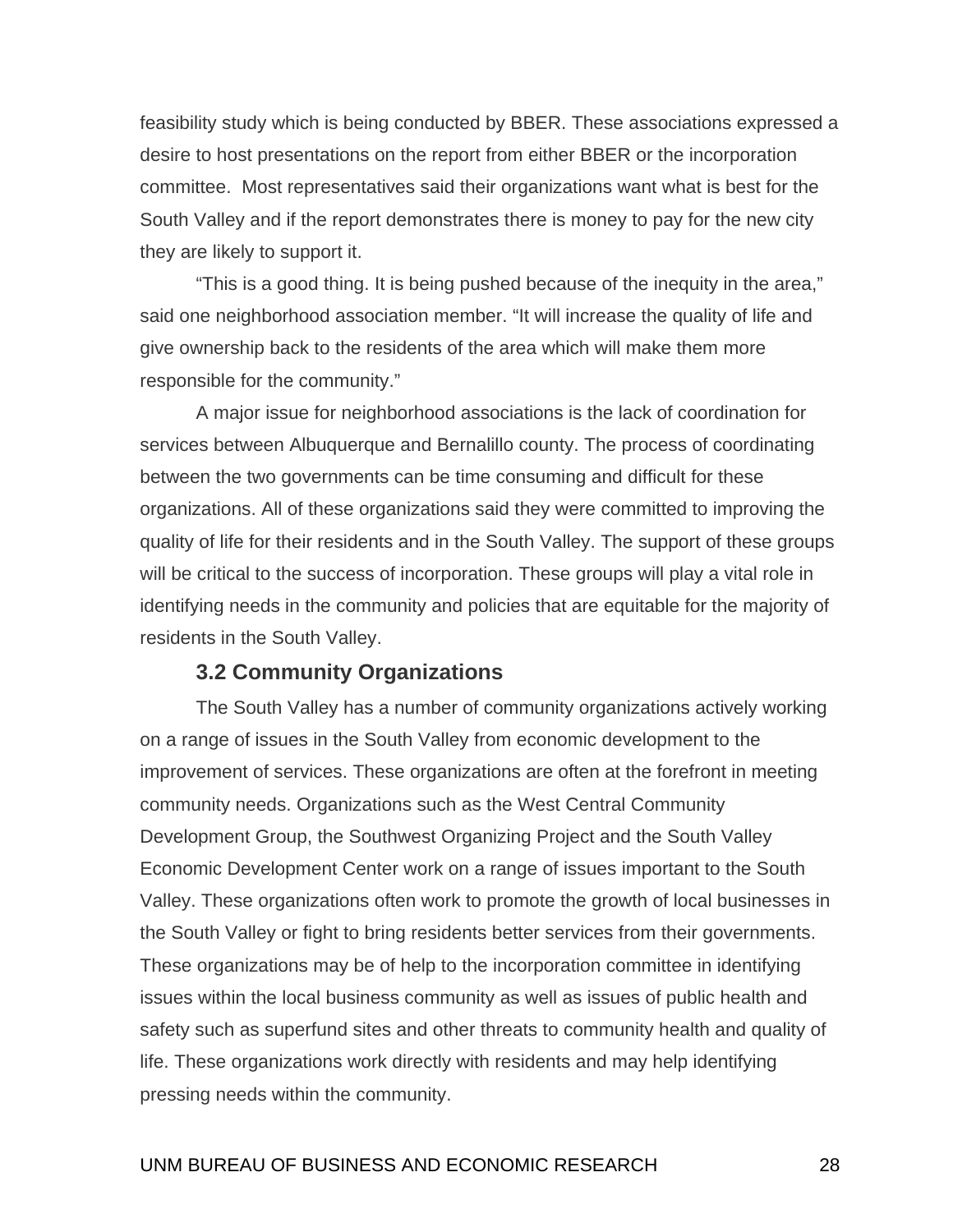### **3.3 Quasi-Governmental Entities**

 There are a number of quasi-governmental entities currently operating in the South Valley. These organizations oversee large public works projects such as transportation networks, water and sewer facilities, and drainage issues. As the South Valley transitions from unincorporated Bernalillo County to its own municipality identifying the South Valley's roles in these organizations will be essential. In many cases these organizations are making long term planning decisions for a large portion of the Middle Rio Grande Valley and these decisions determine priority locations for millions of dollars in projects.

#### **3.3.1 Mid-Region Council of Governments**

 The Mid-Region Council of Governments (MRCOG) serves as the regional planning organization for Bernalillo, Sandoval, Torrance, and Valencia County. In this role, MRCOG is responsible for long term transportation planning and the allocation of federal transportation funding based on a list of prioritized projects. Each member government of MRCOG is allocated votes based on population. This means that governments such as Albuquerque have a larger number of votes and pay higher fees for membership in MRCOG. If the South Valley were to join MRCOG the cost would likely be between .50-.55 cents per person. In exchange for this annual fee the South Valley would likely receive two votes on the board of directors which currently consists of 48 elected and appointed officials from member organizations. The South Valley would likely receive one vote on the Metropolitan Planning Organization board which determines the priority for projects receiving federal funds within MRCOG's region. If the South Valley chose not to join MRCOG it would not lose access to federal transportation funds, but it would not have a say in how those funds were allocated and where projects in the South Valley are on the priority list.

It may be possible to set up a Metropolitan Planning Organization separate from MRCOG if two local governments agree to form a new MPO. This would allow these organizations to work with the Federal Highway Administration and the New Mexico Department of Transportation, as well as prioritize funding for the area

### UNM BUREAU OF BUSINESS AND ECONOMIC RESEARCH 29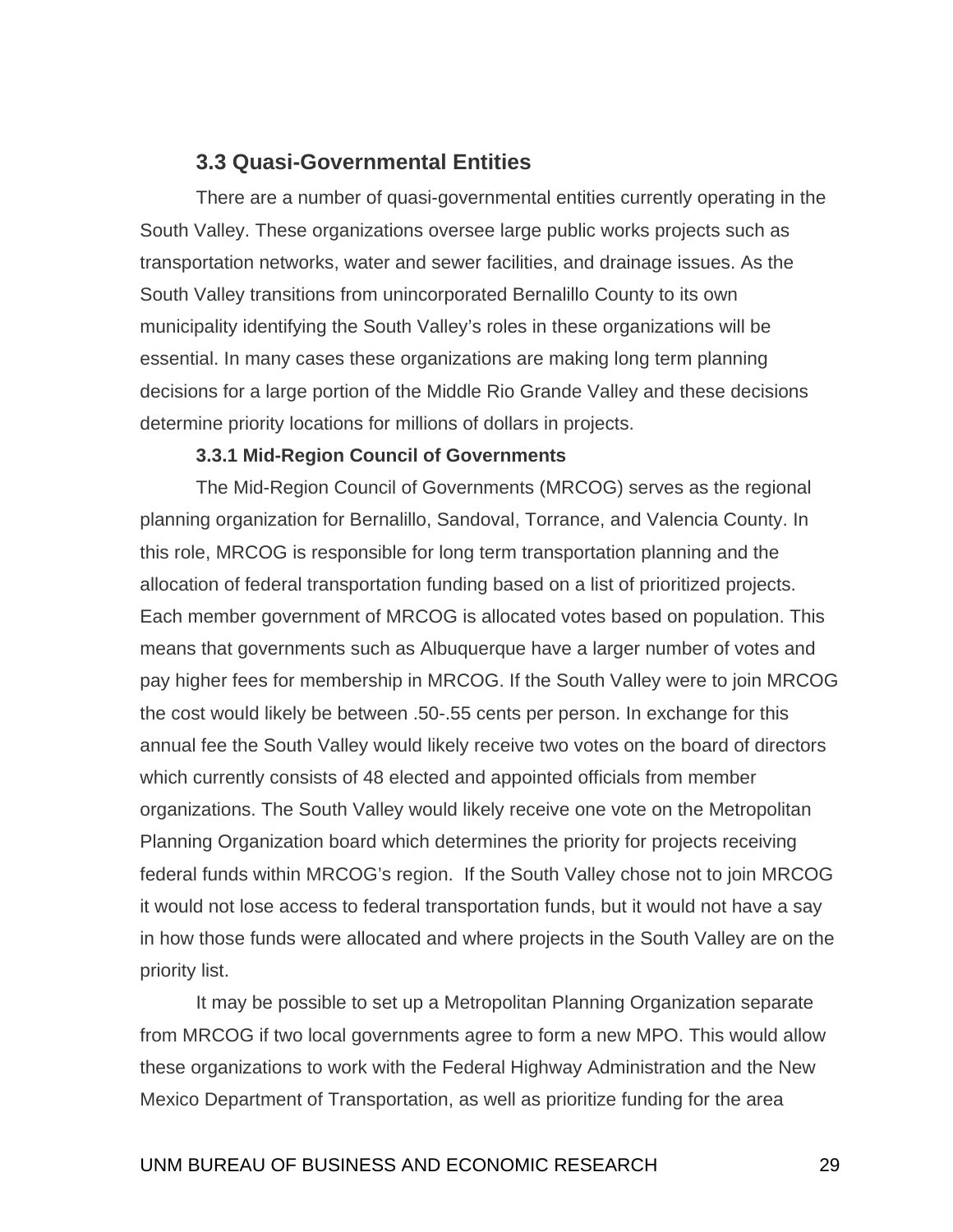encompassed by the municipalities. Though this approach may be beneficial in the short term to the two local governments it is important to consider the impact it would have on the region as a whole. The purpose of MRCOG is to promote regional cooperation on transportation issues that reduce costs to the municipalities and improve the quality of life for all residents. If two of the larger communities in the region chose to opt-out of MRCOG it would have long term effects on the other municipalities and counties not included in the new planning organization. The introduction of a second MPO that is not coordinating with the existing MPO may lead to unnecessary delays and increasing costs for projects in a time where federal allocations are being squeezed by an aging population and higher demands for services nationwide.

#### **3.3.2 Albuquerque Metropolitan Arroyo Flood Control Authority**

This organization was created in 1963 to deal with flood control issues in the greater Albuquerque area. Since that time it has undertaken a number of drainage projects throughout the county. This organization was created by the State Legislature and its boundaries were set by the Legislature. The South Valley is within AMAFCA's boundaries and residents pay taxes to cover the bonds issued by AMAFCA for drainage projects throughout its territory. Residents in the South Valley have a representative on the board and elections are held every four years. The next election for the South Valley seat on the AMAFCA board is in November 2008.

This organization has a number of active projects in the South Valley. The largest of which is a multi-million dollar multi-phase project which will remove the entire South Valley from the flood zone designated by the Federal Emergency Management Agency. This project will utilize three dams, Don Felipe, Raymac, and McCoy as well as the Isleta and Los Padillas Drains, the Black Mesa Pumping Station and Surge Pond as well as the Los Padillas Gravity Drain. AMAFCA is partnering with the U.S. Army Corps of Engineers as well as Bernalillo County on these projects. AMAFCA has acquired all rights-of-way for the Los Padillas Gravity Drain and work is scheduled to begin in future years. Once this system is in place and the South Valley is removed from the FEMA designated flood zone it will open the area to more development. It will be important for civic and community leaders to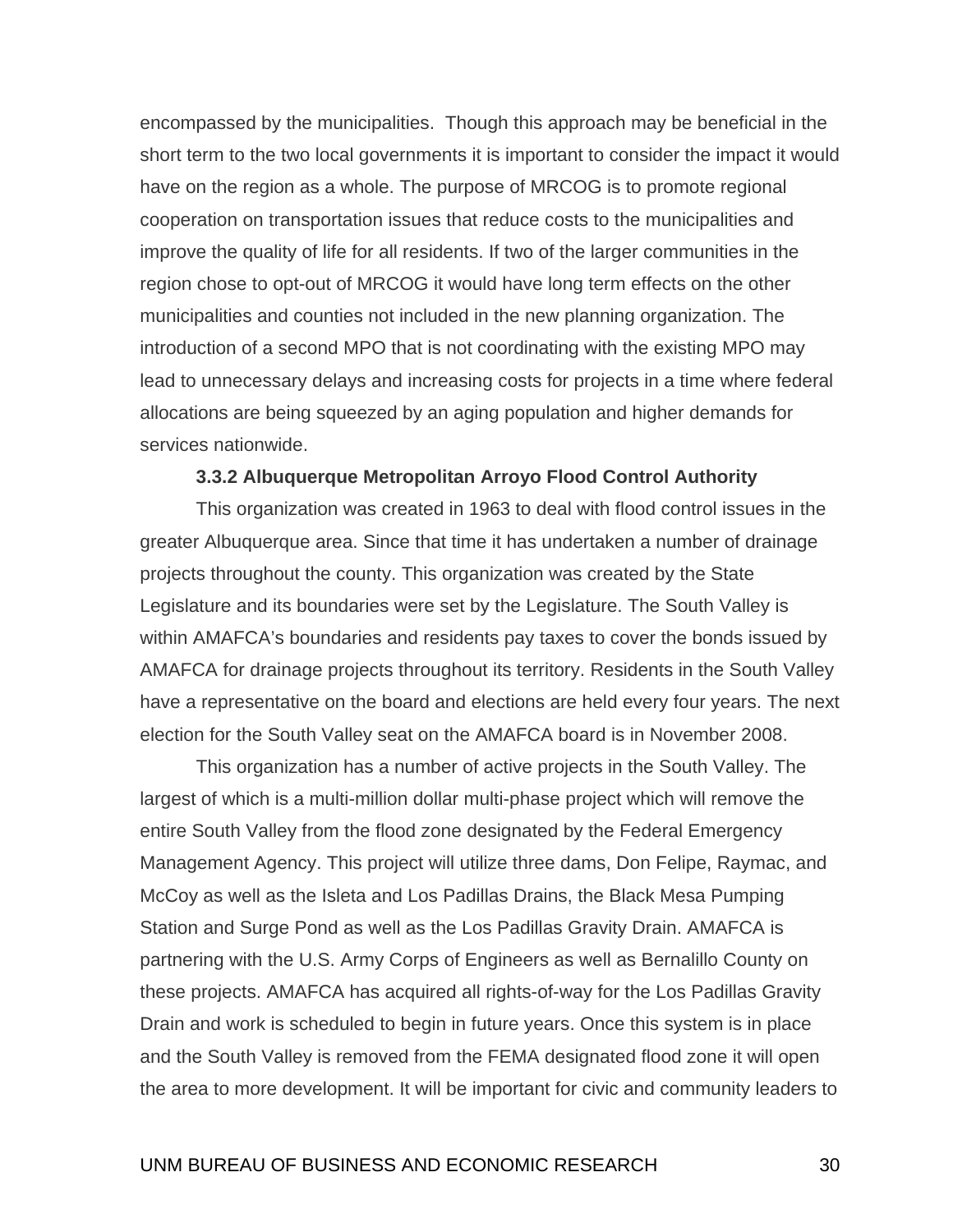anticipate a possible increase in demand and begin looking for ways to capitalize on this opportunity while ensuring future developments do not degrade the quality of life for South Valley residents.

One advantage to AMAFCA projects is the emphasis on multi-use facilities. The organization is dedicated to incorporating playing fields and walking and biking trails with its projects. AMAFCA often partners with Bernalillo County to pay for and manage these areas. This is a possible collaboration for the new city which would allow it to increase open space and recreational areas for its residents for a fraction of the cost of designing and building these projects using city revenues or bonds.

In addition to multi-use projects, AMAFCA and the county often coordinate drainage and road improvements projects. This allows for minimal interruption of service to residents and improves both road and storm drainage at the same time. This type of partnership would allow the city to focus on improvements in neighborhoods currently affected by flooding during hard rains while only paying a percentage of the project cost. Bernalillo County and AMAFCA often split project costs evenly. According to an AMAFCA board member, the partnership allows for the sharing of engineering services with AMAFCA using its expertise in drainage and the county utilizing its engineering staff in the Public Works Division.

If the South Valley desired to withdraw from this organization it would have to request the State Legislature redraw the current boundary. Any change to the boundary would not alleviate the current tax obligation on outstanding bonds. Residents would continue to pay until the outstanding bonds are retired. The area would not be responsible for any additional bonds passed once the area was outside the district. There are numerous advantages to association with AMAFCA, the broad geographic reach of the organization, which includes Albuquerque, creates an economy of scale that allows for the cost of capital intensive drainage projects to be spread equally across the population. This allows for projects that would be cost prohibitive for smaller municipalities to be built and protects areas such as the South Valley from the water draining out of the Northeast Heights.

**3.3.4 Middle Rio Grande Conservancy District**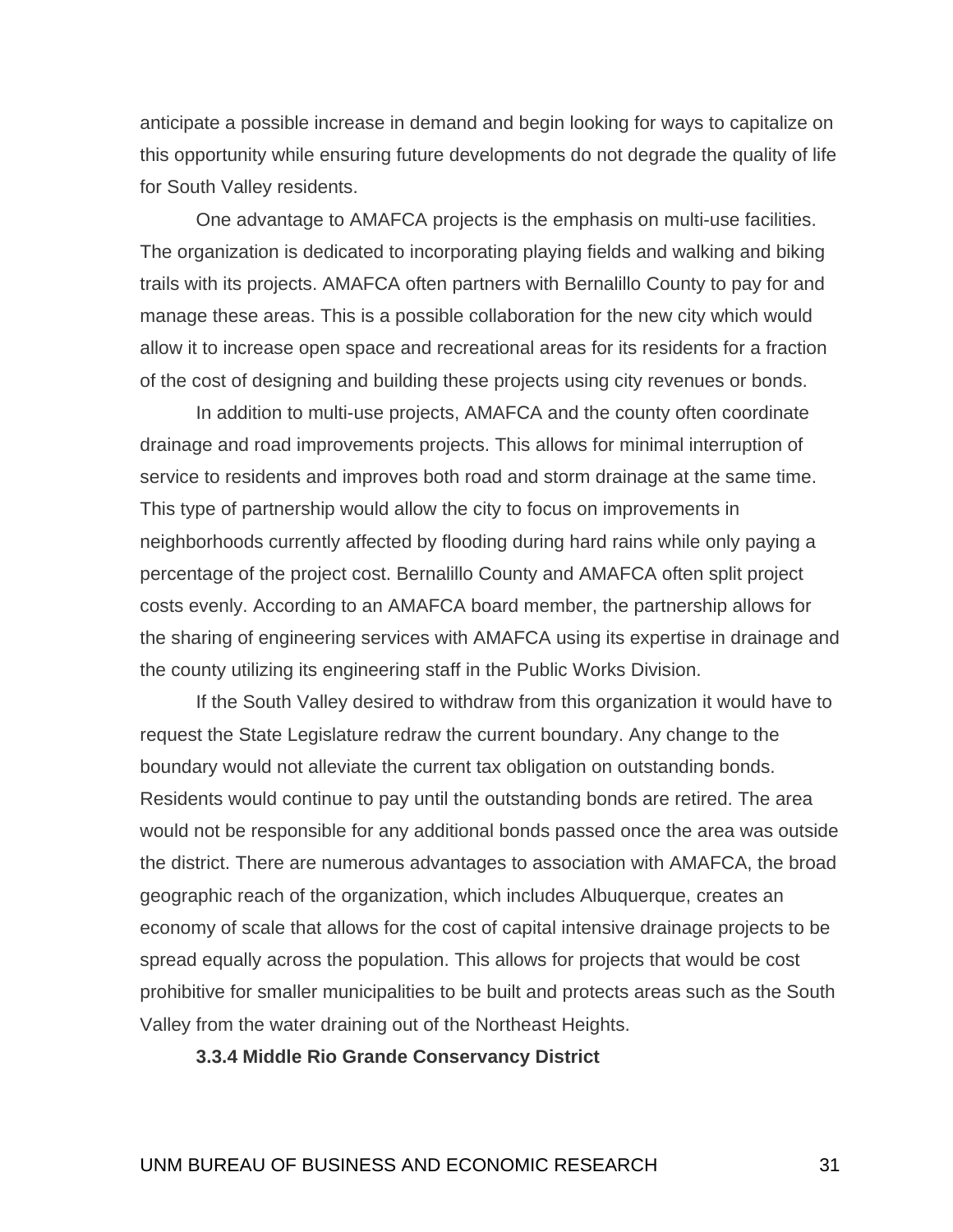The Middle Rio Grande Conservancy District (MRGCD) is charged with maintaining ditches and levies from Cochiti to Bosque del Apache. This organization has been providing these services since the 1920s. The MRGCD manages over 300 miles of water conveyance channels, dams and flood control facilities. The MRGCD uses ad valorem taxes to cover the cost of maintaining these facilities. The MRGCD is run by a board of 7 elected directors. Bernalillo County has three directors on the board. There are director positions for Sandoval, Socorro, and Valencia County, as well as one at-large position currently held by a resident of Isleta Pueblo.

Current MRGCD projects that are in or affect the South Valley include the Albuquerque West Levee Project which will reconstruct levees along 3.2 miles of the west bank of the Rio Grande south of Rio Bravo. The cost of the project is approximately \$6 million. The levee project is vital to the area given that FEMA is evaluating the levees from Cochiti to Socorro and recommending that many of these levees be decertified in the next eight to ten years, according to officials with AMAFCA. If the levees are not rebuilt, large portions of the Middle Rio Grande Valley will be reclassified and placed in a flood zone which may limit development and have financial consequences for those owning property in these areas. The MRGCD is also planning the Route 66 Project to create recreation areas throughout the Bosque in southern Albuquerque and the South Valley at a cost of approximately \$4 million.

Not everyone is satisfied with the services of the MRGCD. Since 2005, eight community acequia organizations have formed and taken over maintenance of the ditches within their communities in the South Valley. The MRGCD recently voted to take back control over two ditches managed by the Los Padillas Acequia Association. The acequia association claimed that the lack of maintenance and water flow is what prompted them to form and take over the ditches. The MRGCD board, acting on neighbor complaints, said the lack of maintenance and water flow was the reason they were reasserting their control over the ditches. Under the agreements with acequia associations, the MRGCD provides water flow while the associations take care of maintenance.

#### **3.3.5 Albuquerque Bernalillo County Water Utility Authority**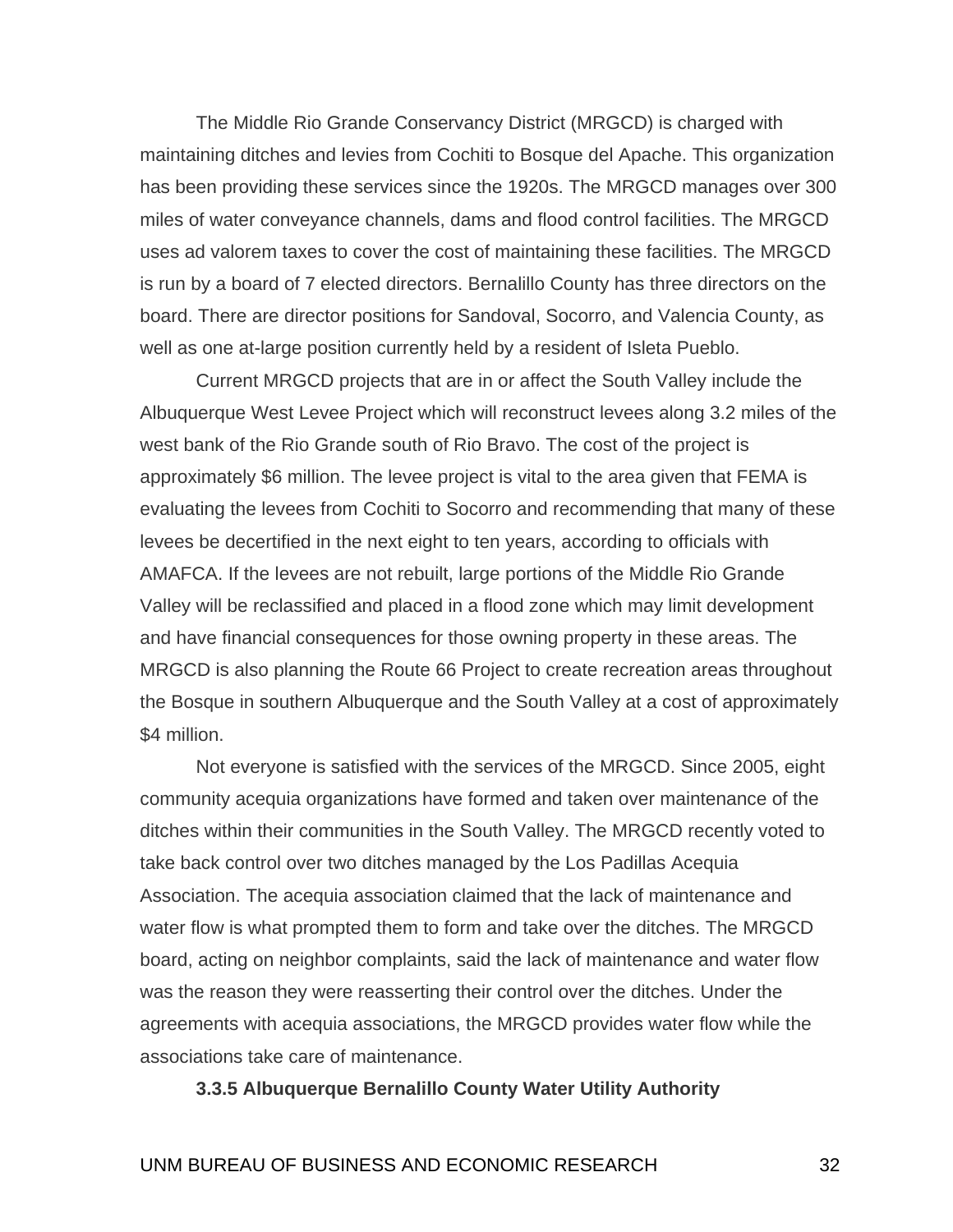The Albuquerque Bernailillo County Water Utility Authority oversees water and sewer projects throughout Bernalillo County. The water utility authority was formed by the state in response to difficulties between the City of Albuquerque and Bernailillo County in coordinating water and sewer services. Albuquerque and Bernailillo County Governments entered a joint powers agreement and each government has voting members on the water utility authority board. In addition to these two governments, the village of Los Ranchos also sits on the board as an "exofficio" member. This allows Los Ranchos to engage in debate and discussion on water and sewer system planning, but does not afford them a vote. There are no fees to become a member of the Albuquerque Bernalillo County Water Utility Authority and each member receives a 4 percent remittance on the use of right-ofway within the boundaries, similar to a franchise fee that a municipality would charge a cable television operator or public utility.

The South Valley would have three options in regard to its relationship with the water utility authority if it were to incorporate. The first option is to forgo membership in the ABCWUA and form its own water and sewer utility. This option does provide autonomy but is incredibly prohibitive given the expense, time and expertise needed to build a water and sewer system.

The second option is to join the ABCWUA as an "ex-officio" member similar to the current arrangement in place between the water utility authority and Los Ranchos. The advantage to this arrangement is that it entitles the new municipality to remittance payments of 4 percent for the use of right-of-way by ABCWUA within the municipal boundaries. There is a franchise agreement currently in place between Bernalillo County and ABCWUA which will expire in the next 15 years. The payments currently going to Bernalillo County would transfer to the new municipality. The current franchise agreement must be honored under state law unless both parties, the ABCWUA and the new municipality, agree to renegotiate the existing agreement. The current agreement is the same for all current members of the ABCWUA. The disadvantage of remaining an "ex-officio" member is that the new municipality would hold no voting rights.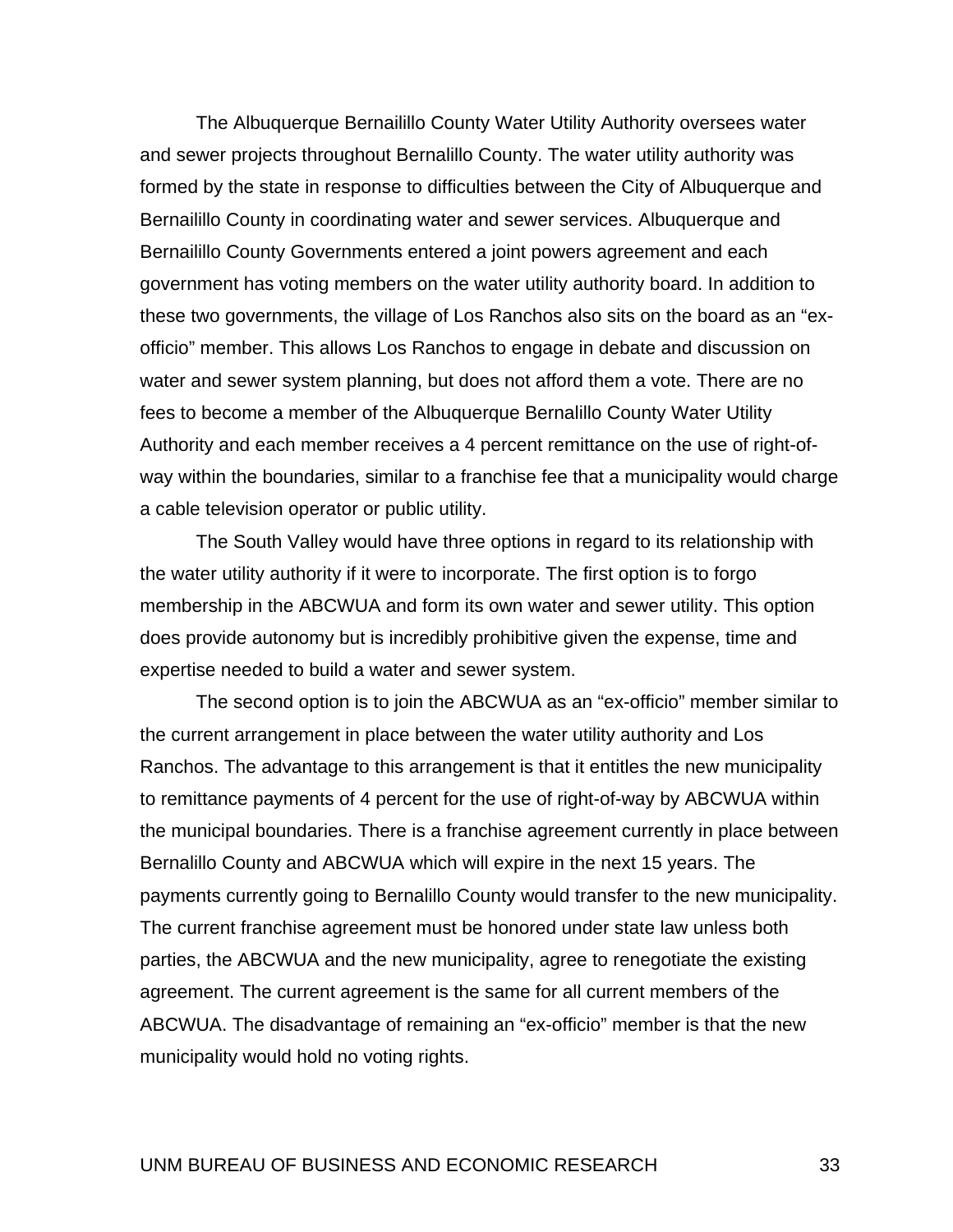The final option is to become a full member of the ABCWUA with voting rights. All of the advantages of becoming an "ex-officio" member remain with the added benefit of actual voting rights. The unknown is how many votes the new city would have on the board. It would require a change to the state statute for the South Valley to become a voting member. The determination of total voting board members and the allocation of those votes between the municipalities and the county would be determined by the State Legislature. In the past, the voting structure of this board has been a contentious issue between Albuquerque and Bernalillo County at the Roundhouse.

As for the work of the Albuquerque Bernalillo County Water Utility Authority, it has been very active in the South Valley over the past five years. A major multimillion dollar water project is nearing completion in parts of the South Valley which will provide the opportunity for between 3,000 and 4,000 residences to connect to the water system. This expansion is being funded through a series of federal, state, and local grants. The purpose of the project is to provide more residents in the South Valley with clean drinking water. ABCWUA officials said they have found most residents willing to hook up to the water system as long as they retain the right to use their wells for irrigation. At this point, state law allows for residents in the South Valley that hook-up to the water system to continue using their wells.

Septic systems are of great concern to the ABCWUA because the density of the area and its location near the water table, specifically, the risks to public health. Five years ago the ABCWUA set a goal of retiring 5,000 septic tanks in the South Valley. To date, the ABCWUA has achieved approximately 80% of that goal by connecting nearly 4,000 residences to the utility's sewer system.

#### **3.4 Local Governments**

 If incorporated, the South Valley will be the third largest municipality in the Middle Rio Grande Valley and will border the state's most populous city Albuquerque. In addition, it will continue as part of Bernalillo County as well and will share a common border with Isleta Pueblo. In navigating issues that may arise in incorporation, specifically the provision of services, the ability to partner with local governments will be an advantage. It is the case in each of the recent incorporations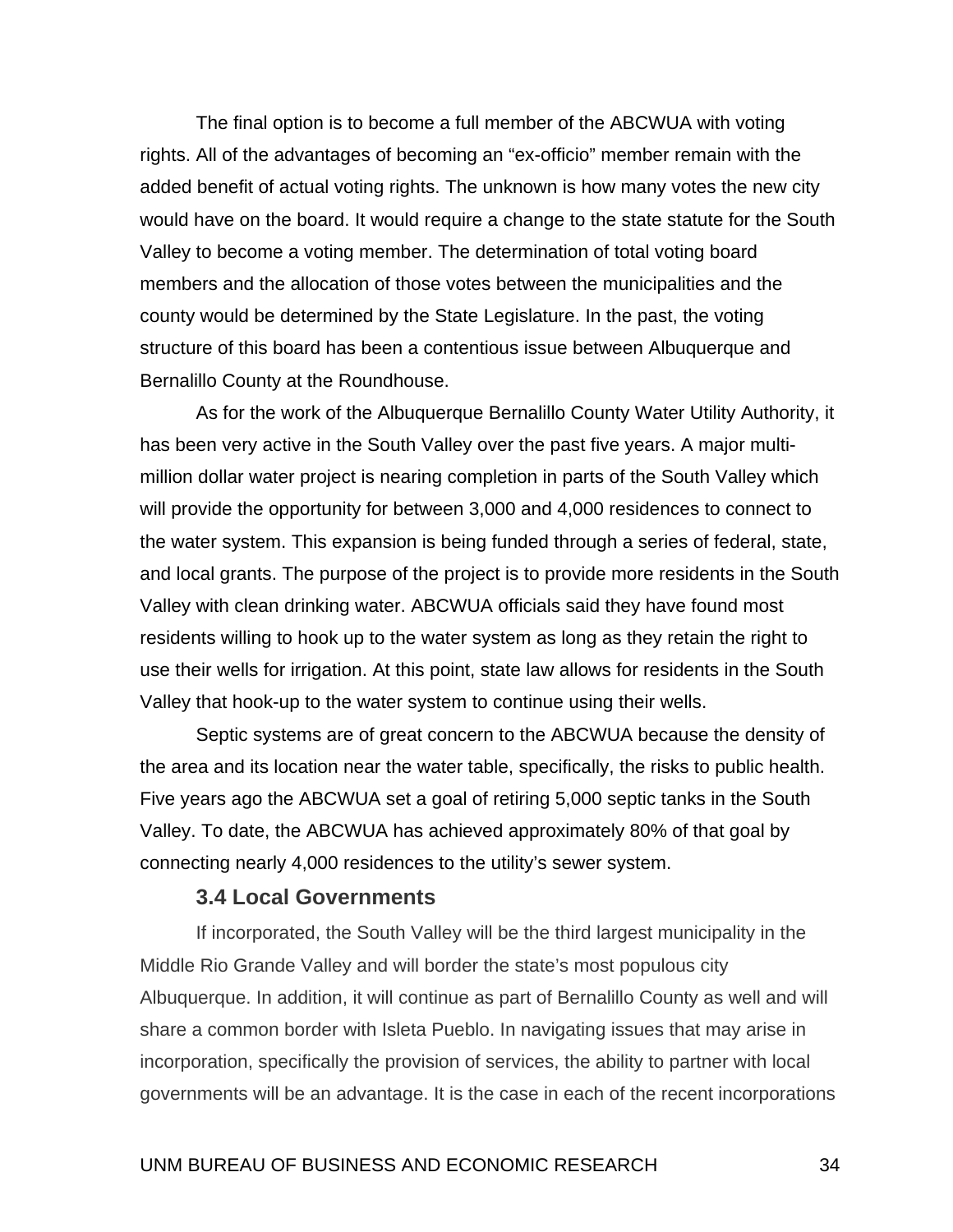in New Mexico that the new municipality has relied on the county and surrounding municipalities to assist these newly formed governments as they transition to a selfsupporting city. This is a process that can take a decade or more. No new city is self-sustaining when it opens its doors and it unlikely the South Valley is an exception. It is important that existing local governments and the newly formed government understand this is a long term process that will take cooperation and assistance to be successful.

#### **3.4.1 City of Albuquerque**

 As the largest city in the state, Albuquerque offers a wide array of services to its residents which it supports through revenues generated by a developed commercial and industrial base. In search of revenues to meet the demands of its residents Albuquerque has pursued additional gross receipts tax revenues through shoe string annexations in the South Valley. This approach on the part of Albuquerque has removed much of the existing revenues generated in the South Valley from the area and redirected those revenues to Albuquerque coffers. If the South Valley were to incorporate Albuquerque's revenue poaching would effectively end at the boundaries of the new city.

Despite poaching these revenues from the South Valley, the City of Albuquerque does partner with Bernalillo County to provide services to residents living in the proposed incorporation area. Bernalillo County and City of Albuquerque have a number of joint powers agreements, some of which result in the service delivery to the South Valley. Among these services are bus routes, libraries and other state sponsored programs which contract with the Albuquerque Agency on Aging.

 There are advantages to having the largest city in the state on the border of the South Valley. It provides South Valley residents with relative ease of access to city parks and programs as well as amenities such as the BioPark and the Albuquerque Museum. These amenities enhance the quality of life for South Valley residents with few costs to residents. Another advantage is access to jobs in Albuquerque. Many residents in the South Valley commute to work in the Albuquerque area.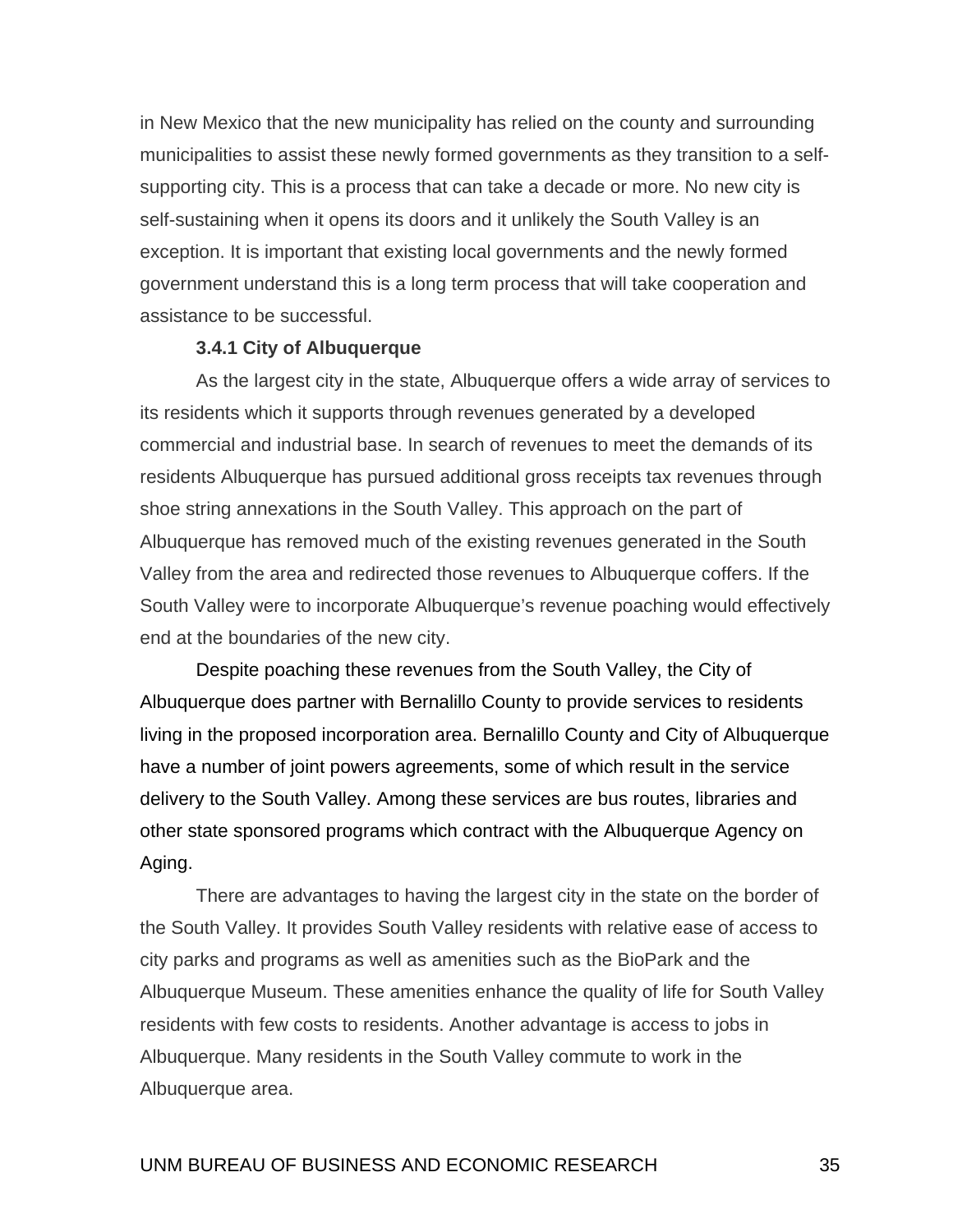There are also disadvantages to having such a large neighbor. Crime from the city often bleeds into the valley as it is pushed out of targeted areas in the city. The commuter traffic of those travelling to work in Albuquerque wears out infrastructure more quickly. It may be that some people living in the South Valley will expect similar services to those offered by Albuquerque, services paid for with a much larger tax base.

 Partnering with the City of Albuquerque on common issues such as crime and traffic may result in positive results for both municipalities. Allowing greater access to the South Valley by the Albuquerque Police Department may help alleviate some of the crime that is being pushed out of the city and into the valley. Cooperation with the Albuquerque Fire Department and with Emergency Services may keep the valley's fire rating static or improve on it thus reducing insurance costs for homeowners. This cooperation should also eliminate the current confusion over boundaries. Whether through memorandum of understanding or joint operating agreements these types of partnerships should cost-effective for both municipalities.

 In the case of services currently in joint operation between Albuquerque and Bernalillo County, such as the library and ABQRide bus routes, the new municipality may want to seek three way partnerships that will allow costs to be shared among all three entities. This could increase the amount of money dedicated to services such as the library in the South Valley and may also allow for the expansion of the bus service in the area which is heavily utilized. In the early years, it will be important for South Valley officials to identify partnerships that can improve service while saving costs for every entity in the partnership.

#### **3.4.2 Bernalillo County**

 Bernalillo County will be an essential partner as the South Valley moves from unincorporated county territory into a municipality. The county has the greatest set of institutional knowledge and experience in dealing with government services in the South Valley and is already providing services in the area. Whether these services meet the demands of local residents will be up to new city officials to decide, but the provision of these services should continue through the transition and possibly for years to come. For services such as law enforcement and fire it will be essential that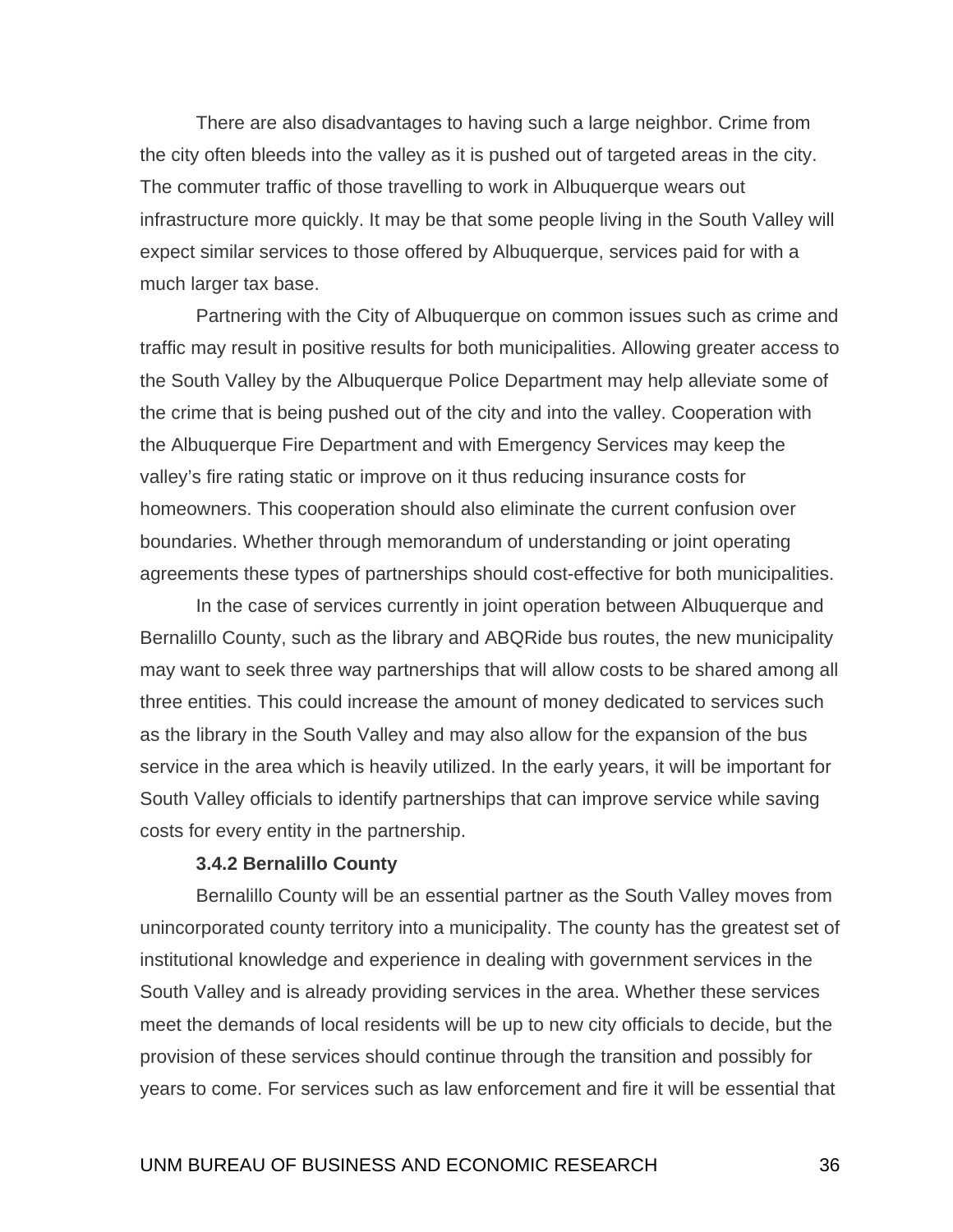the county and South Valley find a working partnership to continue these services. These agreements will likely come at an agreed upon cost between the South Valley and the county. As for other services, the county has hired the necessary experts such as engineers to handle public works issues and other vital services within the community. Partnering with the county to share costs for these expensive professional services will benefit both the county and the new city. It will be up to political leaders in the South Valley and in Bernalillo County to put aside differences and past offences and identify partnerships that save residents money and improve their quality of life. If this does not happen, the likely outcome is both governments failing the people they serve.

#### **3.5 State Government**

 Municipalities throughout New Mexico rely on state appropriations to fund many projects within their boundaries. In the case of most municipalities these state appropriations help fund capital projects and infrastructure improvements that cannot be covered through gross receipts tax revenues and bonds. These appropriations are generally sought by municipalities through its elected representatives in the Legislature. The South Valley's representatives have been quite effective in the past in guiding requests through the Legislature. If the South Valley does incorporate, it will be important to build strong relationships with not only legislators representing portions of the South Valley but those representing neighboring communities as well. There are numerous opportunities to partner on large scale projects that stretch across municipal and county boundaries.

 In addition to state appropriations, municipalities can qualify for a number of local assistance programs such grants and loans which come directly from state departments or are administered by the state for the federal government. The Local Government Division of the New Mexico Department of Finance and Administration publishes an annual list of available programs and funds in the *Catalog of Local Assistance*. This catalog contains descriptions of the programs, departments offering these programs, sources of funding, and application deadlines. Though many of these funds are for emergency situations such as fires and floods, other programs fund training, equipment purchases, senior programs, drug prevention programs and

#### UNM BUREAU OF BUSINESS AND ECONOMIC RESEARCH 37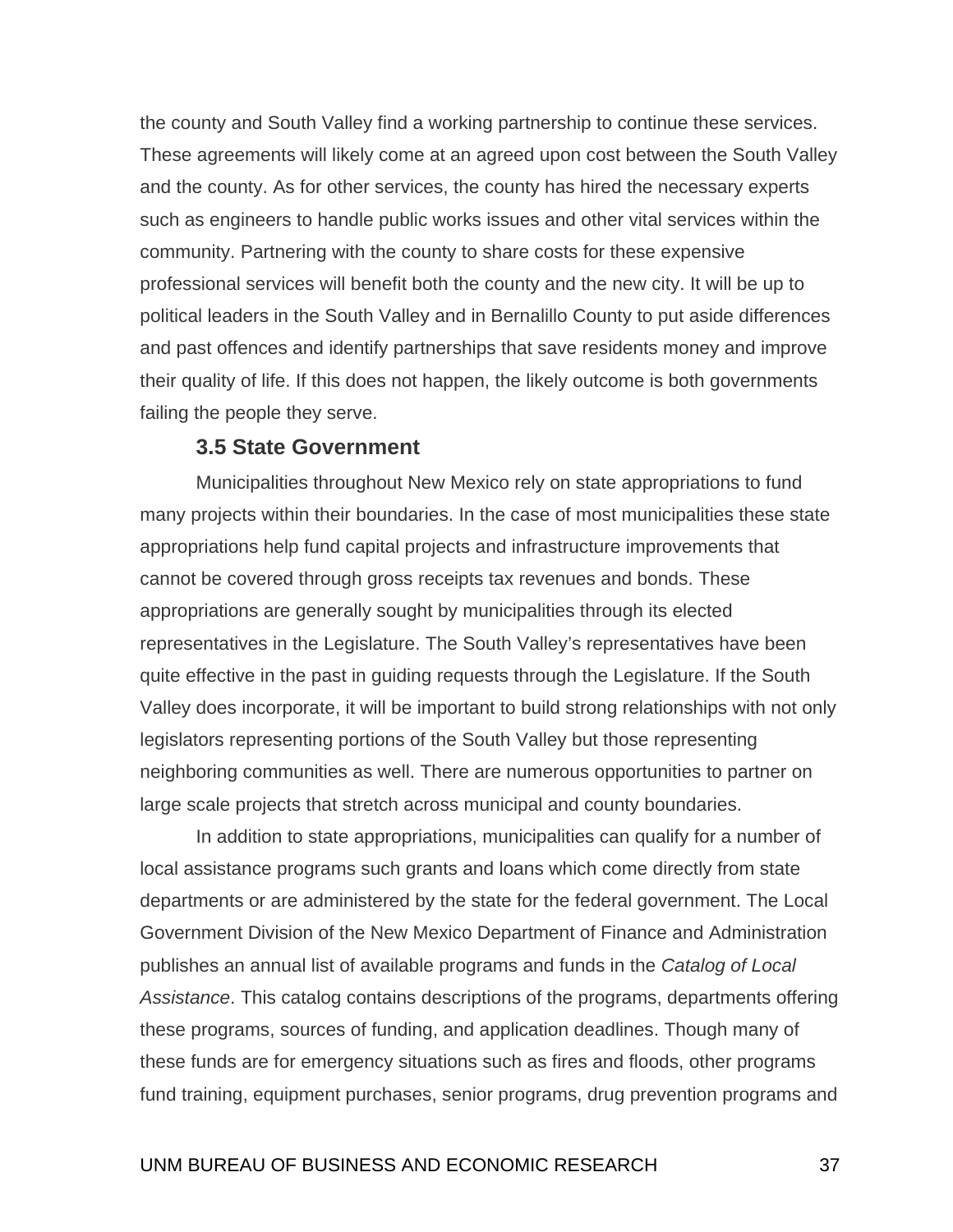community-based programs. This catalog is available from the Local Government Division.

 The New Mexico Finance Authority (NMFA) is another avenue for municipalities in the New Mexico to access funding. The NMFA assists qualified governmental entities with financing of capital equipment and infrastructure projects, providing low-cost funds and technical assistance on capital projects with a useful life of 3 years or longer. Local governments must apply directly to the finance authority for funding and typically must designate a revenue source that will be used to pay back the loan. The authority receives funding from the governmental gross receipts tax that is assessed on county and municipal government activities and issues bonds to raise capital which is then loaned to municipalities.

#### **3.6 Federal Government**

 The federal government is one of the largest employers in the state and is an active participant in New Mexico with a number of land-based operations in and around Bernalillo County such as the U.S. Forest Service, Bureau of Land Management, U.S. Army Corps of Engineers and many other functions. In addition to employment and land management the federal government also offers grants and loans to municipalities and communities for a variety of projects.

Federal money is distributed to municipalities in New Mexico in a different ways. In the case of larger municipalities, cities with over 50,000 people, federal money is directly disbursed for a variety of projects through the Community Development Block Grant Program administered by the U.S Department of Housing and Urban Development (HUD). For cities under 50,000, this money is distributed to these cities by the state. The majority of municipalities in New Mexico have populations under 50,000 which results in heavy competition for a limited pool of funds.

According to the New Mexico Local Government Division, the majority of money distributed to communities with a population less than 50,000 people is provided through Legislative earmarks. There are opportunities for municipalities to receive federal funds for community development programs through the state but these funds are limited. A management analyst with the Local Government Division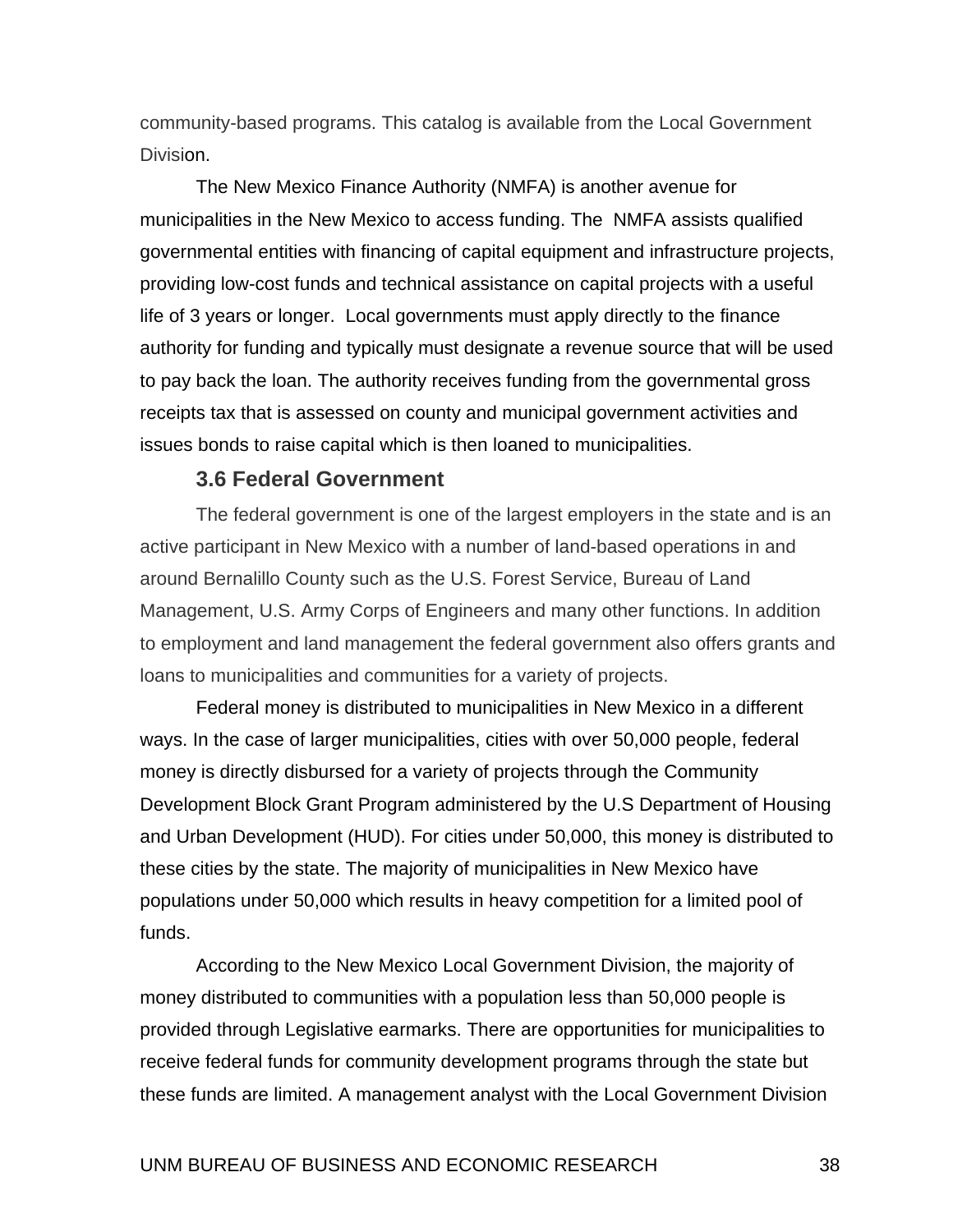said more money is often available to communities with a population over 50,000 which deal directly from the federal government.

Nearly all transportation dollars in the middle Rio Grande pass through the Mid-Region Council of Governments, an entity set-up as part of federal requirement for regions to receive federal transportation dollars. The prioritizing and planning of projects by MRCOG are used to allocate and distribute funding in the federal transportation bill, or T-Bill. These dollars first pass through the New Mexico Department of Transportation.

Another way federal funds are allocated to local municipal projects is through earmarks. These dollars generally pass through a designated state agency before distribution to the municipality.

In telephone and e-mail correspondence with six New Mexico cities, selected by population, the majority of grant funding received is through the state. Often state funding is one-time money approved by the Legislature for specific projects. Federal grants are few and far between and are often planning grants or money for large water and wastewater projects. Another funding option smaller municipalities in New Mexico is to utilize low interest loans from the state to fund larger projects. According to grant administrators, federal CDBG funds administered by the state are small and rarely re-occurring.

 There is a great deal of competition for these funds and New Mexico's representation in Congress is sparse compared to many of the states in the region. The limited amount of funds available and the heavy competition for these grants make relying on recurring federal dollars questionable. It appears that relying on state or federal funding to balance a municipal budget is risky and should be avoided. It would be wise to consider cost effective measures at the local level that add value to services offered residents while reducing costs. State and federal funding will be key in allowing for large capital intensive projects to occur, but should not be relied on for the funding of day-to-day operations and the funding of programs within a municipality. Perhaps the best example of this would be the COPS program instituted during the Clinton Administration. This program funded the training and salaries of new officers, but the amount funded declined over a three year period. A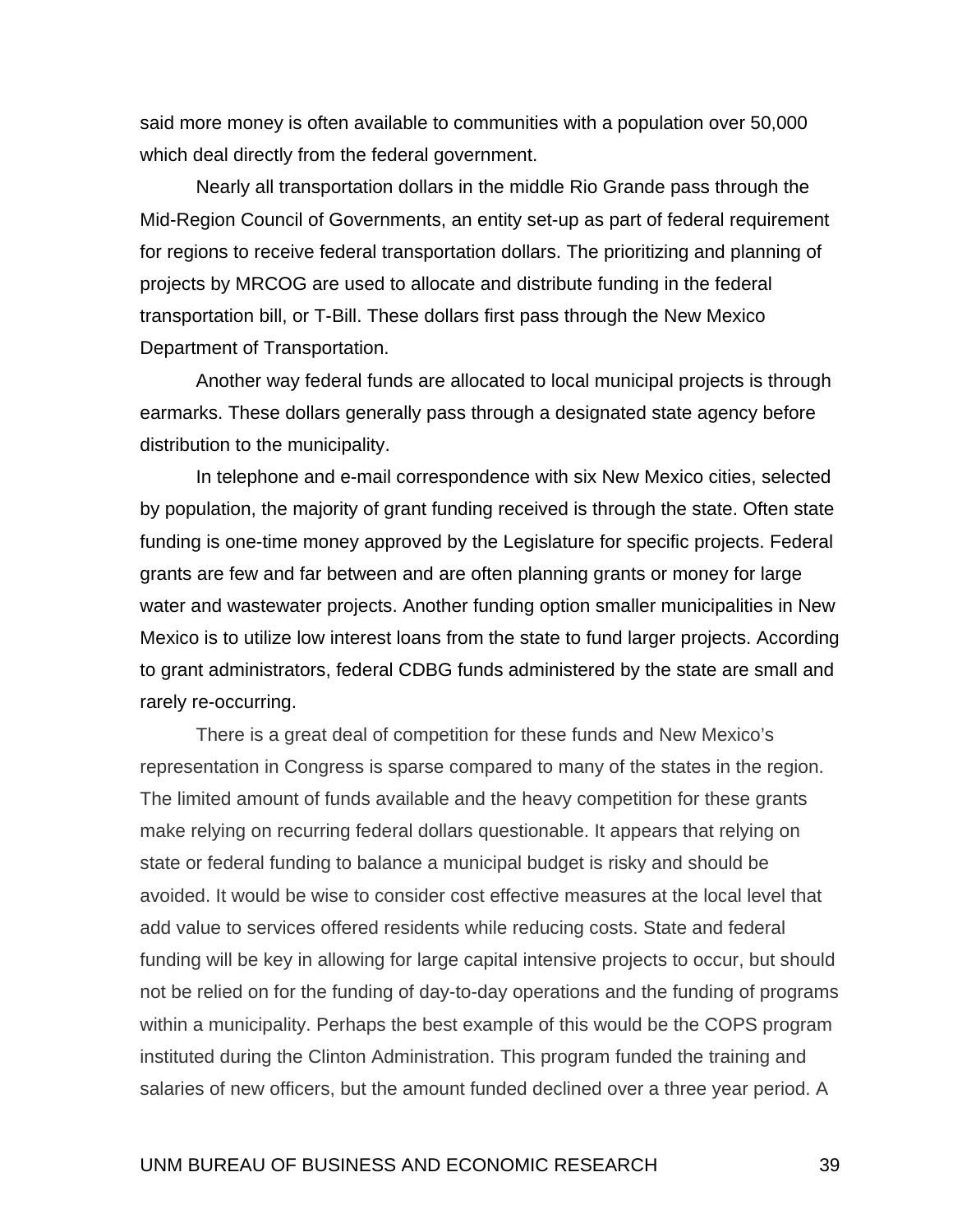number of local governments which utilized the program to grow law enforcement were forced to lay off officers when the federal money stopped and local money couldn't cover the expense. In Torrance County, the Sheriff's Office used a federal hiring grant to hire ten new deputies, but when the money ran out three years later the county was forced to cut 12 deputy positions from the budget. The combination of the grant running out and a tight budget year in 2002 forced the drastic cuts, according to statements by Torrance County Commissioners reported in the Mountain View Telegraph. The use of short term grants at the state and local level for long term staffing can result in an eventual reduction of services that negatively affects the community.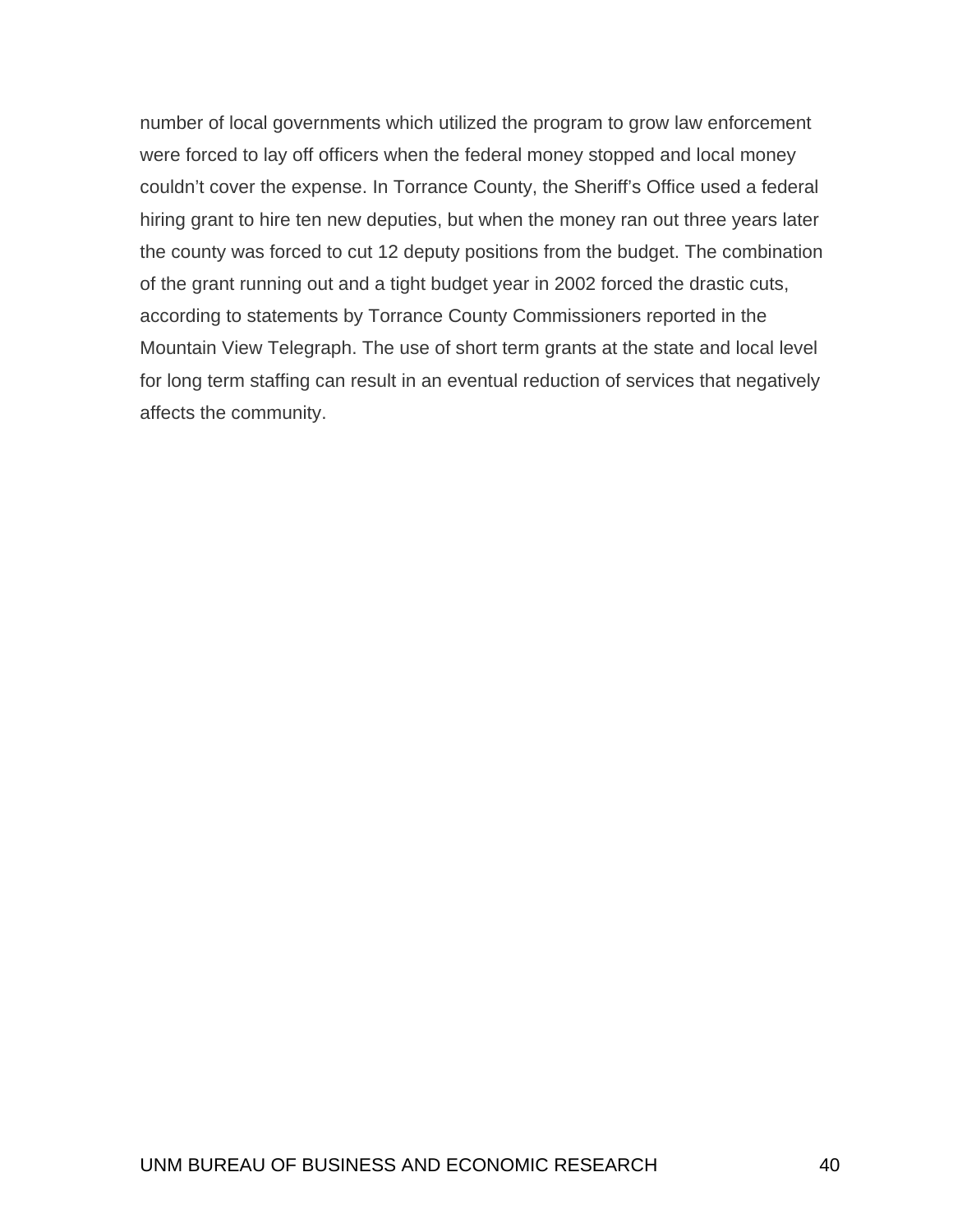# <span id="page-51-0"></span>**CONCLUSION**

A municipality in the South Valley would provide one of the largest populations in the Middle Rio Grande Valley with the ability to control the area's destiny. As the state's fifth largest city, the South Valley could assume the responsibility for its future and preserve the historic traditions of its past. By taking the power of planning away from Bernalillo County, the South Valley will take a direct role in shaping the area. By taking on zoning decisions the South Valley may begin to deal with the industrial waste and byproducts of Albuquerque's consumption that have manifested in refineries and landfills along the South Broadway Corridor. A municipal government in the South Valley would allow residents a voice in regional decisions, a voice often ignored or drowned out by Albuquerque and Bernalillo County. But the move to incorporate is not simple and will be complicated by economic and political concerns. Though the legal process of incorporation is simple, navigating the differing visions within the communities and finding common ground with other governments in the area will require both political skill and financial prudence to overcome.

 It is clear from the history of incorporations that a municipality will not succeed without the cooperation of neighboring governments. In the case of the South Valley, the size of the population, the diversity of land use, and the limited resources available to the new municipality in the early years make these relationships all the more vital. There is already opposition among some in local governments to any South Valley incorporation. This opposition may fade with the release of the economic feasibility study or it may grow if the community chooses to pursue this route. It should be emphasized that no matter the outcome of a vote or the perceptions of incorporation what is at stake is the viability of a community composed of residents of the South Valley, who live in Bernalillo County in the State of New Mexico and that it is the responsibility of these governments is to protect the health, safety, and welfare of these citizens.

 The South Valley is an area with active neighborhoods and community groups and strong sense of social justice and a commitment to preserving the

### UNM BUREAU OF BUSINESS AND ECONOMIC RESEARCH 41